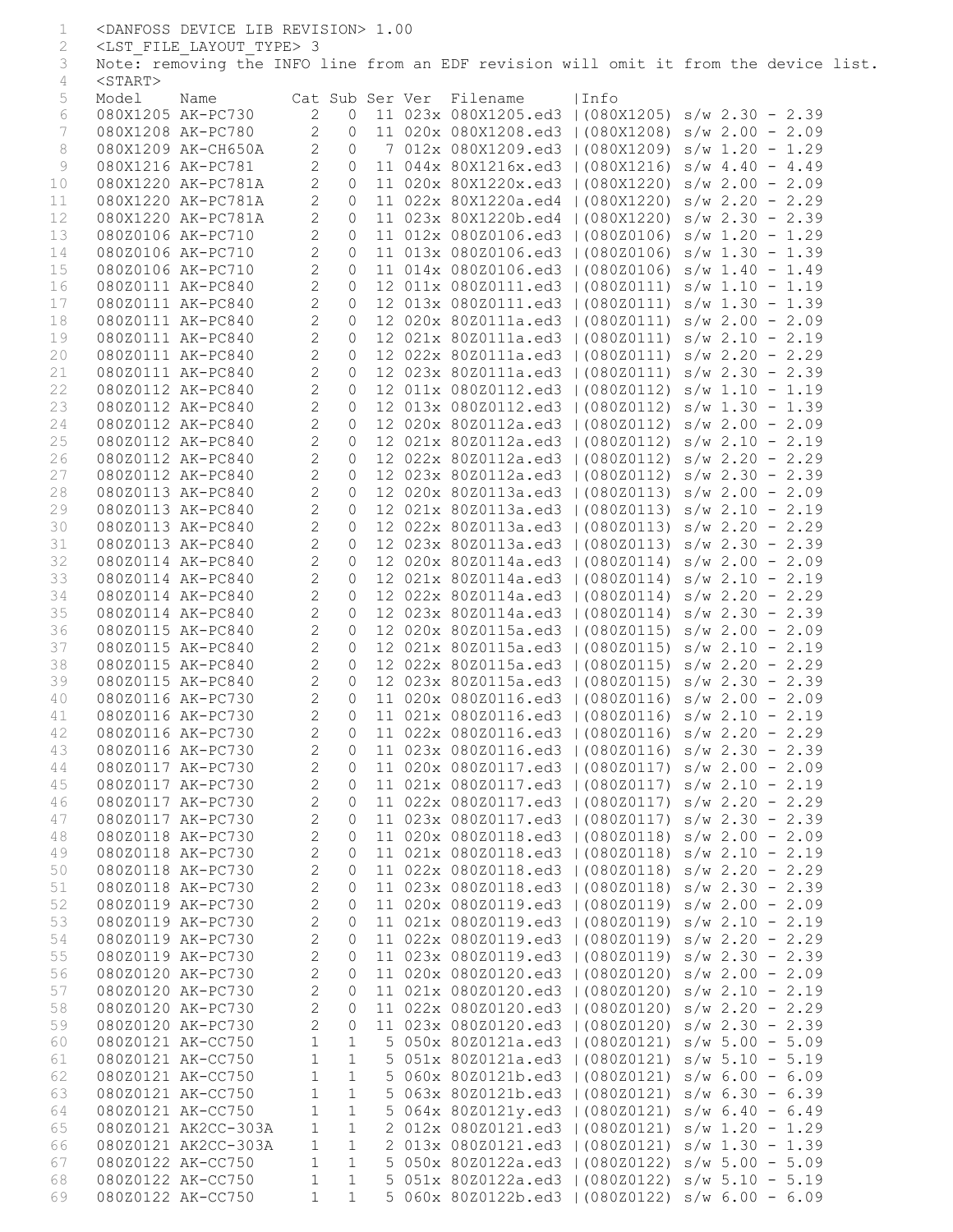| 70  | 080Z0122 AK-CC750 |                      | 1                          | 1            |  | 5 063x 80Z0122b.ed3   (080Z0122) s/w 6.30 - 6.39  |  |                   |
|-----|-------------------|----------------------|----------------------------|--------------|--|---------------------------------------------------|--|-------------------|
| 71  |                   | 080Z0122 AK-CC750    | $\mathbf{1}$               | $\mathbf{1}$ |  | 5 064x 80Z0122y.ed3   (080Z0122) s/w 6.40 - 6.49  |  |                   |
| 72  |                   | 080Z0122 AK2CC-303AR | $\mathbf{1}$               | $\mathbf{1}$ |  | 2 012x 080Z0122.ed3   (080Z0122) s/w 1.20 - 1.29  |  |                   |
| 73  |                   | 080Z0122 AK2CC-303AR | $\mathbf{1}$               | $\mathbf{1}$ |  | 2 013x 080Z0122.ed3   (080Z0122)                  |  |                   |
|     |                   |                      |                            |              |  |                                                   |  | $s/w$ 1.30 - 1.39 |
| 74  |                   | 080Z0124 AK2CC-303US | $\mathbf{1}$               | $\mathbf{1}$ |  | 2 012x 080Z0124.ed3   (080Z0124)                  |  | $s/w$ 1.20 - 1.29 |
| 75  |                   | 080Z0124 AK2CC-303US | $\mathbf{1}$               | $\mathbf 1$  |  | 2 013x 080Z0124.ed3   (080Z0124)                  |  | $s/w$ 1.30 - 1.39 |
| 76  |                   | 080Z0124 AK2CC-303US | $\mathbf{1}$               | $\mathbf{1}$ |  | 2 014x 080Z0124.ed3   (080Z0124)                  |  | $s/w$ 1.40 - 1.49 |
| 77  | 080Z0125 AK-CC750 |                      | $\mathbf{1}$               | $\mathbf{1}$ |  | 5 050x 80Z0125a.ed3   (080Z0125)                  |  | $s/w$ 5.00 - 5.09 |
| 78  | 080Z0125 AK-CC750 |                      | $\mathbf{1}$               | $1\,$        |  | 5 051x 80Z0125a.ed3   (080Z0125) s/w 5.10 - 5.19  |  |                   |
| 79  |                   | 080Z0125 AK-CC750    | $\mathbf{1}$               | $\mathbf{1}$ |  | 5 060x 80Z0125b.ed3   (080Z0125)                  |  | $s/w$ 6.00 - 6.09 |
| 80  |                   | 080Z0125 AK-CC750    | $\mathbf{1}$               | $\mathbf{1}$ |  | 5 063x 80Z0125b.ed3   (080Z0125)                  |  | $s/w$ 6.30 - 6.39 |
| 81  |                   | 080Z0125 AK-CC750    | $\mathbf{1}$               | $\mathbf{1}$ |  | 5 064x 80Z0125y.ed3   (080Z0125) s/w 6.40 - 6.49  |  |                   |
| 82  |                   | 080Z0125 AK-CC750    | $\mathbf{1}$               | $\mathbf{1}$ |  | 5 065x 80Z0125x.ed3   (080Z0125) s/w 6.50 - 6.59  |  |                   |
|     |                   |                      |                            |              |  |                                                   |  |                   |
| 83  | 080Z0125 AK-CC750 |                      | $\mathbf{1}$               | $\mathbf 1$  |  | 5 066x 80Z0125w.ed3   (080Z0125) s/w 6.60 - 6.69  |  |                   |
| 84  |                   | 080Z0125 AK2CC-303AR | $\mathbf{1}$               | $1\,$        |  | 2 012x 080Z0125.ed3   (080Z0125) s/w 1.20 - 1.29  |  |                   |
| 85  |                   | 080Z0125 AK2CC-303AR | $\mathbf{1}$               | $\mathbf{1}$ |  | 2 013x 080Z0125.ed3   (080Z0125) s/w 1.30 - 1.39  |  |                   |
| 86  | 080Z0126 AK-CC750 |                      | $\mathbf{1}$               | $\mathbf{1}$ |  | 5 050x 80Z0126a.ed3   (080Z0126)                  |  | $s/w$ 5.00 - 5.09 |
| 87  | 080Z0126 AK-CC750 |                      | $\mathbf{1}$               | $\mathbf{1}$ |  | 5 051x 80Z0126a.ed3   (080Z0126)                  |  | $s/w$ 5.10 - 5.19 |
| 88  | 080Z0126 AK-CC750 |                      | $\mathbf{1}$               | $\mathbf{1}$ |  | 5 052x 080Z0126.ed3   (080Z0126)                  |  | $s/w$ 5.20 - 5.29 |
| 89  |                   | 080Z0126 AK-CC750    | $\mathbf{1}$               | $1\,$        |  | 5 060x 80Z0126b.ed3   (080Z0126)                  |  | $s/w$ 6.00 - 6.09 |
| 90  |                   | 080Z0126 AK-CC750    | $\mathbf 1$                | $\mathbf{1}$ |  | 5 063x 80Z0126b.ed3   (080Z0126) s/w 6.30 - 6.39  |  |                   |
|     |                   |                      |                            |              |  |                                                   |  |                   |
| 91  |                   | 080Z0126 AK-CC750    | $\mathbf{1}$               | $\mathbf{1}$ |  | 5 064x 80Z0126y.ed3   (080Z0126) s/w 6.40 - 6.49  |  |                   |
| 92  |                   | 080Z0130 AK-CC750    | $\mathbf{1}$               | $\mathbf{1}$ |  | 5 054x 080Z0130.ed3   (080Z0130)                  |  | $s/w$ 5.40 - 5.49 |
| 93  |                   | 080Z0130 AK-CC750    | $\mathbf{1}$               | $\mathbf{1}$ |  | 5 055x 080Z0130.ed3   (080Z0130)                  |  | $s/w$ 5.50 - 5.59 |
| 94  | 080Z0130 AK-CC750 |                      | $\mathbf{1}$               | $\mathbf{1}$ |  | 5 060x 80Z0130a.ed3   (080Z0130)                  |  | $s/w$ 6.00 - 6.09 |
| 95  | 080Z0131 AK-CH650 |                      | $\overline{c}$             | 0            |  | 7 010x 080Z0131.ed3   (080Z0131)                  |  | $s/w$ 1.00 - 1.09 |
| 96  | 080Z0131 AK-CH650 |                      | $\overline{2}$             | $\mathbf 0$  |  | 7 011x 080Z0131.ed3   (080Z0131) s/w 1.10 - 1.19  |  |                   |
| 97  | 080Z0131 AK-CH650 |                      | $\overline{c}$             | 0            |  | 7 012x 080Z0131.ed3   (080Z0131) s/w 1.20 - 1.29  |  |                   |
| 98  | 080Z0131 AK-CH650 |                      | $\overline{c}$             | $\Omega$     |  | 7 013x 080Z0131.ed3   (080Z0131)                  |  | $s/w$ 1.30 - 1.39 |
| 99  | 080Z0131 AK-CH650 |                      | $\overline{2}$             | 0            |  | 7 014x 080Z0131.ed3   (080Z0131)                  |  | $s/w$ 1.40 - 1.49 |
| 100 | 080Z0132 AK-CH650 |                      | $\overline{c}$             | 0            |  | 7 010x 080Z0132.ed3   (080Z0132)                  |  | $s/w$ 1.00 - 1.09 |
|     |                   |                      |                            |              |  |                                                   |  |                   |
| 101 | 080Z0132 AK-CH650 |                      | $\overline{2}$             | 0            |  | 7 011x 080Z0132.ed3   (080Z0132)                  |  | $s/w$ 1.10 - 1.19 |
| 102 | 080Z0132 AK-CH650 |                      | $\overline{c}$             | $\mathsf O$  |  | 7 012x 080Z0132.ed3   (080Z0132)                  |  | $s/w$ 1.20 - 1.29 |
| 103 | 080Z0132 AK-CH650 |                      | $\overline{c}$             | 0            |  | 7 013x 080Z0132.ed3   (080Z0132) s/w 1.30 - 1.39  |  |                   |
| 104 |                   | 080Z0132 AK-CH650    | $\overline{c}$             | $\Omega$     |  | 7 014x 080Z0132.ed3   (080Z0132) s/w 1.40 - 1.49  |  |                   |
| 105 |                   | 080Z0132 AK-CH650    | $\overline{2}$             | 0            |  | 7 020x 80Z0132x.ed3   (080Z0132)                  |  | $s/w$ 2.00 - 2.09 |
| 106 | 080Z0133 AK-CH650 |                      | $\overline{c}$             | 0            |  | 7 010x 080Z0133.ed3   (080Z0133) s/w 1.00 - 1.09  |  |                   |
| 107 | 080Z0133 AK-CH650 |                      | $\overline{2}$             | 0            |  | 7 011x 080Z0133.ed3   (080Z0133) s/w 1.10 - 1.19  |  |                   |
| 108 | 080Z0133 AK-CH650 |                      | $\overline{2}$             | $\circ$      |  | 7 012x 080Z0133.ed3   (080Z0133) s/w 1.20 - 1.29  |  |                   |
| 109 |                   |                      | $\overline{c}$             | 0            |  | 7 013x 080Z0133.ed3   (080Z0133) s/w 1.30 - 1.39  |  |                   |
|     | 080Z0133 AK-CH650 |                      |                            |              |  |                                                   |  |                   |
| 110 |                   | 080Z0133 AK-CH650    | $\overline{\phantom{0}}$ 2 | $\mathbb O$  |  | 7 014x 080Z0133.ed3   (080Z0133) s/w 1.40 - 1.49  |  |                   |
| 111 | 080Z0134 AK-CH650 |                      | 2                          | 0            |  | 7 010x 080Z0134.ed3   (080Z0134) s/w 1.00 - 1.09  |  |                   |
| 112 | 080Z0134 AK-CH650 |                      | $\overline{2}$             | 0            |  | 7 011x 080Z0134.ed3   (080Z0134) s/w 1.10 - 1.19  |  |                   |
| 113 | 080Z0134 AK-CH650 |                      | $\mathbf{2}$               | 0            |  | 7 012x 080Z0134.ed3   (080Z0134) s/w 1.20 - 1.29  |  |                   |
| 114 | 080Z0134 AK-CH650 |                      | $\mathbf{2}$               | $\circ$      |  | 7 013x 080Z0134.ed3   (080Z0134) s/w 1.30 - 1.39  |  |                   |
| 115 | 080Z0134 AK-CH650 |                      | 2                          | 0            |  | 7 014x 080Z0134.ed3   (080Z0134) s/w 1.40 - 1.49  |  |                   |
| 116 |                   | 080Z0136 AK-CH650A   | 2                          | 0            |  | 7 014x 080Z0136.ed3   (080Z0136) s/w 1.40 - 1.49  |  |                   |
| 117 |                   | 080Z0136 AK-CH650A   | $\mathbf{2}$               | 0            |  | 7 015x 080Z0136.ed3   (080Z0136) s/w 1.50 - 1.59  |  |                   |
| 118 |                   | 080Z0136 AK-CH650A   | 2                          | 0            |  | 7 016x 080Z0136.ed3   (080Z0136) s/w 1.60 - 1.69  |  |                   |
|     |                   | 080Z0136 AK-CH650A   |                            |              |  | 7 018x 080Z0136.ed3   (080Z0136) s/w 1.80 - 1.89  |  |                   |
| 119 |                   |                      | $\mathbf{2}$               | 0            |  |                                                   |  |                   |
| 120 |                   | 080Z0138 AK-CH650A   | 2                          | 0            |  | 7 014x 080Z0138.ed3   (080Z0138) s/w 1.40 - 1.49  |  |                   |
| 121 |                   | 080Z0138 AK-CH650A   | 2                          | 0            |  | 7 015x 080Z0138.ed3   (080Z0138) s/w 1.50 - 1.59  |  |                   |
| 122 |                   | 080Z0138 AK-CH650A   | 2                          | 0            |  | 7 016x 080Z0138.ed3   (080Z0138) s/w 1.60 - 1.69  |  |                   |
| 123 |                   | 080Z0138 AK-CH650A   | $\mathbf{2}$               | 0            |  | 7 018x 080Z0138.ed3   (080Z0138) s/w 1.80 - 1.89  |  |                   |
| 124 | 080Z0139 AK-CC750 |                      | $\mathbf{1}$               | 1            |  | 5 060x 80Z0139a.ed3   (080Z0139) s/w 6.00 - 6.09  |  |                   |
| 125 | 080Z0139 AK-CC750 |                      | 1                          | 1            |  | 5 061x 80Z0139x.ed3   (080Z0139) s/w 6.10 - 6.19  |  |                   |
| 126 |                   | 080Z0140 AK-CC750A   | $\mathbf{1}$               | $\mathbf{1}$ |  | 5 012x 80Z0140c.ed4   (080Z0140) s/w 1.20 - 1.29  |  |                   |
|     | 080Z0141 AK-PC740 |                      | $\mathbf{2}$               | 0            |  | 11 011x 080Z0141.ed3   (080Z0141) s/w 1.10 - 1.19 |  |                   |
| 127 |                   |                      |                            |              |  |                                                   |  |                   |
| 128 | 080Z0141 AK-PC740 |                      | $\mathbf{2}$               | 0            |  | 11 012x 080Z0141.ed3   (080Z0141) s/w 1.20 - 1.29 |  |                   |
| 129 | 080Z0141 AK-PC740 |                      | $\mathbf{2}$               | 0            |  | 11 020x 80Z0141a.ed3   (080Z0141) s/w 2.00 - 2.09 |  |                   |
| 130 | 080Z0143 AK-PC740 |                      | 2                          | 0            |  | 11 011x 080Z0143.ed3   (080Z0143) s/w 1.10 - 1.19 |  |                   |
| 131 | 080Z0143 AK-PC740 |                      | $\mathbf{2}$               | 0            |  | 11 012x 080Z0143.ed3   (080Z0143) s/w 1.20 - 1.29 |  |                   |
| 132 | 080Z0143 AK-PC740 |                      | $\overline{c}$             | 0            |  | 11 020x 80Z0143a.ed3   (080Z0143) s/w 2.00 - 2.09 |  |                   |
| 133 | 080Z0146 AK-CC750 |                      | 1                          | $\mathbf{1}$ |  | 5 060x 80Z0146x.ed3   (080Z0146) s/w 6.00 - 6.09  |  |                   |
| 134 | 080Z0146 AK-CC750 |                      | $\mathbf{1}$               | $\,1\,$      |  | 5 061x 80Z0146x.ed3   (080Z0146) s/w 6.10 - 6.19  |  |                   |
| 135 | 080Z0146 AK-CC750 |                      | 1                          | $\mathbf{1}$ |  | 5 064x 80Z0146y.ed3   (080Z0146) s/w 6.40 - 6.49  |  |                   |
| 136 | 080Z0151 AK-PC780 |                      | 2                          | 0            |  | 11 020x 080Z0151.ed3   (080Z0151) s/w 2.00 - 2.09 |  |                   |
|     |                   |                      |                            |              |  |                                                   |  |                   |
| 137 | 080Z0153 AK-PC780 |                      | 2                          | 0            |  | 11 020x 080Z0153.ed3   (080Z0153) s/w 2.00 - 2.09 |  |                   |
| 138 | 080Z0156 AK-HP780 |                      | 2                          | $\Omega$     |  | 7 014x 080Z0156.ed3   (080Z0156) s/w 1.40 - 1.49  |  |                   |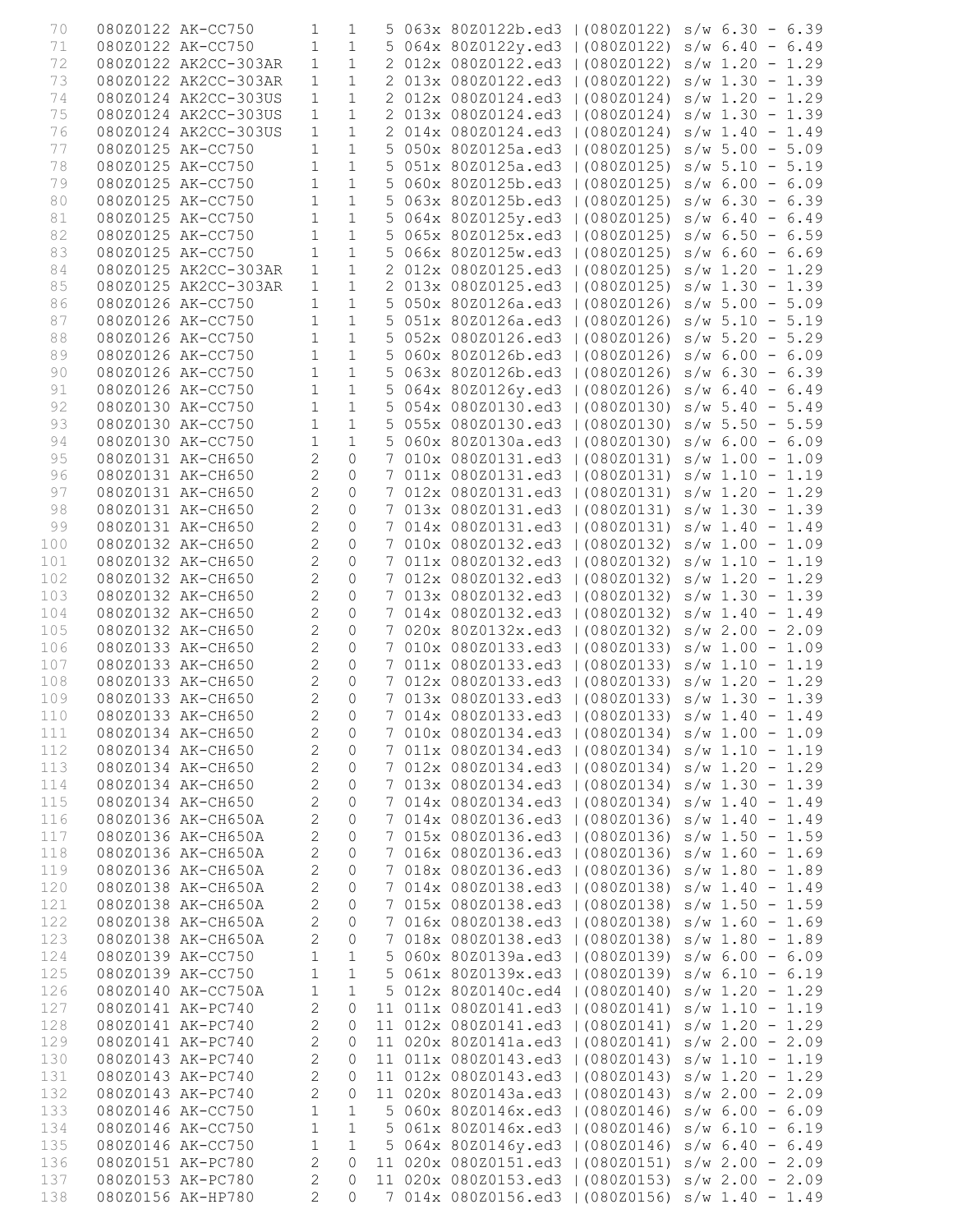| 139        | 080Z0158 AK-HP780 |                                        | 2                              | $\mathbf 0$               |  | 7 014x 080Z0158.ed3   (080Z0158) s/w 1.40 - 1.49                                                       |
|------------|-------------------|----------------------------------------|--------------------------------|---------------------------|--|--------------------------------------------------------------------------------------------------------|
| 140        |                   | 080Z0170 AK-LM330                      | $\mathbf{1}$                   |                           |  | 0 25 012x 80Z0170x.ed3   (080Z0170) s/w 1.20 - 1.29                                                    |
| 141        |                   | 080Z0170 AK-LM330                      | $\mathbf{1}$                   | $\circ$                   |  | 25 014x 80Z0170x.ed3   (080Z0170) s/w 1.40 - 1.49                                                      |
| 142        |                   | 080Z0171 AK-LM330                      | $\mathbf 1$                    | $\circ$                   |  | 25 012x 80Z0171x.ed3   (080Z0171) s/w 1.20 - 1.29                                                      |
| 143        |                   | 080Z0172 AK-LM330                      | $\mathbf 1$                    | $\circ$                   |  | 25 012x 80Z0172x.ed3   (080Z0172) s/w 1.20 - 1.29                                                      |
| 144        |                   | 080Z0175 AK-LM340                      | $\mathbf 1$                    | $\circ$                   |  | 25 010x 80Z0175x.ed3   (080Z0175) s/w 1.00 - 1.09                                                      |
| 145        |                   | 080Z0175 AK-LM340                      | $\mathbf 1$                    | $\circledcirc$            |  | 25 011x 80Z0175y.ed3   (080Z0175) s/w 1.10 - 1.19                                                      |
| 146        |                   | 080Z0176 AK-LM350                      | $\mathbf{1}$                   | $\circ$                   |  | 25 012x 80Z0176x.ed3   (080Z0176) s/w 1.20 - 1.29                                                      |
| 147        |                   | 080Z0176 AK-LM350                      | $\mathbf 1$                    | $\circ$                   |  | 25 013x 80Z0176x.ed3   (080Z0176) s/w 1.30 - 1.39                                                      |
| 148        |                   | 080Z0177 AK-LM340A                     | $\mathbf 1$                    | $\circledcirc$            |  | 25 010x 80Z0177a.ed4   (080Z0177) s/w 1.00 - 1.09                                                      |
| 149        | 080Z0186 AK-PC781 |                                        | $\overline{2}$                 | $\circ$                   |  | 11 035x 80Z0186x.ed3   (080Z0186) s/w 3.50 - 3.59                                                      |
| 150        |                   | 080Z0186 AK-PC781                      | $\overline{2}$                 | $\circ$<br>$\circ$        |  | 11 036x 80Z0186y.ed3   (080Z0186) s/w 3.60 - 3.69<br>11 037x 80Z0186x.ed3   (080Z0186) s/w 3.70 - 3.79 |
| 151        |                   | 080Z0186 AK-PC781                      | $\overline{c}$                 | $\circ$                   |  |                                                                                                        |
| 152<br>153 |                   | 080Z0186 AK-PC781<br>080Z0186 AK-PC781 | $\mathbf{2}$<br>$\overline{c}$ | $\circ$                   |  | 11 040x 80Z0186x.ed3   (080Z0186) s/w 4.00 - 4.09<br>11 041x 80Z0186y.ed3   (080Z0186) s/w 4.10 - 4.19 |
| 154        |                   | 080Z0186 AK-PC781                      | $\overline{c}$                 | $\circ$                   |  | 11 042x 80Z0186y.ed3   (080Z0186) s/w 4.20 - 4.29                                                      |
| 155        |                   | 080Z0186 AK-PC781                      | $\mathbf{2}$                   | $\circ$                   |  | 11 043x 80Z0186z.ed3   (080Z0186) s/w 4.30 - 4.39                                                      |
| 156        |                   | 080Z0186 AK-PC781                      | $\overline{2}$                 | $\circ$                   |  | 11 044x 80Z0186z.ed3   (080Z0186) s/w 4.40 - 4.49                                                      |
| 157        |                   | 080Z0186 AK-PC781                      | $\overline{c}$                 | $\circ$                   |  | 11 045x 80Z0186z.ed3   (080Z0186) s/w 4.50 - 4.59                                                      |
| 158        | 080Z0187 AK-PC781 |                                        | $\mathbf{2}$                   | $\circ$                   |  | 11 035x 80Z0187x.ed3   (080Z0187) s/w 3.50 - 3.59                                                      |
| 159        |                   | 080Z0187 AK-PC781                      | $\mathbf{2}$                   | $\circ$                   |  | 11 036x 80Z0187y.ed3   (080Z0187) s/w 3.60 - 3.69                                                      |
| 160        |                   | 080Z0187 AK-PC781                      | $\overline{c}$                 | $\circ$                   |  | 11 037x 80Z0187x.ed3   (080Z0187) s/w 3.70 - 3.79                                                      |
| 161        |                   | 080Z0187 AK-PC781                      | $\mathbf{2}$                   | $\circ$                   |  | 11 040x 80Z0187x.ed3   (080Z0187) s/w 4.00 - 4.09                                                      |
| 162        |                   | 080Z0187 AK-PC781                      | $\overline{2}$                 | $\circ$                   |  | 11 041x 80Z0187y.ed3   (080Z0187) s/w 4.10 - 4.19                                                      |
| 163        |                   | 080Z0187 AK-PC781                      | $\overline{c}$                 | $\circledcirc$            |  | 11 042x 80Z0187y.ed3   (080Z0187) s/w 4.20 - 4.29                                                      |
| 164        |                   | 080Z0188 AK-PC781                      | $\overline{2}$                 | $\circledcirc$            |  | 11 035x 80Z0188x.ed3   (080Z0188) s/w 3.50 - 3.59                                                      |
| 165        |                   | 080Z0188 AK-PC781                      | $\overline{2}$                 | $\circ$                   |  | 11 036x 80Z0188y.ed3   (080Z0188) s/w 3.60 - 3.69                                                      |
| 166        |                   | 080Z0188 AK-PC781                      | $\overline{c}$                 | $\circ$                   |  | 11 037x 80Z0188x.ed3   (080Z0188) s/w 3.70 - 3.79                                                      |
| 167        |                   | 080Z0188 AK-PC781                      | $\overline{c}$                 | $\circledcirc$            |  | 11 040x 80Z0188x.ed3   (080Z0188) s/w 4.00 - 4.09                                                      |
| 168        |                   | 080Z0188 AK-PC781                      | $\overline{c}$                 | $\circ$                   |  | 11 041x 80Z0188y.ed3   (080Z0188) s/w 4.10 - 4.19                                                      |
| 169        |                   | 080Z0188 AK-PC781                      | $\overline{c}$                 | $\circledcirc$            |  | 11 042x 80Z0188y.ed3   (080Z0188) s/w 4.20 - 4.29                                                      |
| 170        |                   | 080Z0189 AK-PC781                      | $\overline{c}$                 | $\circ$                   |  | 11 037x 80Z0189x.ed3   (080Z0189) s/w 3.70 - 3.79                                                      |
| 171        |                   | 080Z0189 AK-PC781                      | $\overline{c}$                 | $\circ$                   |  | 11 040x 80Z0189x.ed3   (080Z0189) s/w 4.00 - 4.09                                                      |
| 172        |                   | 080Z0189 AK-PC781                      | $\mathbf{2}$                   | $\circ$                   |  | 11 041x 80Z0189y.ed3   (080Z0189) s/w 4.10 - 4.19                                                      |
| 173        |                   | 080Z0189 AK-PC781                      | $\mathbf{2}$<br>$\mathbf{2}$   | $\circledcirc$<br>$\circ$ |  | 11 042x 80Z0189y.ed3   (080Z0189) s/w 4.20 - 4.29                                                      |
| 174<br>175 |                   | 080Z0190 AK-PC781<br>080Z0190 AK-PC781 | $\mathbf{2}$                   | $\circ$                   |  | 11 037x 80Z0190x.ed3   (080Z0190) s/w 3.70 - 3.79<br>11 040x 80Z0190x.ed3   (080Z0190) s/w 4.00 - 4.09 |
| 176        |                   | 080Z0190 AK-PC781                      | $\overline{c}$                 |                           |  | 0 11 041x 80Z0190y.ed3   (080Z0190) s/w 4.10 - 4.19                                                    |
| 177        |                   | 080Z0190 AK-PC781                      | $\overline{2}$                 |                           |  | 0 11 042x 80Z0190y.ed3   (080Z0190) s/w 4.20 - 4.29                                                    |
| 178        |                   | 080Z0191 AK-PC781A                     | $\overline{2}$                 |                           |  | 0 11 012x 80Z0191x.ed3   (080Z0191) s/w 1.20 - 1.29                                                    |
| 179        |                   |                                        |                                |                           |  | 080Z0191 AK-PC781A 2 0 11 013x 80Z0191x.ed3   (080Z0191) s/w 1.30 - 1.39                               |
| 180        |                   | 080Z0191 AK-PC781A                     | $\overline{c}$                 | $\circ$                   |  | 11 014x 80Z0191a.ed4   (080Z0191) s/w 1.40 - 1.49                                                      |
| 181        |                   | 080Z0191 AK-PC781A                     | $\overline{2}$                 | $\circ$                   |  | 11 016x 80Z0191b.ed4   (080Z0191) s/w 1.60 - 1.69                                                      |
| 182        |                   | 080Z0192 AK-PC782A                     | $\overline{2}$                 | $\circ$                   |  | 11 015x 80Z0192a.ed4   (080Z0192) s/w 1.50 - 1.59                                                      |
| 183        |                   | 080Z0192 AK-PC782A                     | $\overline{2}$                 | $\circ$                   |  | 11 018x 80Z0192b.ed4   (080Z0192) s/w 1.80 - 1.89                                                      |
| 184        |                   | 080Z0192 AK-PC782A                     | $\mathbf{2}$                   | $\circ$                   |  | 11 020x 80Z0192c.ed4   (080Z0192) s/w 2.00 - 2.09                                                      |
| 185        |                   | 080Z0192 AK-PC782A                     | $\mathbf{2}$                   | $\circ$                   |  | 11 021x 80Z0192d.ed4   (080Z0192) s/w 2.10 - 2.19                                                      |
| 186        |                   | 080Z0192 AK-PC782A                     | $\overline{2}$                 | $\circ$                   |  | 11 022x 80Z0192e.ed4   (080Z0192) s/w 2.20 - 2.29                                                      |
| 187        |                   | 080Z0192 AK-PC782A                     | $\mathbf{2}$                   | 0                         |  | 11 023x 80Z0192f.ed4   (080Z0192) s/w 2.30 - 2.39                                                      |
| 188        |                   | 080Z0192 AK-PC782A                     | $\overline{2}$                 | $\circ$                   |  | 11 026x 80Z0192g.ed4   (080Z0192) s/w 2.60 - 2.69                                                      |
| 189        |                   | 080Z0192 AK-PC782A                     | $\mathbf{2}$                   | $\circ$                   |  | 11 027x 80Z0192h.ed4   (080Z0192) s/w 2.70 - 2.79                                                      |
| 190        |                   | 080Z0192 AK-PC782A                     | $\overline{2}$                 | $\Omega$                  |  | 11 031x 80Z01921.ed4   (080Z0192) AK-PC 782A Pack control                                              |
|            | v.3.1x            |                                        |                                |                           |  |                                                                                                        |
| 191        | v.3.2x            | 080Z0192 AK-PC782A                     | 2                              | $\circ$                   |  | 11 032x 80Z0192m.ed4   (080Z0192) AK-PC 782A Pack control                                              |
| 192        |                   | 080Z0193 AK-PC783A                     | 2                              | $\circ$                   |  | 11 011x 80Z0193a.ed4   (080Z0193) s/w 1.10 - 1.19                                                      |
| 193        |                   | 080Z0196 AK-PC783                      | $\mathbf{2}$                   | $\circ$                   |  | 11 014x 80Z0196x.ed3   (080Z0196) s/w 1.40 - 1.49                                                      |
| 194        |                   | 080Z0196 AK-PC783                      | $\overline{2}$                 | $\circ$                   |  | 11 015x 80Z0196x.ed3   (080Z0196) s/w 1.50 - 1.59                                                      |
| 195        |                   | 080Z0196 AK-PC783                      | $\overline{c}$                 | $\circ$                   |  | 11 016x 80Z0196x.ed3   (080Z0196) s/w 1.60 - 1.69                                                      |
| 196        |                   | 080Z0196 AK-PC783                      | $\mathbf{2}$                   | $\circ$                   |  | 11 017x 80Z0196y.ed3   (080Z0196) s/w 1.70 - 1.79                                                      |
| 197        |                   | 080Z0197 AK-PC783                      | $\overline{c}$                 | $\circ$                   |  | 11 014x 80Z0197x.ed3   (080Z0197) s/w 1.40 - 1.49                                                      |
| 198        |                   | 080Z0197 AK-PC783                      | $\overline{c}$                 | $\circ$                   |  | 11 015x 80Z0197x.ed3   (080Z0197) s/w 1.50 - 1.59                                                      |
| 199        |                   | 080Z0197 AK-PC783                      | $\overline{c}$                 | $\circ$                   |  | 11 016x 80Z0197x.ed3   (080Z0197) s/w 1.60 - 1.69                                                      |
| 200        |                   | 080Z0197 AK-PC783                      | $\mathbf{2}$                   | $\circ$                   |  | 11 017x 80Z0197y.ed3   (080Z0197) s/w 1.70 - 1.79                                                      |
| 201        |                   | 080Z0200 AK-PC772                      | $\mathbf{2}$                   | $\circ$                   |  | 11 010x 80Z0200x.ed3   (080Z0200) s/w 1.00 - 1.09                                                      |
| 202        |                   | 080Z0200 AK-PC772                      | $\mathbf{2}$                   | $\circ$                   |  | 11 011x 80Z0200y.ed3   (080Z0200) s/w 1.10 - 1.19                                                      |
| 203        |                   | 080Z0201 AK-PC772A                     | 2                              | $\circ$                   |  | 11 013x 80Z0201a.ed4   (080Z0201) s/w 1.30 - 1.39                                                      |
| 204        | 080Z2800 DGS      |                                        | 256                            | $\circ$                   |  | 25 011x 080Z2800.ed3   (080Z2800) s/w 1.10 - 1.19                                                      |
| 205        | 080Z2800 DGS      |                                        | 256                            | $\Omega$                  |  | 25 012x 80Z2800A.ed3   080Z2800 DGS s/w 1.2x                                                           |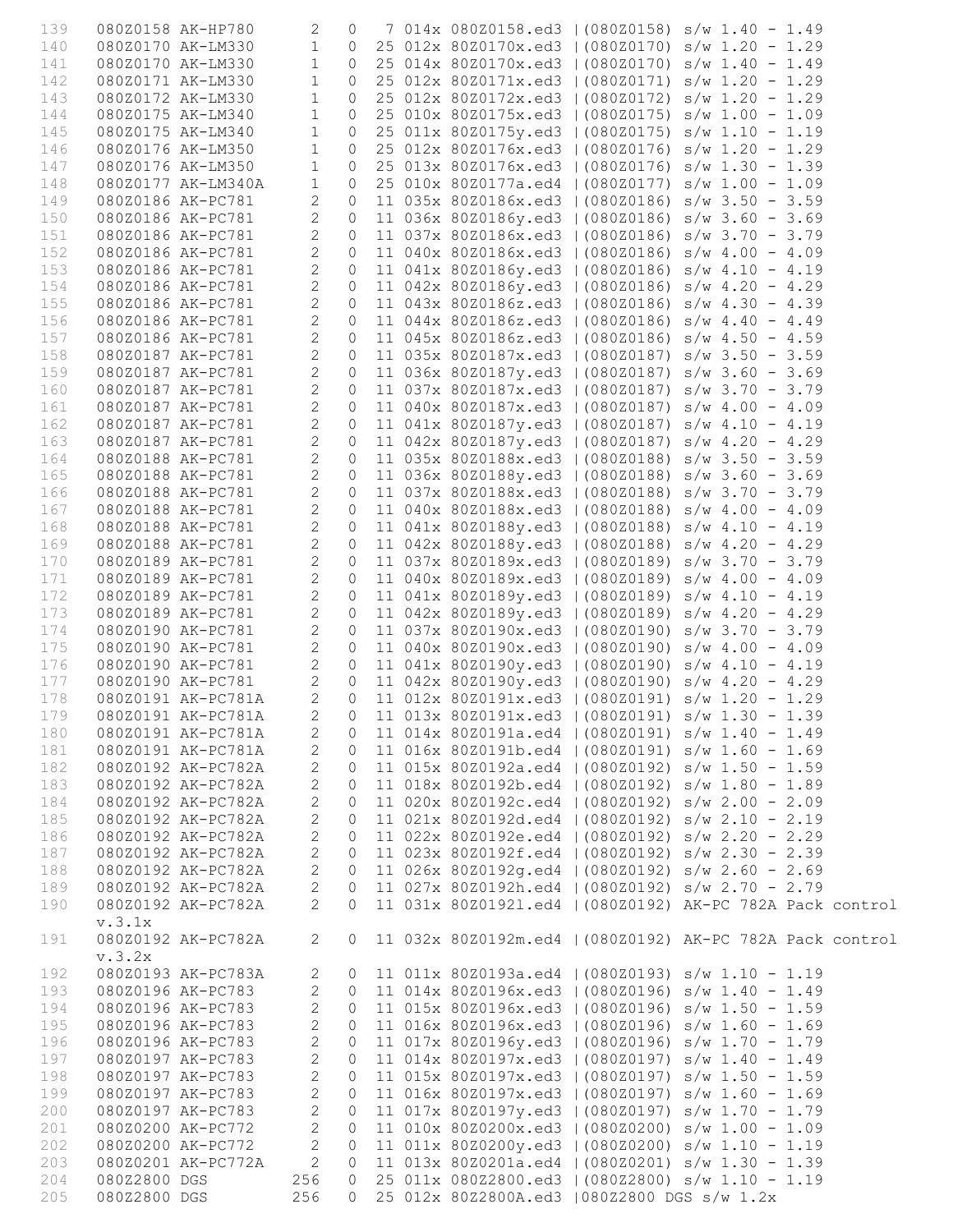| 206 | 080Z2801 DGS      |                    | 256          | 0              |  | 25 011x 080Z2801.ed3   (080Z2801) s/w 1.10 - 1.19        |
|-----|-------------------|--------------------|--------------|----------------|--|----------------------------------------------------------|
| 207 | 080Z2801 DGS      |                    | 256          | 0              |  | 25 012x 80Z2801A.ed3   080Z2801 DGS s/w 1.2x             |
| 208 | 080Z2802 DGS      |                    | 256          | 0              |  | 25 011x 080Z2802.ed3   (080Z2802) s/w 1.10 - 1.19        |
|     |                   |                    |              |                |  |                                                          |
| 209 | 080Z2802 DGS      |                    | 256          | 0              |  | 25 012x 80Z2802A.ed3   080Z2802 DGS s/w 1.2x             |
| 210 | 080Z2803 DGS      |                    | 256          | 0              |  | 25 011x 080Z2803.ed3   (080Z2803) s/w 1.10 - 1.19        |
| 211 | 080Z2803 DGS      |                    | 256          | 0              |  | 25 012x 80Z2803A.ed3   080Z2803 DGS s/w 1.2x             |
| 212 | 080Z2804 DGS      |                    | 256          | 0              |  | 25 011x 080Z2804.ed3   (080Z2804) s/w 1.10 - 1.19        |
|     |                   |                    |              |                |  |                                                          |
| 213 | 080Z2804 DGS      |                    | 256          | 0              |  | 25 012x 80Z2804A.ed3   080Z2804 DGS s/w 1.2x             |
| 214 | 080Z2805 DGS      |                    | 256          | 0              |  | 25 011x 080Z2805.ed3   (080Z2805) s/w 1.10 - 1.19        |
| 215 | 080Z2805 DGS      |                    | 256          | 0              |  | 25 012x 80Z2805A.ed3   080Z2805 DGS s/w 1.2x             |
|     |                   |                    |              |                |  |                                                          |
| 216 | 080Z2806 DGS      |                    | 256          | 0              |  | 25 011x 080Z2806.ed3   (080Z2806) s/w 1.10 - 1.19        |
| 217 | 080Z2806 DGS      |                    | 256          | 0              |  | 25 012x 80Z2806A.ed3   080Z2806 DGS s/w 1.2x             |
| 218 | 080Z2807 DGS      |                    | 256          | 0              |  | 25 011x 080Z2807.ed3   (080Z2807) s/w 1.10 - 1.19        |
| 219 | 080Z2807 DGS      |                    | 256          | 0              |  | 25 012x 80Z2807A.ed3   080Z2807 DGS s/w 1.2x             |
|     |                   |                    |              |                |  |                                                          |
| 220 | 080Z2808 DGS      |                    | 256          | 0              |  | 25 011x 080Z2808.ed3   (080Z2808) s/w 1.10 - 1.19        |
| 221 | 080Z2808 DGS      |                    | 256          | 0              |  | 25 012x 80Z2808A.ed3   080Z2808 DGS s/w 1.2x             |
| 222 | 080Z2809 DGS      |                    | 256          | 0              |  | 25 011x 080Z2809.ed3   (080Z2809) s/w 1.10 - 1.19        |
|     |                   |                    | 256          |                |  | 25 012x 80Z2809A.ed3   080Z2809 DGS s/w 1.2x             |
| 223 | 080Z2809 DGS      |                    |              | 0              |  |                                                          |
| 224 | 080Z2810 DGS      |                    | 256          | 0              |  | 25 011x 080Z2810.ed3   (080Z2810) s/w 1.10 - 1.19        |
| 225 | 080Z2810 DGS      |                    | 256          | 0              |  | 25 012x 80Z2810A.ed3   080Z2810 DGS s/w 1.2x             |
| 226 | 080Z2811 DGS      |                    | 256          | 0              |  | 25 011x 080Z2811.ed3   (080Z2811) s/w 1.10 - 1.19        |
|     |                   |                    |              |                |  |                                                          |
| 227 | 080Z2811 DGS      |                    | 256          | 0              |  | 25 012x 80Z2811A.ed3   080Z2811 DGS s/w 1.2x             |
| 228 | 080Z2812 DGS      |                    | 256          | 0              |  | 25 011x 080Z2812.ed3   (080Z2812) s/w 1.10 - 1.19        |
| 229 | 080Z2812 DGS      |                    | 256          | $\circ$        |  | 25 012x 80Z2812A.ed3   080Z2812 DGS s/w 1.2x             |
| 230 | 080Z2942 DGS      |                    | 256          | 0              |  | 25 011x 080Z2942.ed3   (080Z2942) s/w 1.10 - 1.19        |
|     |                   |                    |              |                |  |                                                          |
| 231 | 080Z2943 DGS      |                    | 256          | 0              |  | 25 011x 080Z2943.ed3   (080Z2943) s/w 1.10 - 1.19        |
| 232 | 080Z2944 DGS      |                    | 256          | 0              |  | 25 011x 080Z2944.ed3   (080Z2944) s/w 1.10 - 1.19        |
| 233 | 080Z2945 DGS      |                    | 256          | 0              |  | 25 011x 080Z2945.ed3   (080Z2945) s/w 1.10 - 1.19        |
|     |                   |                    |              |                |  |                                                          |
| 234 | 080Z2946 DGS      |                    | 256          | 0              |  | 25 011x 080Z2946.ed3   (080Z2946) s/w 1.10 - 1.19        |
| 235 | 080Z2947 DGS      |                    | 256          | 0              |  | 25 011x 080Z2947.ed3   (080Z2947) s/w 1.10 - 1.19        |
| 236 | 080Z2948 DGS      |                    | 256          | 0              |  | 25 011x 080Z2948.ed3   (080Z2948) s/w 1.10 - 1.19        |
| 237 | 080Z2949 DGS      |                    | 256          | 0              |  | 25 011x 080Z2949.ed3   (080Z2949) s/w 1.10 - 1.19        |
|     |                   |                    |              |                |  |                                                          |
| 238 | 080Z2956 DGS      |                    | 256          | 0              |  | 25 011x 080Z2956.ed3   (080Z2956) s/w 1.10 - 1.19        |
| 239 | 080Z2957 DGS      |                    | 256          | 0              |  | 25 011x 080Z2957.ed3   (080Z2957) s/w 1.10 - 1.19        |
| 240 | 080Z2958 DGS      |                    | 256          | 0              |  | 25 011x 080Z2958.ed3   (080Z2958) s/w 1.10 - 1.19        |
|     | 080Z2959 DGS      |                    | 256          | 0              |  | 25 011x 080Z2959.ed3   (080Z2959) s/w 1.10 - 1.19        |
| 241 |                   |                    |              |                |  |                                                          |
| 242 | 080Z2960 DGS      |                    | 256          | $\circ$        |  | 25 011x 080Z2960.ed3   (080Z2960) s/w 1.10 - 1.19        |
| 243 |                   | 080Z2961 DGS       | 256          | $\circ$        |  | 25 011x 080Z2961.ed3   (080Z2961) s/w 1.10 - 1.19        |
| 244 |                   | 080Z2985 DGS 256   |              | $\circ$        |  | 25 011x 080Z2985.ed3   (080Z2985) s/w 1.10 - 1.19        |
|     |                   |                    |              |                |  |                                                          |
| 245 | 080Z2986 DGS      | 256                |              | $\overline{O}$ |  | 25 011x 080Z2986.ed3   (080Z2986) s/w 1.10 - 1.19        |
|     | 246 080Z2987 DGS  |                    |              |                |  | 256 0 25 011x 080Z2987.ed3   (080Z2987) s/w 1.10 - 1.19  |
| 247 | 080Z2988 DGS      |                    | 256          | $\circ$        |  | 25 011x 080Z2988.ed3   (080Z2988) s/w 1.10 - 1.19        |
| 248 | 080Z2989 DGS      |                    | 256          | 0              |  | 25 011x 080Z2989.ed3   (080Z2989) s/w 1.10 - 1.19        |
|     |                   |                    |              |                |  |                                                          |
| 249 | 080Z2992 DGS      |                    | 256          | 0              |  | 25 011x 080Z2992.ed3   (080Z2992) s/w 1.10 - 1.19        |
| 250 | 080Z2993 DGS      |                    | 256          | 0              |  | 25 011x 080Z2993.ed3   (080Z2993) s/w 1.10 - 1.19        |
| 251 | 080Z2994 DGS      |                    | 256          | 0              |  | 25 011x 080Z2994.ed3   (080Z2994) s/w 1.10 - 1.19        |
| 252 | 080Z2995 DGS      |                    | 256          | 0              |  | 25 010x 080Z2995.ed3   (080Z2995) s/w 1.00 - 1.09        |
|     |                   |                    |              |                |  |                                                          |
| 253 | 080Z2995 DGS      |                    | 256          | 0              |  | 25 011x 080Z2995.ed3   (080Z2995) s/w 1.10 - 1.19        |
| 254 | 080Z2996 DGS      |                    | 256          | 0              |  | 25 011x 080Z2996.ed3   (080Z2996) s/w 1.10 - 1.19        |
| 255 | 080Z2997 DGS      |                    | 256          | 0              |  | 25 011x 080Z2997.ed3   (080Z2997) s/w 1.10 - 1.19        |
| 256 | 080Z2998 DGS      |                    | 256          | 0              |  | 25 011x 080Z2998.ed3   (080Z2998) s/w 1.10 - 1.19        |
|     |                   |                    |              |                |  |                                                          |
| 257 | 080Z2999 DGS      |                    | 256          | 0              |  | 25 011x 080Z2999.ed3   (080Z2999) s/w 1.10 - 1.19        |
| 258 | 080Z3200 AK-RC101 |                    | 1            | 0              |  | 20 010x 080Z3200.ed3   (080Z3200) s/w 1.00 - 1.09        |
| 259 |                   | 080Z3201 AK-RC103  | $\mathbf 1$  | $\circ$        |  | 20 010x 080Z3201.ed3   (080Z3201) s/w 1.00 - 1.09        |
| 260 |                   | 080Z3202 AK-RC103  | $\mathbf 1$  | 0              |  | 20 010x 080Z3202.ed3   (080Z3202) s/w 1.00 - 1.09        |
|     |                   |                    |              |                |  |                                                          |
| 261 |                   | 080Z3206 AK-RC103  | $\mathbf{1}$ | $\circ$        |  | 20 010x 080Z3206.ed3   (080Z3206) s/w 1.00 - 1.09        |
| 262 |                   | 080Z3207 AK-RC103  | $\mathbf 1$  | $\circ$        |  | 20 010x 080Z3207.ed3   (080Z3207) s/w 1.00 - 1.09        |
| 263 |                   | 080Z3220 AK-RC111  | $\mathbf 1$  | $\circ$        |  | 20 020x 080Z3220.ed3   (080Z3220) s/w 2.00 - 2.09        |
| 264 |                   | 080Z3221 AK-RC113  | $\mathbf 1$  | 0              |  | 20 020x 080Z3221.ed3   (080Z3221) s/w 2.00 - 2.09        |
|     |                   |                    |              |                |  |                                                          |
| 265 |                   | 080Z3222 AK-RC113  | $\mathbf 1$  | 0              |  | 20 020x 080Z3222.ed3   (080Z3222) s/w 2.00 - 2.09        |
| 266 |                   | 080Z3226 AK-RC113  | $\mathbf 1$  | $\circ$        |  | 20 020x 080Z3226.ed3   (080Z3226) s/w 2.00 - 2.09        |
| 267 |                   | 080Z3227 AK-RC113  | $\mathbf 1$  | $\mathbf{0}$   |  | 20 020x 080Z3227.ed3   (080Z3227) s/w 2.00 - 2.09        |
|     |                   |                    |              |                |  |                                                          |
| 268 |                   | 084B0042 AK-CT450A | $\mathbf{1}$ | $\circ$        |  | 6 017B 084B0042.ed3   084B0042 app o61=2 s/w 1.70 - 1.79 |
| 269 |                   | 084B0042 AK-CT450A | $\mathbf{1}$ | $\circ$        |  | 6 017C 084B0042.ed3   084B0042 app o61=3 s/w 1.70 - 1.79 |
| 270 |                   | 084B0042 AK-CT450A | $\mathbf{1}$ | $\circ$        |  | 6 017D 084B0042.ed3   084B0042 app o61=4 s/w 1.70 - 1.79 |
| 271 |                   | 084B0042 AK-CT450A | $\mathbf{1}$ | $\circ$        |  | 6 017E 084B0042.ed3   084B0042 app o61=5 s/w 1.70 - 1.79 |
|     |                   |                    |              |                |  |                                                          |
| 272 |                   | 084B0042 AK-CT450A | $\mathbf{1}$ | $\circ$        |  | 6 017F 084B0042.ed3   084B0042 app o61=6 s/w 1.70 - 1.79 |
| 273 |                   | 084B0042 AK-CT450A | $\mathbf{1}$ | $\Omega$       |  | 6 017G 084B0042.ed3   084B0042 app o61=7 s/w 1.70 - 1.79 |
| 274 |                   | 084B0042 AK-CT450A | $\mathbf{1}$ | $\Omega$       |  | 6 017H 084B0042.ed3   084B0042 app o61=8 s/w 1.70 - 1.79 |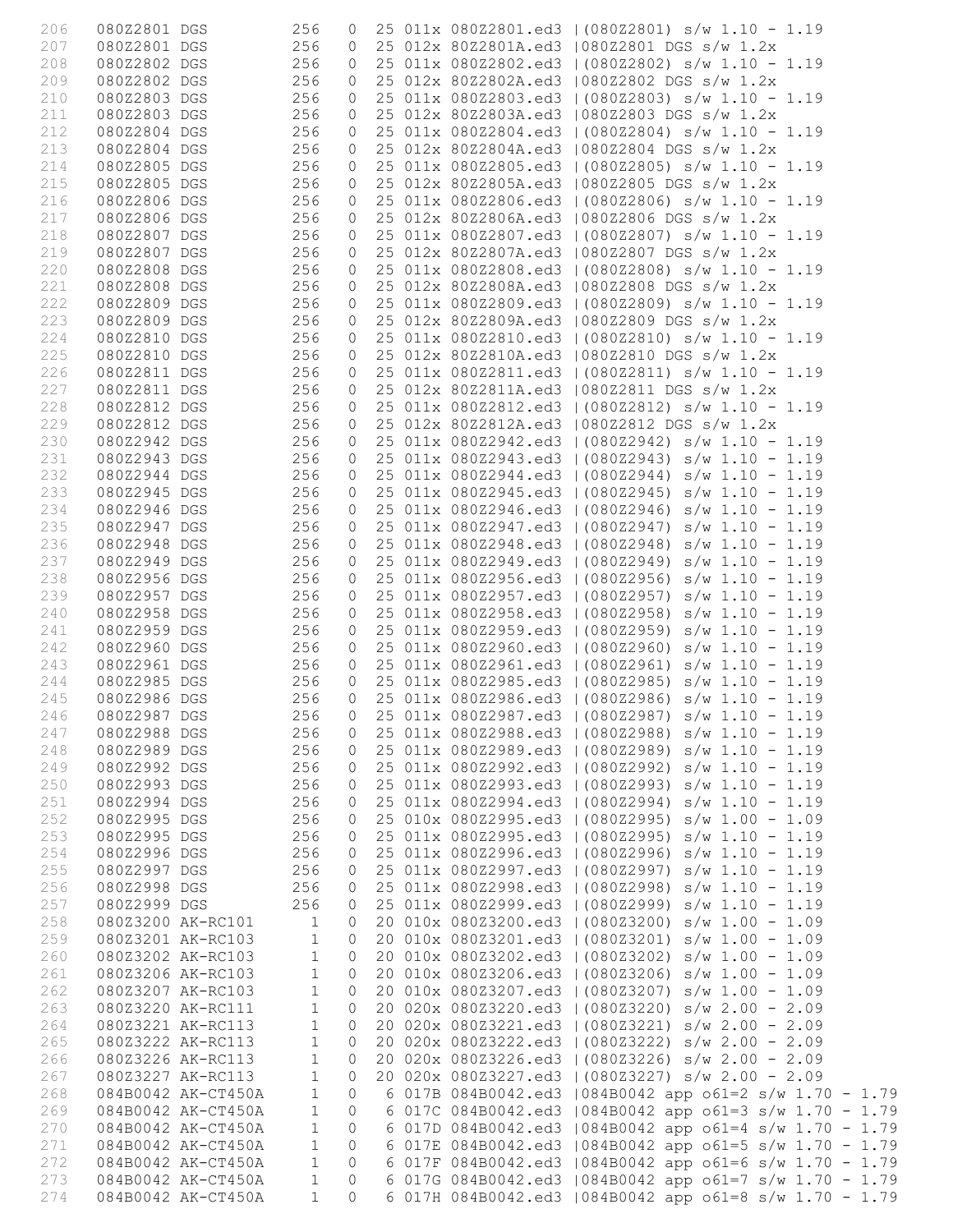| 275 |                  | 084B0042 AK-CT450A  | $\mathbf{1}$               | $\circ$        |  | 6 017x 084B0042.ed3   084B0042 app o61=1 s/w 1.70 - 1.79      |
|-----|------------------|---------------------|----------------------------|----------------|--|---------------------------------------------------------------|
|     |                  |                     |                            |                |  |                                                               |
| 276 |                  | 084B0042 AK-CT450A  | $\mathbf{1}$               | $\Omega$       |  | 6 018B 084B0042.ed3   084B0042 app o61=2 s/w 1.80 - 1.89      |
| 277 |                  | 084B0042 AK-CT450A  | $\mathbf{1}$               | $\circ$        |  | 6 018C 084B0042.ed3   084B0042 app o61=3 s/w 1.80 - 1.89      |
| 278 |                  | 084B0042 AK-CT450A  | $\mathbf{1}$               | $\circ$        |  | 6 018D 084B0042.ed3   084B0042 app o61=4 s/w 1.80 - 1.89      |
| 279 |                  | 084B0042 AK-CT450A  | $\mathbf{1}$               | $\Omega$       |  | 6 018E 084B0042.ed3   084B0042 app o61=5 s/w 1.80 - 1.89      |
| 280 |                  | 084B0042 AK-CT450A  | $\mathbf{1}$               | $\circ$        |  | 6 018F 084B0042.ed3   084B0042 app o61=6 s/w 1.80 - 1.89      |
| 281 |                  | 084B0042 AK-CT450A  | $\mathbf{1}$               | $\circ$        |  | 6 018G 084B0042.ed3   084B0042 app o61=7 s/w 1.80 - 1.89      |
| 282 |                  | 084B0042 AK-CT450A  | $\mathbf{1}$               | $\circ$        |  |                                                               |
|     |                  |                     |                            |                |  | 6 018H 084B0042.ed3   084B0042 app o61=8 s/w 1.80 - 1.89      |
| 283 |                  | 084B0042 AK-CT450A  | $\mathbf{1}$               | $\circ$        |  | 6 018x 084B0042.ed3   084B0042 app o61=1 s/w 1.80 - 1.89      |
| 284 |                  | 084B0042 AK-CT450A  | $\mathbf{1}$               | $\circ$        |  | 6 019B 84B0042a.ed3   084B0042 app o61=2 s/w 1.90 - 1.99      |
| 285 |                  | 084B0042 AK-CT450A  | $\mathbf{1}$               | $\circ$        |  | 6 019C 84B0042a.ed3   084B0042 app o61=3 s/w 1.90 - 1.99      |
| 286 |                  | 084B0042 AK-CT450A  | $\mathbf{1}$               | $\Omega$       |  | 6 019D 84B0042a.ed3   084B0042 app o61=4 s/w 1.90 - 1.99      |
| 287 |                  | 084B0042 AK-CT450A  | $\mathbf{1}$               | $\Omega$       |  | 6 019E 84B0042a.ed3   084B0042 app o61=5 s/w 1.90 - 1.99      |
| 288 |                  | 084B0042 AK-CT450A  | $\mathbf{1}$               | $\Omega$       |  | 6 019F 84B0042a.ed3   084B0042 app o61=6 s/w 1.90 - 1.99      |
| 289 |                  | 084B0042 AK-CT450A  | $\mathbf{1}$               | $\circ$        |  | 6 019G 84B0042a.ed3   084B0042 app o61=7 s/w 1.90 - 1.99      |
|     |                  |                     |                            |                |  |                                                               |
| 290 |                  | 084B0042 AK-CT450A  | $\mathbf{1}$               | $\circ$        |  | 6 019H 84B0042a.ed3   084B0042 app o61=8 s/w 1.90 - 1.99      |
| 291 |                  | 084B0042 AK-CT450A  | $\mathbf{1}$               | $\circ$        |  | 6 019x 84B0042a.ed3   084B0042 app o61=1 s/w 1.90 - 1.99      |
| 292 |                  | 084B0043 AK-CT550A  | $\mathbf{1}$               | $\Omega$       |  | 6 017B 084B0043.ed3   084B0043 app o61=2 s/w 1.70 - 1.79      |
| 293 |                  | 084B0043 AK-CT550A  | $\mathbf{1}$               | $\circ$        |  | 6 017C 084B0043.ed3   084B0043 app o61=3 s/w 1.70 - 1.79      |
| 294 |                  | 084B0043 AK-CT550A  | $\mathbf{1}$               | $\circ$        |  | 6 017D 084B0043.ed3   084B0043 app o61=4 s/w 1.70 - 1.79      |
| 295 |                  | 084B0043 AK-CT550A  | $\mathbf{1}$               | $\circ$        |  | 6 017E 084B0043.ed3   084B0043 app o61=5 s/w 1.70 - 1.79      |
| 296 |                  | 084B0043 AK-CT550A  | $\mathbf{1}$               | $\circ$        |  | 6 017F 084B0043.ed3   084B0043 app o61=6 s/w 1.70 - 1.79      |
| 297 |                  | 084B0043 AK-CT550A  | $\mathbf{1}$               | $\circ$        |  | 6 017G 084B0043.ed3   084B0043 app o61=7 s/w 1.70 - 1.79      |
| 298 |                  | 084B0043 AK-CT550A  | $\mathbf{1}$               | $\Omega$       |  | 6 017H 084B0043.ed3   084B0043 app o61=8 s/w 1.70 - 1.79      |
| 299 |                  | 084B0043 AK-CT550A  | $\mathbf{1}$               | $\Omega$       |  | 6 017x 084B0043.ed3   084B0043 app o61=1 s/w 1.70 - 1.79      |
|     |                  |                     |                            |                |  |                                                               |
| 300 |                  | 084B0043 AK-CT550A  | $\mathbf{1}$               | $\Omega$       |  | 6 018B 084B0043.ed3   084B0043 app o61=2 s/w 1.80 - 1.89      |
| 301 |                  | 084B0043 AK-CT550A  | $\mathbf{1}$               | $\Omega$       |  | 6 018C 084B0043.ed3   084B0043 app o61=3 s/w 1.80 - 1.89      |
| 302 |                  | 084B0043 AK-CT550A  | $\mathbf{1}$               | $\circ$        |  | 6 018D 084B0043.ed3   084B0043 app o61=4 s/w 1.80 - 1.89      |
| 303 |                  | 084B0043 AK-CT550A  | $\mathbf{1}$               | $\circ$        |  | 6 018E 084B0043.ed3   084B0043 app o61=5 s/w 1.80 - 1.89      |
| 304 |                  | 084B0043 AK-CT550A  | $\mathbf{1}$               | $\circ$        |  | 6 018F 084B0043.ed3   084B0043 app o61=6 s/w 1.80 - 1.89      |
| 305 |                  | 084B0043 AK-CT550A  | $\mathbf{1}$               | $\circ$        |  | 6 018G 084B0043.ed3   084B0043 app o61=7 s/w 1.80 - 1.89      |
| 306 |                  | 084B0043 AK-CT550A  | $\mathbf{1}$               | $\circ$        |  | 6 018H 084B0043.ed3   084B0043 app o61=8 s/w 1.80 - 1.89      |
| 307 |                  | 084B0043 AK-CT550A  | $\mathbf{1}$               | $\circ$        |  | 6 018x 084B0043.ed3   084B0043 app o61=1 s/w 1.80 - 1.89      |
| 308 |                  | 084B0043 AK-CT550A  | $\mathbf{1}$               | $\circ$        |  | 6 019B 84B0043a.ed3   084B0043 app o61=2 s/w 1.90 - 1.99      |
| 309 |                  | 084B0043 AK-CT550A  | $\mathbf{1}$               | $\circ$        |  | 6 019C 84B0043a.ed3   084B0043 app o61=3 s/w 1.90 - 1.99      |
|     |                  |                     | $\mathbf{1}$               | $\circ$        |  |                                                               |
| 310 |                  | 084B0043 AK-CT550A  |                            |                |  | 6 019D 84B0043a.ed3   084B0043 app o61=4 s/w 1.90 - 1.99      |
| 311 |                  | 084B0043 AK-CT550A  | $\mathbf{1}$               | $\Omega$       |  | 6 019E 84B0043a.ed3   084B0043 app o61=5 s/w 1.90 - 1.99      |
| 312 |                  | 084B0043 AK-CT550A  | $\mathbf{1}$               | $\Omega$       |  | 6 019F 84B0043a.ed3   084B0043 app o61=6 s/w 1.90 - 1.99      |
| 313 |                  | 084B0043 AK-CT550A  | $\mathbf{1}$               | $\Omega$       |  | 6 019G 84B0043a.ed3   084B0043 app o61=7 s/w 1.90 - 1.99      |
| 314 |                  | 084B0043 AK-CT550A  | $\mathbf{1}$               | $\Omega$       |  | 6 019H 84B0043a.ed3   084B0043 app o61=8 s/w 1.90 - 1.99      |
| 315 |                  | 084B0043 AK-CT550A  |                            |                |  | 1 0 6 019x 84B0043a.ed3   084B0043 app o61=1 s/w 1.90 - 1.99  |
| 316 | 084B2017 AKC25H1 |                     | $\mathbf{2}$               | $\circ$        |  | 13 012x 84B2017a.ed3   (084B2017) s/w 1.20 - 1.29             |
| 317 | 084B2017 AKC25H1 |                     | 2                          | $\circ$        |  | 13 013x 084B2017.ed3   (084B2017) s/w 1.30 - 1.39             |
| 318 |                  | 084B2018 AKC25H1    | $\overline{2}$             | $\circ$        |  | 13 012x 84B2018a.ed3   (084B2018) s/w 1.20 - 1.29             |
| 319 | 084B2018 AKC25H1 |                     | $\overline{2}$             | $\circ$        |  | 13 013x 084B2018.ed3   (084B2018) s/w 1.30 - 1.39             |
| 320 | 084B2020 AKC25H5 |                     | $\mathbf{2}$               | $\circ$        |  | 13 012x 84B2020x.ed3   (084B2020) s/w 1.20 - 1.29             |
|     |                  |                     | $\mathbf{2}$               |                |  |                                                               |
| 321 | 084B2020 AKC25H5 |                     |                            | $\circ$        |  | 13 013x 84B2020y.ed3   (084B2020) s/w 1.30 - 1.39             |
| 322 | 084B2021 AKC25H5 |                     | $\overline{2}$             | $\circ$        |  | 13 012x 84B2021x.ed3   (084B2021) s/w 1.20 - 1.29             |
| 323 | 084B2021 AKC25H5 |                     | 2                          | $\circ$        |  | 13 013x 84B2021y.ed3   (084B2021) s/w 1.30 - 1.39             |
| 324 | 084B2022 AKC25H7 |                     | $\overline{c}$             | $\circ$        |  | 13 011x 84B2022y.ed3   (084B2022) s/w 1.10 - 1.19             |
| 325 | 084B2022 AKC25H7 |                     | $\overline{2}$             | $\circ$        |  | 13 012x 84B2022x.ed3   (084B2022) s/w 1.20 - 1.29             |
| 326 | 084B2023 AKC25H7 |                     | $\overline{2}$             | $\circ$        |  | 13 011x 84B2023y.ed3   (084B2023) s/w 1.10 - 1.19             |
| 327 | 084B2023 AKC25H7 |                     | $\overline{2}$             | $\circ$        |  | 13 012x 84B2023x.ed3   (084B2023) s/w 1.20 - 1.29             |
| 328 |                  | 084B2024 AKC25H5F   | $\overline{2}$             | $\circ$        |  | 13 010x 84B2024x.ed3   (084B2024) s/w 1.00 - 1.09             |
| 329 | 084B2025 AKC25H5 |                     | 2                          | $\circ$        |  | 13 012x 084B2025.ed3   (084B2025) s/w 1.20 - 1.29             |
| 330 |                  | 084B2039 AKC25H3    | $\overline{\phantom{0}}$ 2 | $\circ$        |  | 13 010x 84B2039a.ed3   (084B2039) s/w 1.00 - 1.09             |
| 331 |                  | 084B2039 AKC25H3    | $\overline{2}$             | $\circ$        |  | 13 011x 84B2039x.ed3   (084B2039) s/w 1.10 - 1.19             |
| 332 |                  | 084B2051 AKC-121A 1 |                            | $\circ$        |  | 13 020x 84B2051a.ed3   (084B2051) s/w 2.00 - 2.09             |
|     |                  |                     |                            |                |  |                                                               |
| 333 |                  | 084B2051 AKC-121A   | $\mathbf{1}$               | $\circ$        |  | 13 021x 84B2051c.ed3   (084B2051) s/w 2.10 - 2.19             |
| 334 |                  | 084B2051 AKC-121A   | $\mathbf{1}$               | $\circ$        |  | 13 022x 84B2051b.ed3   (084B2051) s/w 2.20 - 2.29             |
| 335 |                  | 084B2051 AKC-121A   | $\mathbf{1}$               | $\circ$        |  | 13 023x 084B2051.ed3   (084B2051) s/w 2.30 - 2.39             |
| 336 |                  | 084B2904 AKC-121B   | $\mathbf{1}$               | $\circ$        |  | 13 015x 084B2904.ed3   (084B2904) s/w 1.50 - 1.59             |
| 337 |                  | 084B4081 AK-CC55    | $\overline{1}$             | $\circ$        |  | 4 019x B408119x.ed4   084B4081 app 1-9 s/w 1.9x Compact       |
| 338 |                  | 084B4081 AK-CC55    | $\mathbf{1}$               | $\circ$        |  | 4 020x B408120x.ed4   084B4081 app 1-9 s/w 2.0x Compact       |
| 339 | 084B4082 AK-CC55 |                     | $\mathbf{1}$               |                |  | 0 4 013x B408213x.ed4   084B4082 app 1-9 s/w 1.3x Single Coil |
| 340 | 084B4082 AK-CC55 |                     | $\mathbf{1}$               | $\overline{0}$ |  | 4 015x B408215x.ed4   084B4082 AK-CC55 Single Coil v.1.5x     |
| 341 |                  | 084B4083 AK-CC55    | $\overline{1}$             | $\circ$        |  | 4 013x B408313x.ed4   084B4083 app 1-9 s/w 1.3x Single Coil   |
| 342 |                  |                     | $\mathbf{1}$               | $\circ$        |  | 4 015x B408315x.ed4   084B4083 AK-CC55 Single Coil v.1.5x     |
|     | 084B4083 AK-CC55 |                     |                            |                |  |                                                               |
| 343 | 084B4084 AK-CC55 |                     | $\mathbf{1}$               | $\circ$        |  | 4 017x B408417x.ed4   084B4084 app 1-5 S/w 1.7x Multi Coil    |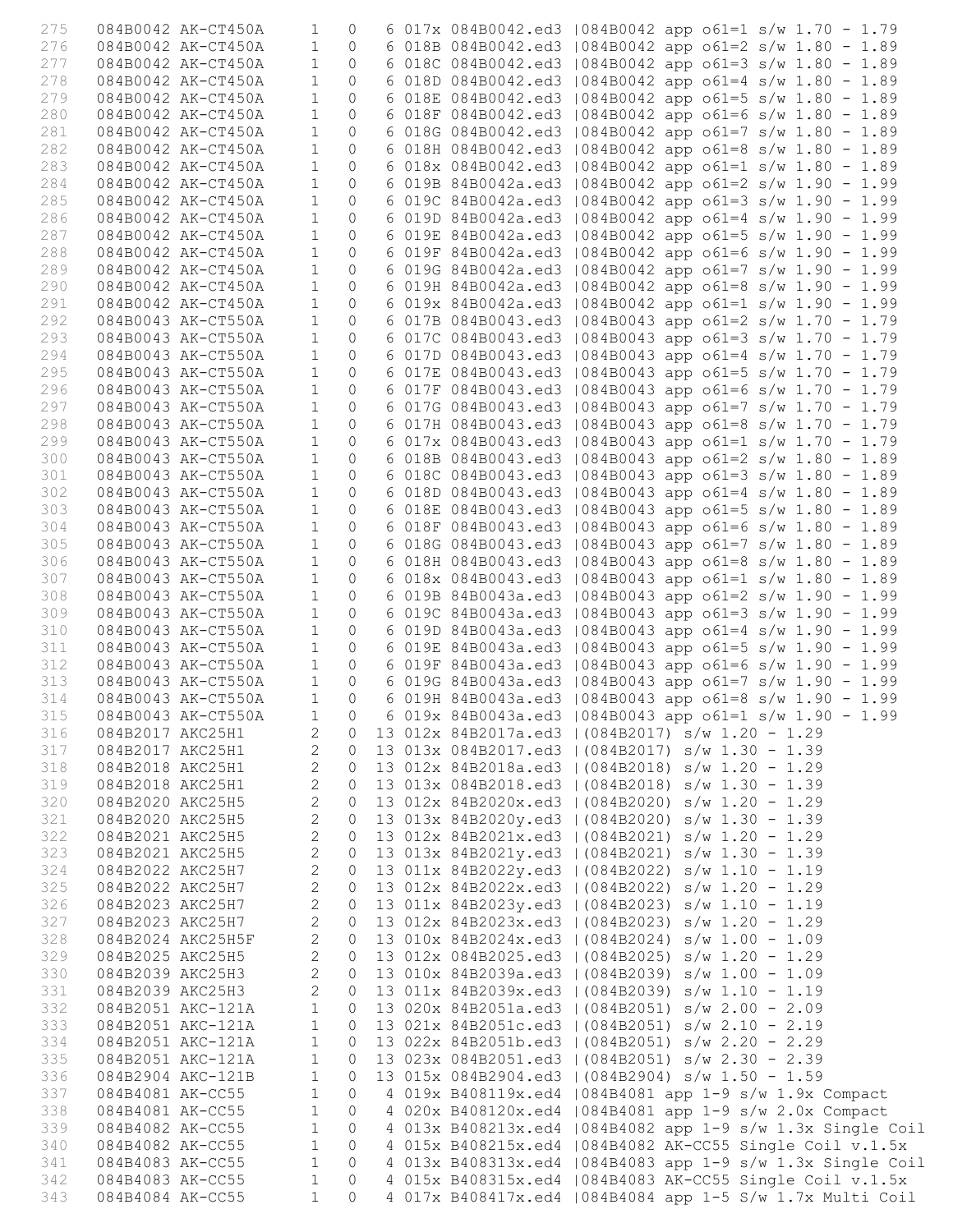| 344        |                  | 084B4084 AK-CC55                                                                     | 1                            |                           |  | 0 4 018x B408418x.ed4   084B4084 app 1-5 S/w 1.8x Multi Coil                                                         |
|------------|------------------|--------------------------------------------------------------------------------------|------------------------------|---------------------------|--|----------------------------------------------------------------------------------------------------------------------|
| 345        |                  | 084B4162 EKC302A                                                                     | 1                            |                           |  | 0 16 012x 084B4162.ed3   (084B4162) s/w 1.20 - 1.29                                                                  |
| 346        |                  | 084B4163 EKC302B 1                                                                   |                              |                           |  | 0 16 012x 084B4163.ed3   (084B4163) s/w 1.20 - 1.29                                                                  |
| 347        |                  | 084B4164 EKC302D 1                                                                   |                              |                           |  | 0 16 011B 084B4164.ed3   (084B4164) app o61=2 s/w 1.10 - 1.19                                                        |
| 348        | 084B4164 EKC302D |                                                                                      | $\mathbf{1}$                 |                           |  | 0 16 011C 084B4164.ed3   (084B4164) app o61=3 s/w 1.10 - 1.19                                                        |
| 349        |                  | 084B4164 EKC302D 1<br>084B4164 EKC302D 1                                             | $\mathbf{1}$                 |                           |  | 0 16 011x 084B4164.ed3   (084B4164) app o61=1 s/w 1.10 - 1.19                                                        |
| 350        |                  |                                                                                      |                              | $\circ$                   |  | 16 012B 84B4164a.ed3   (084B4164) app o61=2 s/w 1.20 - 1.29                                                          |
| 351        |                  | 084B4164 EKC302D                                                                     | $\mathbf{1}$                 | $\circ$                   |  | 16 012C 84B4164a.ed3   (084B4164) app o61=3 s/w 1.20 - 1.29                                                          |
| 352        |                  | 084B4164 EKC302D                                                                     | $\mathbf{1}$                 | $\circ$                   |  | 16 012x 84B4164a.ed3   (084B4164) app o61=1 s/w 1.20 - 1.29                                                          |
| 353        |                  | 084B4165 AK-CC350                                                                    | 1                            |                           |  | 0 2 010B 084B4165.ed3   084B4165 app o61=2 s/w 1.00 - 1.09                                                           |
| 354        |                  | 084B4165 AK-CC350                                                                    | $\mathbf{1}$                 |                           |  | 0 2 010C 084B4165.ed3   084B4165 app o61=3 s/w 1.00 - 1.09                                                           |
| 355        |                  | 084B4165 AK-CC350                                                                    | $\mathbf{1}$                 | $\overline{0}$            |  | 2 010D 084B4165.ed3   084B4165 app o61=4 s/w 1.00 - 1.09                                                             |
| 356        |                  | 084B4165 AK-CC350                                                                    | $\mathbf{1}$<br>$\mathbf{1}$ | $\circledcirc$            |  | 2 010E 084B4165.ed3   084B4165 app o61=5 s/w 1.00 - 1.09                                                             |
| 357<br>358 |                  | 084B4165 AK-CC350<br>084B4165 AK-CC350                                               | $\mathbf{1}$                 | $\circ$<br>$\overline{0}$ |  | 2 010F 084B4165.ed3   084B4165 app o61=6 s/w 1.00 - 1.09<br>2 010G 084B4165.ed3   084B4165 app o61=7 s/w 1.00 - 1.09 |
| 359        |                  | 084B4165 AK-CC350                                                                    | $\mathbf{1}$                 |                           |  | 0 2 010H 084B4165.ed3   084B4165 app o61=8 s/w 1.00 - 1.09                                                           |
| 360        |                  | 084B4165 AK-CC350                                                                    | $\mathbf{1}$                 |                           |  | 0 2 010I 084B4165.ed3   084B4165 app o61=9 s/w 1.00 - 1.09                                                           |
| 361        |                  | 084B4165 AK-CC350                                                                    | $\mathbf{1}$                 | $\circ$                   |  | 2 010J 084B4165.ed3   084B4165 app o61=10 s/w 1.00 - 1.09                                                            |
| 362        |                  | 084B4165 AK-CC350                                                                    | $\mathbf{1}$                 | $\circ$                   |  | 2 010x 084B4165.ed3   084B4165 app o61=1 s/w 1.00 - 1.09                                                             |
| 363        |                  | 084B4165 AK-CC350                                                                    | $\mathbf{1}$                 | $\circ$                   |  | 2 011B 084B4165.ed3   084B4165 app o61=2 s/w 1.10 - 1.19                                                             |
| 364        |                  | 084B4165 AK-CC350                                                                    | $\mathbf{1}$                 | $\circ$                   |  | 2 011C 084B4165.ed3   084B4165 app o61=3 s/w 1.10 - 1.19                                                             |
| 365        |                  | 084B4165 AK-CC350                                                                    | $\mathbf{1}$                 |                           |  | 0 2 011D 084B4165.ed3   084B4165 app o61=4 s/w 1.10 - 1.19                                                           |
| 366        |                  | 084B4165 AK-CC350                                                                    | $\mathbf{1}$                 |                           |  | 0 2 011E 084B4165.ed3   084B4165 app o61=5 s/w 1.10 - 1.19                                                           |
| 367        |                  | 084B4165 AK-CC350                                                                    | $\mathbf{1}$                 | $\circ$                   |  | 2 011F 084B4165.ed3   084B4165 app o61=6 s/w 1.10 - 1.19                                                             |
| 368        |                  | 084B4165 AK-CC350                                                                    | $\mathbf{1}$                 | $\circ$                   |  | 2 011G 084B4165.ed3   084B4165 app o61=7 s/w 1.10 - 1.19                                                             |
| 369        |                  | 084B4165 AK-CC350                                                                    | $\mathbf{1}$                 |                           |  | 0 2 011H 084B4165.ed3   084B4165 app o61=8 s/w 1.10 - 1.19                                                           |
| 370        |                  | 084B4165 AK-CC350                                                                    | $\mathbf{1}$                 |                           |  | 0 2 011I 084B4165.ed3   084B4165 app o61=9 s/w 1.10 - 1.19                                                           |
| 371        |                  | 084B4165 AK-CC350                                                                    | $\mathbf{1}$                 |                           |  | 0 2 011J 084B4165.ed3   084B4165 app o61=10 s/w 1.10 - 1.19                                                          |
| 372        |                  | 084B4165 AK-CC350                                                                    | $\mathbf{1}$                 |                           |  | 0 2 011x 084B4165.ed3   084B4165 app o61=1 s/w 1.10 - 1.19                                                           |
| 373        |                  | 084B6027 AKC-114 1<br>084B6027 AKC-114 1<br>084B6028 AKC-114 1<br>084B6028 AKC-114 1 |                              |                           |  | 0 13 010x 84B6027a.ed3   (084B6027) s/w 1.00 - 1.09                                                                  |
| 374        |                  |                                                                                      |                              |                           |  | 0 13 015x 084B6027.ed3   (084B6027) s/w 1.50 - 1.59                                                                  |
| 375        |                  |                                                                                      |                              |                           |  | 0 13 010x 84B6028a.ed3   (084B6028) s/w 1.00 - 1.09                                                                  |
| 376        |                  |                                                                                      |                              |                           |  | 0 13 015x 084B6028.ed3   (084B6028) s/w 1.50 - 1.59                                                                  |
| 377        |                  | 084B6029 AKC-114D                                                                    | $\mathbf{1}$                 |                           |  | 0 13 010x 084B6029.ed3   (084B6029) s/w 1.00 - 1.09                                                                  |
| 378        |                  | 084B6029 AKC-114D                                                                    | 1                            |                           |  | 0 13 015x 84B6029a.ed3   (084B6029) s/w 1.50 - 1.59                                                                  |
| 379        |                  | 084B6032 AKC-114D                                                                    | $\mathbf{1}$                 |                           |  | 0 13 010x 084B6032.ed3   (084B6032) s/w 1.00 - 1.09                                                                  |
| 380        |                  |                                                                                      |                              |                           |  | 0 13 015x 84B6032a.ed3   (084B6032) s/w 1.50 - 1.59                                                                  |
| 381        |                  | 084B6032 AKC-114D 1<br>084B6033 AKC-114B 1<br>084B6033 AKC-114B 1                    |                              |                           |  | 0 13 010x 84B6033c.ed3   (084B6033) $s/w 1.00 - 1.09$                                                                |
| 382        |                  |                                                                                      |                              |                           |  | 0 13 011x 84B6033b.ed3   (084B6033) s/w 1.10 - 1.19                                                                  |
| 383        |                  | 084B6033 AKC-114B 1                                                                  |                              |                           |  | 0 13 012x 84B6033a.ed3   (084B6033) $s/w$ 1.20 - 1.29                                                                |
| 384        |                  |                                                                                      |                              |                           |  | 084B6033 AKC-114B 1 0 13 013x 084B6033.ed3   (084B6033) s/w 1.30 - 1.39                                              |
| 385        |                  | 084B6039 AKL-111A                                                                    | $\mathbf{1}$                 | 0                         |  | 13 010x 84B6039a.ed3   (084B6039) s/w 1.00 - 1.09                                                                    |
| 386        |                  | 084B6039 AKL-111A                                                                    | $\mathbf{1}$                 | $\circ$                   |  | 13 020x 084B6039.ed3   (084B6039) s/w 2.00 - 2.09                                                                    |
| 387<br>388 | 084B6042 AKC-115 | 084B6042 AKC-115                                                                     | $\mathbf{1}$<br>$\mathbf{1}$ | $\circ$<br>$\circ$        |  | 13 010x 084B6042.ed3   (084B6042) s/w 1.00 - 1.09<br>13 015x 84B6042a.ed3   (084B6042) s/w 1.50 - 1.59               |
| 389        | 084B6043 AKC-116 |                                                                                      | $\mathbf{1}$                 | $\circ$                   |  | 13 010x 084B6043.ed3   (084B6043) s/w 1.00 - 1.09                                                                    |
| 390        |                  | 084B6043 AKC-116                                                                     | $\mathbf{1}$                 | $\circ$                   |  | 13 015x 84B6043a.ed3   (084B6043) s/w 1.50 - 1.59                                                                    |
| 391        |                  | 084B6044 AKC-115D                                                                    | $\mathbf{1}$                 | $\circ$                   |  | 13 010x 084B6044.ed3   (084B6044) s/w 1.00 - 1.09                                                                    |
| 392        |                  | 084B6044 AKC-115D                                                                    | $\mathbf{1}$                 | $\circ$                   |  | 13 015x 84B6044a.ed3   (084B6044) s/w 1.50 - 1.59                                                                    |
| 393        |                  | 084B6045 AKC-116D                                                                    | $\mathbf{1}$                 | $\circ$                   |  | 13 010x 084B6045.ed3   (084B6045) s/w 1.00 - 1.09                                                                    |
| 394        |                  | 084B6045 AKC-116D                                                                    | $\mathbf{1}$                 | $\circ$                   |  | 13 015x 84B6045a.ed3   (084B6045) s/w 1.50 - 1.59                                                                    |
| 395        | 084B6046 AKC-115 |                                                                                      | $\mathbf{1}$                 | $\circ$                   |  | 13 010x 084B6046.ed3   (084B6046) s/w 1.00 - 1.09                                                                    |
| 396        | 084B6046 AKC-115 |                                                                                      | $\mathbf{1}$                 |                           |  | 0 13 015x 84B6046a.ed3   (084B6046) s/w 1.50 - 1.59                                                                  |
| 397        | 084B6047 AKC-116 |                                                                                      | $\mathbf{1}$                 |                           |  | 0 13 010x 084B6047.ed3   (084B6047) s/w 1.00 - 1.09                                                                  |
| 398        | 084B6047 AKC-116 |                                                                                      | $\mathbf{1}$                 | $\circ$                   |  | 13 015x 84B6047a.ed3   (084B6047) s/w 1.50 - 1.59                                                                    |
| 399        |                  | 084B6048 AKC-115D                                                                    | $\mathbf{1}$                 | $\circ$                   |  | 13 010x 084B6048.ed3   (084B6048) s/w 1.00 - 1.09                                                                    |
| 400        |                  | 084B6048 AKC-115D                                                                    | $\mathbf{1}$                 | $\circledcirc$            |  | 13 015x 84B6048a.ed3   (084B6048) s/w 1.50 - 1.59                                                                    |
| 401        |                  | 084B6049 AKC-116D                                                                    | $\mathbf{1}$                 | $\circ$                   |  | 13 010x 084B6049.ed3   (084B6049) s/w 1.00 - 1.09                                                                    |
| 402        |                  | 084B6049 AKC-116D                                                                    | $\mathbf{1}$                 | $\circ$                   |  | 13 015x 84B6049a.ed3   (084B6049) s/w 1.50 - 1.59                                                                    |
| 403        |                  | 084B6171 AKC-114A                                                                    | $\mathbf{1}$                 | $\circ$                   |  | 13 010x 84B6171b.ed3   (084B6171) s/w 1.00 - 1.09                                                                    |
| 404        |                  | 084B6171 AKC-114A                                                                    | $\mathbf{1}$                 | $\circ$                   |  | 13 012x 84B6171a.ed3   (084B6171) s/w 1.20 - 1.29                                                                    |
| 405        |                  | 084B6171 AKC-114A                                                                    | $\mathbf{1}$                 | $\circ$                   |  | 13 015x 084B6171.ed3   (084B6171) s/w 1.50 - 1.59                                                                    |
| 406        |                  | 084B6172 AKC-114A                                                                    | $\mathbf{1}$                 | $\circ$                   |  | 13 010x 84B6172b.ed3   (084B6172) s/w 1.00 - 1.09                                                                    |
| 407        |                  | 084B6172 AKC-114A                                                                    | $\mathbf{1}$                 | $\circ$                   |  | 13 012x 84B6172a.ed3   (084B6172) s/w 1.20 - 1.29                                                                    |
| 408        |                  | 084B6172 AKC-114A                                                                    | $\mathbf{1}$                 | $\circ$                   |  | 13 015x 084B6172.ed3   (084B6172) s/w 1.50 - 1.59                                                                    |
| 409        |                  | 084B6173 AKC-115A                                                                    | $\mathbf{1}$                 |                           |  | 0 13 010x 84B6173b.ed3   (084B6173) s/w 1.00 - 1.09                                                                  |
| 410        |                  | 084B6173 AKC-115A                                                                    | $\mathbf{1}$                 | $\circ$                   |  | 13 012x 84B6173a.ed3   (084B6173) s/w 1.20 - 1.29                                                                    |
| 411        |                  | 084B6173 AKC-115A                                                                    | $\mathbf{1}$                 | $\circ$                   |  | 13 015x 84B6173x.ed3   (084B6173) s/w 1.50 - 1.59                                                                    |
| 412        |                  | 084B6174 AKC-115A                                                                    | $\mathbf{1}$                 | $\Omega$                  |  | 13 010x 84B6174b.ed3   (084B6174) s/w 1.00 - 1.09                                                                    |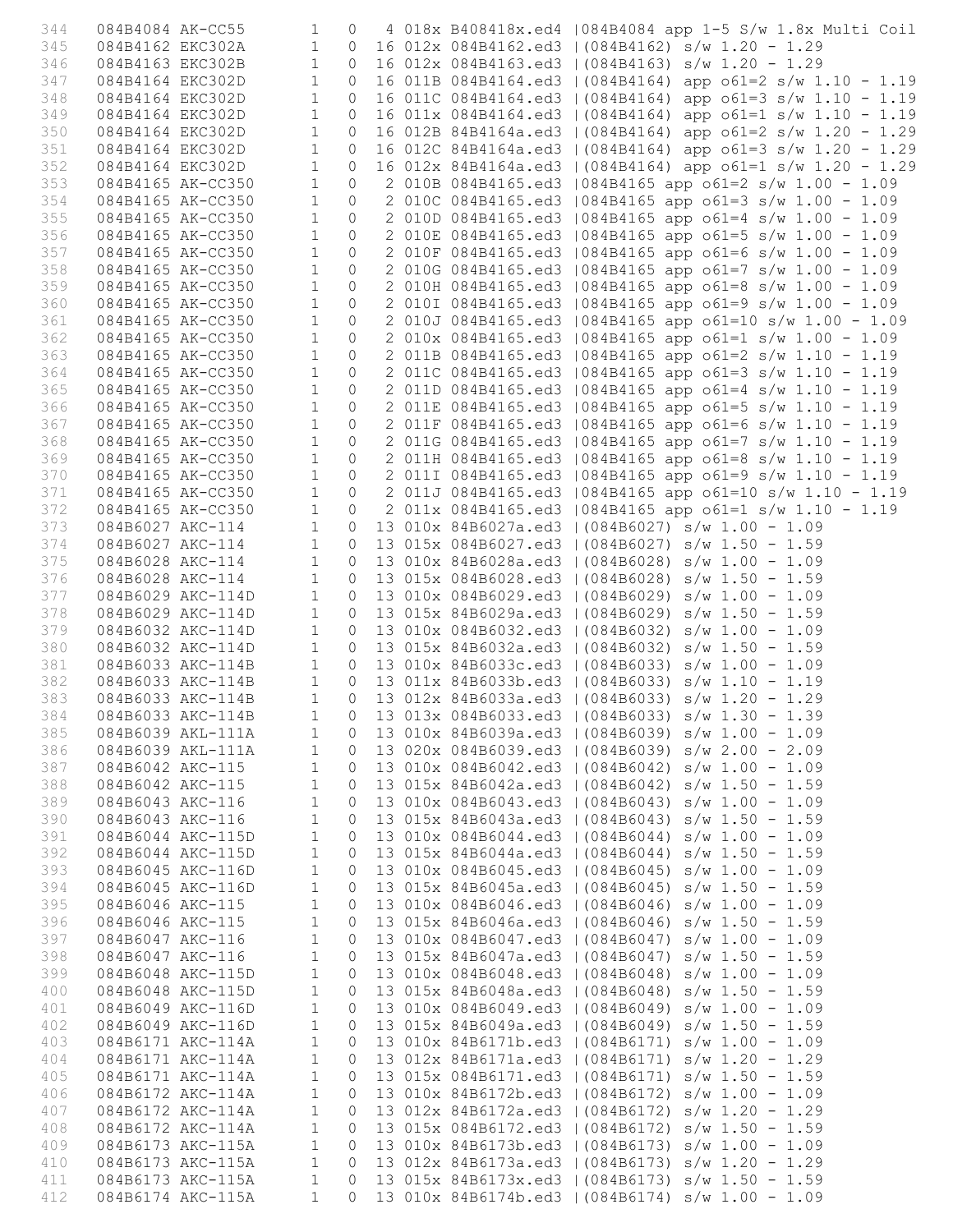| 413 |                   |                                                                                                                                                            |                |         |  | 084B6174 AKC-115A 1 0 13 012x 84B6174a.ed3   (084B6174) s/w 1.20 - 1.29                                                                                                                                                                 |  |                                                                           |
|-----|-------------------|------------------------------------------------------------------------------------------------------------------------------------------------------------|----------------|---------|--|-----------------------------------------------------------------------------------------------------------------------------------------------------------------------------------------------------------------------------------------|--|---------------------------------------------------------------------------|
| 414 |                   |                                                                                                                                                            |                |         |  | 084B6174 AKC-115A 1 0 13 015x 84B6174x.ed3   (084B6174) s/w 1.50 - 1.59                                                                                                                                                                 |  |                                                                           |
| 415 |                   |                                                                                                                                                            |                |         |  | 0 13 010x 84B6175x.ed3   (084B6175) s/w 1.00 - 1.09                                                                                                                                                                                     |  |                                                                           |
|     |                   | 084B6175 AKC-116A 1                                                                                                                                        |                |         |  |                                                                                                                                                                                                                                         |  |                                                                           |
| 416 |                   | 084B6175 AKC-116A 1<br>084B6175 AKC-116A 1                                                                                                                 |                |         |  | 0 13 012x 84B6175y.ed3   (084B6175) $s/w$ 1.20 - 1.29                                                                                                                                                                                   |  |                                                                           |
| 417 |                   |                                                                                                                                                            |                |         |  | 0 13 015x 84B6175z.ed3   (084B6175) s/w 1.50 - 1.59                                                                                                                                                                                     |  |                                                                           |
| 418 |                   | 084B6176 AKC-116A 1                                                                                                                                        |                | $\circ$ |  | 13 010x 84B6176x.ed3   (084B6176) s/w 1.00 - 1.09                                                                                                                                                                                       |  |                                                                           |
| 419 |                   | 084B6176 AKC-116A 1                                                                                                                                        |                |         |  | 0 13 012x 84B6176y.ed3   (084B6176) s/w 1.20 - 1.29                                                                                                                                                                                     |  |                                                                           |
| 420 |                   | 084B6176 AKC-116A                                                                                                                                          | $\overline{1}$ |         |  | 0 13 015x 84B6176z.ed3   (084B6176) s/w 1.50 - 1.59                                                                                                                                                                                     |  |                                                                           |
| 421 |                   | 084B6178 AKC-114F 1                                                                                                                                        |                | $\circ$ |  | 13 010x 084B6178.ed3   (084B6178) s/w 1.00 - 1.09                                                                                                                                                                                       |  |                                                                           |
| 422 |                   |                                                                                                                                                            |                |         |  | 0 13 011x 84B6178a.ed3   (084B6178) s/w 1.10 - 1.19                                                                                                                                                                                     |  |                                                                           |
| 423 |                   |                                                                                                                                                            |                |         |  | 0 13 010x 084B6179.ed3   (084B6179) s/w 1.00 - 1.09                                                                                                                                                                                     |  |                                                                           |
| 424 |                   | 084B6178 AKC-114F<br>084B6179 AKC-115F 1<br>084B6179 AKC-115F 1                                                                                            |                |         |  | 0 13 011x 84B6179a.ed3   (084B6179) s/w 1.10 - 1.19                                                                                                                                                                                     |  |                                                                           |
| 425 |                   | 084B6180 AKC-116F 1                                                                                                                                        |                |         |  | 0 13 010x 084B6180.ed3   (084B6180) s/w 1.00 - 1.09                                                                                                                                                                                     |  |                                                                           |
| 426 |                   |                                                                                                                                                            |                |         |  | 0 16 010x 084B7018.ed3   (084B7018) s/w 1.00 - 1.09                                                                                                                                                                                     |  |                                                                           |
|     |                   | 084B7018 EKC301 1                                                                                                                                          |                |         |  |                                                                                                                                                                                                                                         |  |                                                                           |
| 427 |                   | 084B7057 EKC201C 1                                                                                                                                         |                |         |  | 0 15 011x 084B7057.ed3   (084B7057) s/w 1.10 - 1.19                                                                                                                                                                                     |  |                                                                           |
| 428 |                   | 084B7057 EKC201C 1<br>084B7058 EKC201 1<br>084B7060 EKC361 1<br>084B7067 EKC347 1                                                                          |                |         |  | 0 15 012x 084B7057.ed3   (084B7057) s/w 1.20 - 1.29                                                                                                                                                                                     |  |                                                                           |
| 429 |                   |                                                                                                                                                            |                |         |  | 0 15 011x 084B7058.ed3   (084B7058) s/w 1.10 - 1.19                                                                                                                                                                                     |  |                                                                           |
| 430 |                   |                                                                                                                                                            |                |         |  | 0 16 015x 084B7060.ed3   (084B7060) s/w 1.50 - 1.59                                                                                                                                                                                     |  |                                                                           |
| 431 |                   |                                                                                                                                                            |                |         |  | 0 16 011x 084B7067.ed3   (084B7067) s/w 1.10 - 1.19                                                                                                                                                                                     |  |                                                                           |
| 432 |                   | 084B7068 EKC201C 1                                                                                                                                         |                |         |  | 0 15 011x 084B7068.ed3   (084B7068) s/w 1.10 - 1.19                                                                                                                                                                                     |  |                                                                           |
| 433 |                   |                                                                                                                                                            |                |         |  | 0 15 012x 084B7068.ed3   (084B7068) s/w 1.20 - 1.29                                                                                                                                                                                     |  |                                                                           |
| 434 |                   |                                                                                                                                                            |                |         |  | 0 16 016x 084B7079.ed3   (084B7079) s/w 1.60 - 1.69                                                                                                                                                                                     |  |                                                                           |
| 435 |                   |                                                                                                                                                            |                |         |  | 0 16 016x 084B7082.ed3   (084B7082) s/w 1.60 - 1.69                                                                                                                                                                                     |  |                                                                           |
| 436 |                   | 084B7068 EKC201C<br>084B7068 EKC201C<br>084B7079 EKC368<br>084B7082 EKC326<br>1084B7083 EKC367<br>084B7085 EKC315A<br>084B7085 EKC315A<br>084B7085 EKC315A |                |         |  | 0 16 012x 084B7083.ed3   (084B7083) s/w 1.20 - 1.29                                                                                                                                                                                     |  |                                                                           |
|     |                   |                                                                                                                                                            |                |         |  |                                                                                                                                                                                                                                         |  |                                                                           |
| 437 |                   |                                                                                                                                                            |                |         |  | 0 16 013x 084B7085.ed3   (084B7085) s/w 1.30 - 1.39                                                                                                                                                                                     |  |                                                                           |
| 438 |                   | 084B7085 EKC315A 1                                                                                                                                         |                |         |  | 0 16 014x 084B7085.ed3   (084B7085) s/w 1.40 - 1.49                                                                                                                                                                                     |  |                                                                           |
| 439 |                   | 084B7086 EKC315A 1                                                                                                                                         |                |         |  | 0 16 012x 084B7086.ed3   (084B7086) s/w 1.20 - 1.29                                                                                                                                                                                     |  |                                                                           |
| 440 |                   | 084B7086 EKC315A<br>084B7086 EKC315A<br>084B7088 EKC315A<br>084B7088 EKC316A<br>084B7104 EKC331 2                                                          |                |         |  | 0 16 013x 084B7086.ed3   (084B7086) $s/w$ 1.30 - 1.39                                                                                                                                                                                   |  |                                                                           |
| 441 |                   |                                                                                                                                                            |                |         |  | 0 16 014x 084B7086.ed3   (084B7086) s/w 1.40 - 1.49                                                                                                                                                                                     |  |                                                                           |
| 442 |                   |                                                                                                                                                            |                |         |  | 0 16 012x 084B7088.ed3   (084B7088) s/w 1.20 - 1.29                                                                                                                                                                                     |  |                                                                           |
| 443 |                   |                                                                                                                                                            |                | $\circ$ |  | 16 011x 084B7104.ed3   (084B7104) s/w 1.10 - 1.19                                                                                                                                                                                       |  |                                                                           |
| 444 |                   | 084B7105 EKC331T 2                                                                                                                                         |                | $\circ$ |  | 16 011x 084B7105.ed3   (084B7105) s/w 1.10 - 1.19                                                                                                                                                                                       |  |                                                                           |
| 445 |                   | 084B7105 EKC331T 2                                                                                                                                         |                |         |  | 0 16 020x 084B7105.ed3   (084B7105) s/w 2.00 - 2.09                                                                                                                                                                                     |  |                                                                           |
| 446 |                   | 084B7249 EKC315A 1                                                                                                                                         |                |         |  | 0 16 012x 084B7249.ed3   (084B7249) s/w 1.20 - 1.29                                                                                                                                                                                     |  |                                                                           |
| 447 |                   |                                                                                                                                                            |                |         |  |                                                                                                                                                                                                                                         |  |                                                                           |
|     |                   |                                                                                                                                                            |                |         |  | 084B7250 EKC312 1 0 16 012x 084B7250.ed3   (084B7250) s/w 1.20 - 1.29<br>084B7251 EKC319A 1 0 16 012x 084B7251.ed3   (084B7251) s/w 1.20 - 1.29<br>084B7252 EKC326A 1 0 16 010x 084B7252.ed3   (084B7252) s/w 1.00 - 1.09<br>084B7252 E |  |                                                                           |
| 448 |                   |                                                                                                                                                            |                |         |  |                                                                                                                                                                                                                                         |  |                                                                           |
| 449 |                   |                                                                                                                                                            |                |         |  |                                                                                                                                                                                                                                         |  |                                                                           |
| 450 |                   |                                                                                                                                                            |                |         |  |                                                                                                                                                                                                                                         |  |                                                                           |
| 451 |                   |                                                                                                                                                            |                |         |  |                                                                                                                                                                                                                                         |  |                                                                           |
| 452 |                   |                                                                                                                                                            |                |         |  | 084B7253 EKC313 1 0 16 010x 084B7253.ed3   (084B7253) s/w 1.00 - 1.09                                                                                                                                                                   |  |                                                                           |
|     |                   |                                                                                                                                                            |                |         |  |                                                                                                                                                                                                                                         |  | 453 084B7253 EKC313 1 0 16 020x 084B7253.ed3   (084B7253) s/w 2.00 - 2.09 |
| 454 | 084B7505 EKC201   |                                                                                                                                                            | $\mathbf 1$    | $\circ$ |  | 15 020x 084B7505.ed3   (084B7505) s/w 2.00 - 2.09                                                                                                                                                                                       |  |                                                                           |
| 455 | 084B7506 EKC201   |                                                                                                                                                            | $\mathbf 1$    | 0       |  | 15 020x 084B7506.ed3   (084B7506) s/w 2.00 - 2.09                                                                                                                                                                                       |  |                                                                           |
| 456 | 084B7507 EKC201   |                                                                                                                                                            | 1              | $\circ$ |  | 15 020x 084B7507.ed3   (084B7507) s/w 2.00 - 2.09                                                                                                                                                                                       |  |                                                                           |
| 457 | 084B7508 EKC201   |                                                                                                                                                            | 1              | $\circ$ |  | 15 020x 084B7508.ed3   (084B7508) s/w 2.00 - 2.09                                                                                                                                                                                       |  |                                                                           |
| 458 | 084B7509 EKC201   |                                                                                                                                                            | 1              | 0       |  | 15 020x 084B7509.ed3   (084B7509) s/w 2.00 - 2.09                                                                                                                                                                                       |  |                                                                           |
| 459 | 084B7510 EKC201   |                                                                                                                                                            | 1              | $\circ$ |  | 15 020x 084B7510.ed3   (084B7510) s/w 2.00 - 2.09                                                                                                                                                                                       |  |                                                                           |
|     |                   |                                                                                                                                                            |                |         |  |                                                                                                                                                                                                                                         |  |                                                                           |
| 460 | 084B7512 EKC201   |                                                                                                                                                            | 1              | $\circ$ |  | 15 020x 084B7512.ed3   (084B7512) s/w 2.00 - 2.09                                                                                                                                                                                       |  |                                                                           |
| 461 | 084B7513 EKC301   |                                                                                                                                                            | $\mathbf{1}$   | 0       |  | 16 020x 084B7513.ed3   (084B7513) s/w 2.00 - 2.09                                                                                                                                                                                       |  |                                                                           |
| 462 | 084B7514 EKC301   |                                                                                                                                                            | $\mathbf 1$    | $\circ$ |  | 16 020x 084B7514.ed3   (084B7514) s/w 2.00 - 2.09                                                                                                                                                                                       |  |                                                                           |
| 463 | 084B7515 EKC301   |                                                                                                                                                            | 1              | 0       |  | 16 020x 084B7515.ed3   (084B7515) s/w 2.00 - 2.09                                                                                                                                                                                       |  |                                                                           |
| 464 | 084B7516 EKC301   |                                                                                                                                                            | $\mathbf 1$    | 0       |  | 16 020x 084B7516.ed3   (084B7516) s/w 2.00 - 2.09                                                                                                                                                                                       |  |                                                                           |
| 465 | 084B7517 EKC301   |                                                                                                                                                            | $\mathbf 1$    | $\circ$ |  | 16 020x 084B7517.ed3   (084B7517) s/w 2.00 - 2.09                                                                                                                                                                                       |  |                                                                           |
| 466 | 084B7518 EKC301   |                                                                                                                                                            | 1              | $\circ$ |  | 16 020x 084B7518.ed3   (084B7518) s/w 2.00 - 2.09                                                                                                                                                                                       |  |                                                                           |
| 467 | 084B8002 EKC414A  |                                                                                                                                                            | $\mathbf{1}$   | $\circ$ |  | 17 011x 084B8002.ed3   (084B8002) s/w 1.10 - 1.19                                                                                                                                                                                       |  |                                                                           |
| 468 | 084B8003 EKC531A  |                                                                                                                                                            | 2              | $\circ$ |  | 18 012x 084B8003.ed3   (084B8003) s/w 1.20 - 1.29                                                                                                                                                                                       |  |                                                                           |
| 469 | 084B8004 EKC531B  |                                                                                                                                                            | 2              | $\circ$ |  | 18 011x 84B8004a.ed3   (084B8004) s/w 1.10 - 1.19                                                                                                                                                                                       |  |                                                                           |
| 470 | 084B8004 EKC531B  |                                                                                                                                                            | 2              | $\circ$ |  | 18 012x 084B8004.ed3   (084B8004) s/w 1.20 - 1.29                                                                                                                                                                                       |  |                                                                           |
|     |                   |                                                                                                                                                            |                |         |  |                                                                                                                                                                                                                                         |  |                                                                           |
| 471 | 084B8007 EKC531D1 |                                                                                                                                                            | 2              | 0       |  | 18 012x 084B8007.ed3   (084B8007) s/w 1.20 - 1.29                                                                                                                                                                                       |  |                                                                           |
| 472 | 084B8007 EKC531D1 |                                                                                                                                                            | $\mathbf{2}$   | $\circ$ |  | 18 013x 84B80071.ed3   (084B8007)                                                                                                                                                                                                       |  | app $o61=1$ s/w $1.30 - 1.39$                                             |
| 473 | 084B8007 EKC531D1 |                                                                                                                                                            | $\mathbf{2}$   | $\circ$ |  | 18 013x 84B80072.ed3   (084B8007)                                                                                                                                                                                                       |  | app $o61=2 s/w 1.30 - 1.39$                                               |
| 474 | 084B8007 EKC531D1 |                                                                                                                                                            | $\mathbf{2}$   | 0       |  | 18 013x 84B80073.ed3   (084B8007)                                                                                                                                                                                                       |  | app $o61=3$ s/w $1.30 - 1.39$                                             |
| 475 |                   | 084B8007 EKC531D1                                                                                                                                          | $\overline{2}$ | 0       |  | 18 013x 84B80074.ed3   (084B8007)                                                                                                                                                                                                       |  | app $o61=4$ s/w 1.30 - 1.39                                               |
| 476 |                   | 084B8008 AK-PC420                                                                                                                                          | 2              | $\circ$ |  | 9 011B 084B8008.ed3   (084B8008)                                                                                                                                                                                                        |  | app $o61=2 s/w 1.10 - 1.19$                                               |
| 477 |                   | 084B8008 AK-PC420                                                                                                                                          | 2              | $\circ$ |  | 9 011C 084B8008.ed3   (084B8008)                                                                                                                                                                                                        |  | app $o61=3$ s/w $1.10 - 1.19$                                             |
| 478 |                   | 084B8008 AK-PC420                                                                                                                                          | $\mathbf{2}$   | $\circ$ |  | 9 011D 084B8008.ed3   (084B8008)                                                                                                                                                                                                        |  | app $o61=4$ s/w $1.10 - 1.19$                                             |
| 479 |                   | 084B8008 AK-PC420                                                                                                                                          | $\mathbf{2}$   | 0       |  |                                                                                                                                                                                                                                         |  | 9 011E 084B8008.ed3   (084B8008) app o61=5 s/w 1.10 - 1.19                |
| 480 |                   | 084B8008 AK-PC420                                                                                                                                          | 2              | $\circ$ |  |                                                                                                                                                                                                                                         |  | 9 011F 084B8008.ed3   (084B8008) app o61=6 s/w 1.10 - 1.19                |
| 481 |                   | 084B8008 AK-PC420                                                                                                                                          | $\overline{2}$ | $\circ$ |  | 9 011x 084B8008.ed3   (084B8008)                                                                                                                                                                                                        |  | app $o61=1$ s/w $1.10 - 1.19$                                             |
|     |                   |                                                                                                                                                            |                |         |  |                                                                                                                                                                                                                                         |  |                                                                           |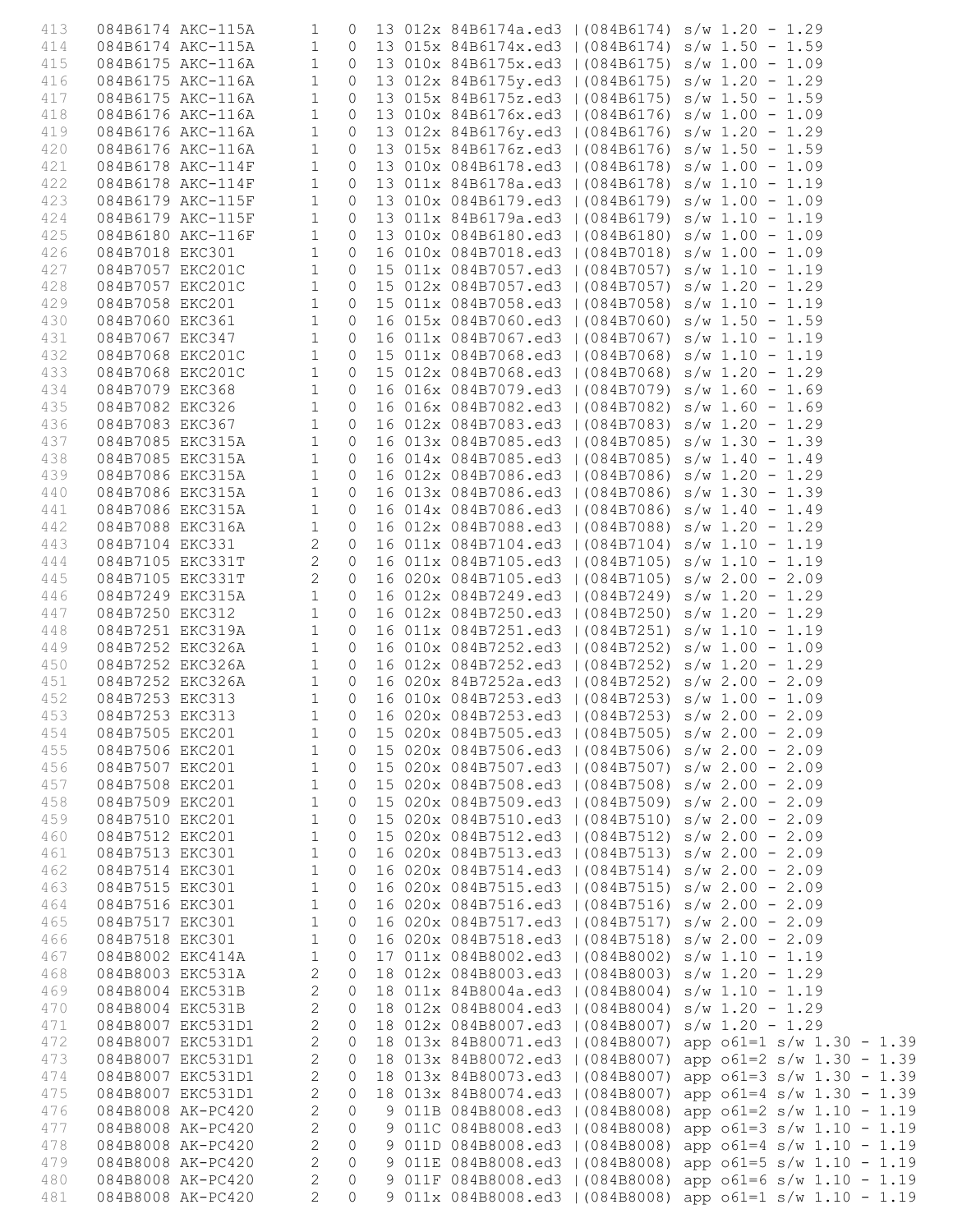| 482        |                   | 084B8008 AK-PC420                                          | 2                            | $\circ$            |  | 9 012B 084B8008.ed3   (084B8008) app o61=2 s/w 1.20 - 1.29                                                           |
|------------|-------------------|------------------------------------------------------------|------------------------------|--------------------|--|----------------------------------------------------------------------------------------------------------------------|
| 483        |                   | 084B8008 AK-PC420                                          | $\mathbf{2}$                 | $\circ$            |  | 9 012C 084B8008.ed3   (084B8008) app o61=3 s/w 1.20 - 1.29                                                           |
| 484        |                   | 084B8008 AK-PC420                                          | $\overline{2}$               | $\Omega$           |  | 9 012D 084B8008.ed3   (084B8008) app o61=4 s/w 1.20 - 1.29                                                           |
| 485        |                   | 084B8008 AK-PC420                                          | $\overline{c}$               | $\circ$            |  | 9 012E 084B8008.ed3   (084B8008) app o61=5 s/w 1.20 - 1.29                                                           |
| 486        | 084B8008 AK-PC420 |                                                            | $\overline{c}$               | $\circ$            |  | 9 012F 084B8008.ed3   (084B8008) app o61=6 s/w 1.20 - 1.29                                                           |
| 487        |                   | 084B8008 AK-PC420                                          | $\overline{2}$               | $\circ$            |  | 9 012x 084B8008.ed3   (084B8008) app o61=1 s/w 1.20 - 1.29                                                           |
| 488        |                   | 084B8009 EKC514B1                                          | $1\,$                        | $\circ$            |  | 18 011x 084B8009.ed3   (084B8009) s/w 1.10 - 1.19                                                                    |
| 489        |                   | 084B8009 EKC514B1                                          | $\mathbf{1}$                 | $\circ$            |  | 18 012x 084B8009.ed3   (084B8009) s/w 1.20 - 1.29                                                                    |
| 490        | 084B8010 EKC414C1 |                                                            | $\mathbf{1}$                 | $\circ$            |  | 17 012x 084B8010.ed3   (084B8010) s/w 1.20 - 1.29                                                                    |
| 491        |                   | 084B8010 EKC414C1                                          | $\mathbf{1}$                 | $\circ$            |  | 17 013x 084B8010.ed3   (084B8010) s/w 1.30 - 1.39                                                                    |
| 492        |                   | 084B8011 EKC414A1                                          | $\mathbf{1}$                 | $\circ$            |  | 17 010x 084B8011.ed3   (084B8011) s/w 1.00 - 1.09                                                                    |
| 493        |                   | 084B8012 AK-PC520                                          | $\overline{c}$               | $\circ$            |  | 10 010x 84B80121.ed3   (084B8012) app o61=1 s/w 1.00 - 1.09                                                          |
| 494        |                   | 084B8012 AK-PC520                                          | $\overline{c}$               | $\circ$            |  | 10 010x 84B80122.ed3   (084B8012) app $61=2$ s/w 1.00 - 1.09                                                         |
| 495        |                   | 084B8013 AK-PC560                                          | $\overline{c}$               | $\circ$            |  | 10 010B 84B80132.ed3   (084B8013) app o61=2 s/w 1.00 - 1.09                                                          |
| 496        |                   | 084B8013 AK-PC560                                          | $\overline{c}$               | $\circ$            |  | 10 010x 84B80131.ed3   (084B8013) app o61=1 s/w 1.00 - 1.09                                                          |
| 497        |                   | 084B8014 AK-PC531B                                         | $\overline{2}$               | $\circ$            |  | 10 010x 084B8014.ed3   (084B8014) s/w 1.00 - 1.09                                                                    |
| 498        | 084B8016 AK-CC460 |                                                            | $\mathbf{1}$                 | $\circ$            |  | 4 010x 084B8016.ed3   084B8016 s/w 1.00 - 1.09                                                                       |
| 499        |                   | 084B8016 AK-CC460                                          | $\mathbf{1}$                 | $\circ$            |  | 4 012B 84B8016a.ed3   084B8016 s/w 1.20 - 1.29                                                                       |
| 500        |                   | 084B8016 AK-CC460                                          | $\mathbf{1}$                 | $\circ$            |  | 4 012C 84B8016a.ed3   084B8016 s/w 1.20 - 1.29                                                                       |
| 501        |                   | 084B8016 AK-CC460                                          | $\mathbf{1}$                 | $\circ$            |  | 4 012x 84B8016a.ed3   084B8016 s/w 1.20 - 1.29                                                                       |
| 502        |                   | 084B8017 AK-CC525A                                         | $\mathbf{1}$                 | $\circ$            |  | 4 015B 084B8017.ed3   084B8017 app o61=2 s/w 1.50 - 1.59<br>4 015x 084B8017.ed3   084B8017 app o61=1 s/w 1.50 - 1.59 |
| 503        |                   | 084B8017 AK-CC525A                                         | $\mathbf{1}$                 | $\circ$<br>$\circ$ |  |                                                                                                                      |
| 504<br>505 |                   | 084B8019 AK-CC525A                                         | $\mathbf{1}$<br>$\mathbf{1}$ | $\circ$            |  | 4 014x 084B8019.ed3   084B8019 s/w 1.40 - 1.49                                                                       |
|            |                   | 084B8019 AK-CC525A                                         |                              |                    |  | 4 015B 84B8019a.ed3   084B8019 app o61=2 s/w 1.50 - 1.59                                                             |
| 506        |                   | 084B8019 AK-CC525A                                         | $\mathbf{1}$<br>$\mathbf{1}$ | $\circ$<br>$\circ$ |  | 4 015x 84B8019a.ed3   084B8019 app o61=1 s/w 1.50 - 1.59                                                             |
| 507        |                   | 084B8020 AK-CC550<br>084B8020 AK-CC550                     | $\mathbf{1}$                 | $\circ$            |  | 4 012B 084B8020.ed3   084B8020 app o61=2 s/w 1.20 - 1.29                                                             |
| 508<br>509 |                   | 084B8020 AK-CC550                                          | $\mathbf{1}$                 | $\circ$            |  | 4 012C 084B8020.ed3   084B8020 app o61=3 s/w 1.20 - 1.29<br>4 012D 084B8020.ed3   084B8020 app o61=4 s/w 1.20 - 1.29 |
| 510        |                   | 084B8020 AK-CC550                                          | $\mathbf{1}$                 | $\circ$            |  | 4 012E 084B8020.ed3   084B8020 app o61=5 s/w 1.20 - 1.29                                                             |
| 511        |                   | 084B8020 AK-CC550                                          | $\mathbf{1}$                 | $\circ$            |  | 4 012F 084B8020.ed3   084B8020 app o61=6 s/w 1.20 - 1.29                                                             |
| 512        |                   | 084B8020 AK-CC550                                          | $\mathbf{1}$                 | $\circ$            |  | 4 012G 084B8020.ed3   084B8020 app o61=7 s/w 1.20 - 1.29                                                             |
| 513        |                   | 084B8020 AK-CC550                                          | $\mathbf{1}$                 | $\circ$            |  | 4 012H 084B8020.ed3   084B8020 app o61=8 s/w 1.20 - 1.29                                                             |
| 514        |                   | 084B8020 AK-CC550                                          | $\mathbf{1}$                 | $\circ$            |  | 4 012I 084B8020.ed3   084B8020 app o61=9 s/w 1.20 - 1.29                                                             |
| 515        |                   | 084B8020 AK-CC550                                          | $\mathbf{1}$                 | $\circ$            |  | 4 012J 084B8020.ed3   084B8020 app o61=10 s/w 1.20 - 1.29                                                            |
| 516        |                   | 084B8020 AK-CC550                                          | $\mathbf{1}$                 | $\circ$            |  | 4 012x 084B8020.ed3   084B8020 app o61=1 s/w 1.20 - 1.29                                                             |
| 517        |                   | 084B8020 AK-CC550                                          | $\mathbf{1}$                 | $\circ$            |  | 4 014B 84B8020a.ed3   084B8020 app o61=2 s/w 1.40 - 1.49                                                             |
| 518        |                   | 084B8020 AK-CC550                                          | $\mathbf{1}$                 | $\overline{0}$     |  | 4 014C 84B8020a.ed3   084B8020 app o61=3 s/w 1.40 - 1.49                                                             |
| 519        |                   | 084B8020 AK-CC550                                          | $\mathbf{1}$                 | $\overline{0}$     |  | 4 014D 84B8020a.ed3   084B8020 app o61=4 s/w 1.40 - 1.49                                                             |
| 520        |                   | 084B8020 AK-CC550                                          | $\mathbf{1}$                 | $\overline{0}$     |  | 4 014E 84B8020a.ed3   084B8020 app o61=5 s/w 1.40 - 1.49                                                             |
| 521        |                   | $\begin{array}{c} 1 \\ 1 \end{array}$<br>084B8020 AK-CC550 |                              | $\Omega$           |  | 4 014F 84B8020a.ed3   084B8020 app o61=6 s/w 1.40 - 1.49                                                             |
| 522        |                   | 084B8020 AK-CC550 1 0                                      |                              |                    |  | 4 014G 84B8020a.ed3   084B8020 app o61=7 s/w 1.40 - 1.49                                                             |
| 523        |                   | 084B8020 AK-CC550                                          | $\mathbf{1}$                 | $\overline{0}$     |  | 4 014H 84B8020a.ed3   084B8020 app o61=8 s/w 1.40 - 1.49                                                             |
| 524        |                   | 084B8020 AK-CC550                                          | 1                            |                    |  | 0 4 0141 84B8020a.ed3   084B8020 app o61=9 s/w 1.40 - 1.49                                                           |
| 525        |                   | 084B8020 AK-CC550                                          | $\mathbf{1}$                 | $\circ$            |  | 4 014J 84B8020a.ed3   084B8020 app o61=10 s/w 1.40 - 1.49                                                            |
| 526        |                   | 084B8020 AK-CC550                                          | $\mathbf{1}$                 | $\circledcirc$     |  | 4 014x 84B8020a.ed3   084B8020 app o61=1 s/w 1.40 - 1.49                                                             |
| 527        |                   | 084B8020 AK-CC550                                          | $\mathbf{1}$                 | $\circ$            |  | 4 015B 084B8020.ed3   084B8020 app o61=2 s/w 1.50 - 1.59                                                             |
| 528        |                   | 084B8020 AK-CC550                                          | $\mathbf{1}$                 | $\circ$            |  | 4 015C 084B8020.ed3   084B8020 app o61=3 s/w 1.50 - 1.59                                                             |
| 529        |                   | 084B8020 AK-CC550                                          | $\mathbf{1}$                 | $\circ$            |  | 4 015D 084B8020.ed3   084B8020 app o61=4 s/w 1.50 - 1.59                                                             |
| 530        | 084B8020 AK-CC550 |                                                            | $\mathbf{1}$                 | $\circ$            |  | 4 015E 084B8020.ed3   084B8020 app o61=5 s/w 1.50 - 1.59                                                             |
| 531        | 084B8020 AK-CC550 |                                                            | $\mathbf{1}$                 | $\circ$            |  | 4 015F 084B8020.ed3   084B8020 app o61=6 s/w 1.50 - 1.59                                                             |
| 532        | 084B8020 AK-CC550 |                                                            | $\mathbf{1}$                 | $\circledcirc$     |  | 4 015G 084B8020.ed3   084B8020 app o61=7 s/w 1.50 - 1.59                                                             |
| 533        | 084B8020 AK-CC550 |                                                            | $\mathbf{1}$                 | $\circledcirc$     |  | 4 015H 084B8020.ed3   084B8020 app o61=8 s/w 1.50 - 1.59                                                             |
| 534        | 084B8020 AK-CC550 |                                                            | $\mathbf{1}$                 | $\circ$            |  | 4 0151 084B8020.ed3   084B8020 app o61=9 s/w 1.50 - 1.59                                                             |
| 535        |                   | 084B8020 AK-CC550                                          | $\mathbf{1}$                 | $\circ$            |  | 4 015J 084B8020.ed3   084B8020 app o61=10 s/w 1.50 - 1.59                                                            |
| 536        | 084B8020 AK-CC550 |                                                            | $\mathbf{1}$                 | $\circ$            |  | 4 015x 084B8020.ed3   084B8020 app o61=1 s/w 1.50 - 1.59                                                             |
| 537        | 084B8021 AK-CC550 |                                                            | $\mathbf{1}$                 | $\circ$            |  | 4 012B 084B8021.ed3   084B8021 app o61=2 s/w 1.20 - 1.29                                                             |
| 538        |                   | 084B8021 AK-CC550                                          | $\mathbf{1}$                 | $\circledcirc$     |  | 4 012C 084B8021.ed3   084B8021 app o61=3 s/w 1.20 - 1.29                                                             |
| 539        | 084B8021 AK-CC550 |                                                            | $\mathbf{1}$                 | $\circledcirc$     |  | 4 012D 084B8021.ed3   084B8021 app o61=4 s/w 1.20 - 1.29                                                             |
| 540        | 084B8021 AK-CC550 |                                                            | $\mathbf{1}$                 | $\circ$            |  | 4 012E 084B8021.ed3   084B8021 app o61=5 s/w 1.20 - 1.29                                                             |
| 541        |                   | 084B8021 AK-CC550                                          | $\mathbf{1}$                 | $\circ$            |  | 4 012F 084B8021.ed3   084B8021 app o61=6 s/w 1.20 - 1.29                                                             |
| 542        | 084B8021 AK-CC550 |                                                            | $\mathbf{1}$                 | $\circ$            |  | 4 012G 084B8021.ed3   084B8021 app o61=7 s/w 1.20 - 1.29                                                             |
| 543        | 084B8021 AK-CC550 |                                                            | $\mathbf{1}$                 | $\circ$            |  | 4 012H 084B8021.ed3   084B8021 app o61=8 s/w 1.20 - 1.29                                                             |
| 544        | 084B8021 AK-CC550 |                                                            | $\mathbf{1}$                 | $\circ$            |  | 4 012I 084B8021.ed3   084B8021 app o61=9 s/w 1.20 - 1.29                                                             |
| 545        | 084B8021 AK-CC550 |                                                            | $\mathbf{1}$                 | $\circledcirc$     |  | 4 012J 084B8021.ed3   084B8021 app o61=10 s/w 1.20 - 1.29                                                            |
| 546        | 084B8021 AK-CC550 |                                                            | $\mathbf{1}$                 | $\circ$            |  | 4 012x 084B8021.ed3   084B8021 app o61=1 s/w 1.20 - 1.29                                                             |
| 547        |                   | 084B8021 AK-CC550                                          | $\mathbf{1}$                 | $\circ$            |  | 4 015B 084B8021.ed3   084B8021 app o61=2 s/w 1.50 - 1.59                                                             |
| 548        | 084B8021 AK-CC550 |                                                            | $\mathbf{1}$                 | $\circ$            |  | 4 015C 084B8021.ed3   084B8021 app o61=3 s/w 1.50 - 1.59                                                             |
| 549        | 084B8021 AK-CC550 |                                                            | $\mathbf{1}$                 | $\circ$            |  | 4 015D 084B8021.ed3   084B8021 app o61=4 s/w 1.50 - 1.59                                                             |
| 550        | 084B8021 AK-CC550 |                                                            | $\mathbf{1}$                 | $\Omega$           |  | 4 015E 084B8021.ed3   084B8021 app o61=5 s/w 1.50 - 1.59                                                             |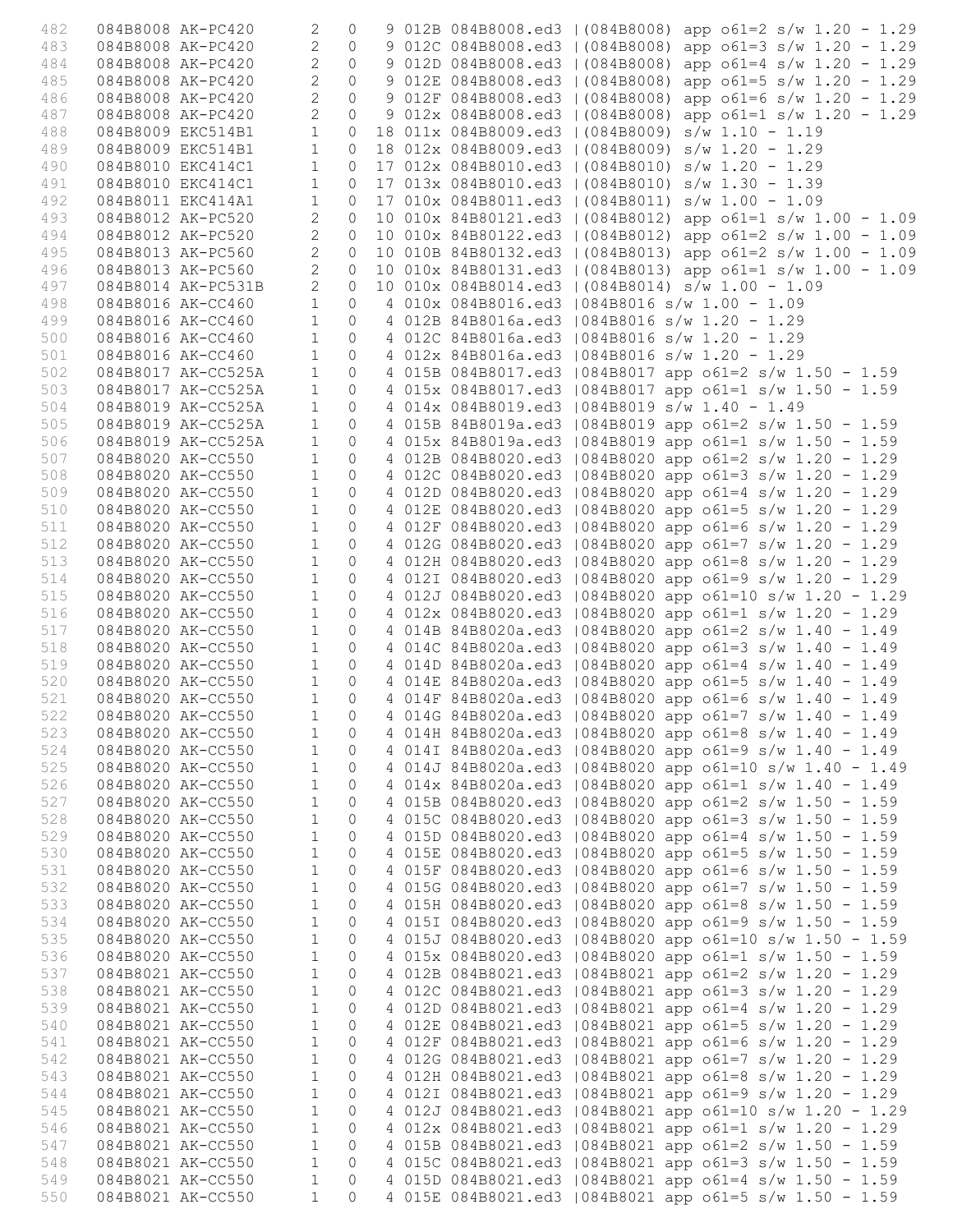| 551        |                                        | 084B8021 AK-CC550 | 1                        | $\Omega$       |  |                     |  | 4 015F 084B8021.ed3   084B8021 app o61=6 s/w 1.50 - 1.59                                                             |
|------------|----------------------------------------|-------------------|--------------------------|----------------|--|---------------------|--|----------------------------------------------------------------------------------------------------------------------|
| 552        |                                        | 084B8021 AK-CC550 | $\mathbf{1}$             | $\Omega$       |  |                     |  | 4 015G 084B8021.ed3   084B8021 app o61=7 s/w 1.50 - 1.59                                                             |
| 553        | 084B8021 AK-CC550                      |                   | $\mathbf{1}$             | $\Omega$       |  |                     |  | 4 015H 084B8021.ed3   084B8021 app o61=8 s/w 1.50 - 1.59                                                             |
| 554        | 084B8021 AK-CC550                      |                   | $\mathbf{1}$             | $\bigcap$      |  |                     |  | 4 015I 084B8021.ed3   084B8021 app o61=9 s/w 1.50 - 1.59                                                             |
| 555        | 084B8021 AK-CC550                      |                   | $\mathbf{1}$             | $\Omega$       |  |                     |  | 4 015J 084B8021.ed3   084B8021 app o61=10 s/w 1.50 - 1.59                                                            |
| 556        | 084B8021 AK-CC550                      |                   | $\mathbf{1}$             | $\bigcap$      |  |                     |  | 4 015x 084B8021.ed3   084B8021 app o61=1 s/w 1.50 - 1.59                                                             |
| 557        |                                        | 084B8022 AK-CC450 | $\mathbf{1}$             | $\Omega$       |  | 3 013B 084B8022.ed3 |  | 084B8022 app o61=2 s/w 1.30 - 1.39                                                                                   |
| 558        | 084B8022 AK-CC450                      |                   | $\mathbf{1}$             | $\Omega$       |  |                     |  | 3 013C 084B8022.ed3   084B8022 app o61=3 s/w 1.30 - 1.39                                                             |
| 559        | 084B8022 AK-CC450                      |                   | $\mathbf{1}$             | $\Omega$       |  |                     |  | 3 013D 084B8022.ed3   084B8022 app o61=4 s/w 1.30 - 1.39                                                             |
| 560        |                                        | 084B8022 AK-CC450 | $\mathbf{1}$             | $\Omega$       |  |                     |  | 3 013E 084B8022.ed3   084B8022 app o61=5 s/w 1.30 - 1.39                                                             |
| 561        | 084B8022 AK-CC450                      |                   | $\mathbf{1}$             | $\Omega$       |  |                     |  | 3 013F 084B8022.ed3   084B8022 app o61=6 s/w 1.30 - 1.39                                                             |
| 562        | 084B8022 AK-CC450                      |                   | $\mathbf{1}$             | $\Omega$       |  |                     |  | 3 013G 084B8022.ed3   084B8022 app o61=7 s/w 1.30 - 1.39                                                             |
| 563        | 084B8022 AK-CC450                      |                   | $\mathbf{1}$             | $\bigcap$      |  |                     |  | 3 013x 084B8022.ed3   084B8022 app o61=1 s/w 1.30 - 1.39                                                             |
| 564        | 084B8022 AK-CC450                      |                   | $\mathbf{1}$             | $\Omega$       |  |                     |  | 3 015B 084B8022.ed3   084B8022 app o61=2 s/w 1.50 - 1.59                                                             |
| 565        | 084B8022 AK-CC450                      |                   | $\mathbf{1}$             | $\circ$        |  |                     |  | 3 015C 084B8022.ed3   084B8022 app o61=3 s/w 1.50 - 1.59                                                             |
| 566        | 084B8022 AK-CC450                      |                   | $\mathbf{1}$             | $\Omega$       |  |                     |  | 3 015D 084B8022.ed3   084B8022 app o61=4 s/w 1.50 - 1.59                                                             |
| 567        | 084B8022 AK-CC450                      |                   | $\mathbf{1}$             | $\Omega$       |  |                     |  | 3 015E 084B8022.ed3   084B8022 app o61=5 s/w 1.50 - 1.59                                                             |
| 568        | 084B8022 AK-CC450                      |                   | $\mathbf{1}$             | $\Omega$       |  |                     |  | 3 015F 084B8022.ed3   084B8022 app o61=6 s/w 1.50 - 1.59                                                             |
| 569        | 084B8022 AK-CC450                      |                   | $\mathbf{1}$             | $\bigcap$      |  |                     |  | 3 015G 084B8022.ed3   084B8022 app o61=7 s/w 1.50 - 1.59                                                             |
| 570        | 084B8022 AK-CC450                      |                   | $\mathbf{1}$             | $\Omega$       |  |                     |  | 3 015H 084B8022.ed3   084B8022 app o61=8 s/w 1.50 - 1.59                                                             |
| 571        | 084B8022 AK-CC450                      |                   | $\mathbf{1}$             | $\circ$        |  |                     |  | 3 015x 084B8022.ed3   084B8022 app o61=1 s/w 1.50 - 1.59                                                             |
| 572        | 084B8022 AK-CC450                      |                   | $\mathbf{1}$             | $\Omega$       |  |                     |  | 3 018B 84B8022a.ed3   084B8022 app o61=2 s/w 1.80 - 1.89                                                             |
| 573        | 084B8022 AK-CC450                      |                   | $\mathbf{1}$             | $\Omega$       |  |                     |  | 3 018C 84B8022a.ed3   084B8022 app o61=3 s/w 1.80 - 1.89                                                             |
| 574        | 084B8022 AK-CC450                      |                   | $\mathbf{1}$             | $\Omega$       |  |                     |  | 3 018D 84B8022a.ed3   084B8022 app o61=4 s/w 1.80 - 1.89                                                             |
| 575        | 084B8022 AK-CC450                      |                   | $\mathbf{1}$             | $\Omega$       |  |                     |  | 3 018E 84B8022a.ed3   084B8022 app o61=5 s/w 1.80 - 1.89                                                             |
| 576        | 084B8022 AK-CC450                      |                   | $\mathbf{1}$             | $\Omega$       |  | 3 018F 84B8022a.ed3 |  | $1084B8022$ app o61=6 s/w 1.80 - 1.89                                                                                |
| 577        | 084B8022 AK-CC450                      |                   | $\mathbf{1}$             | $\circ$        |  |                     |  | 3 018G 84B8022a.ed3   084B8022 app o61=7 s/w 1.80 - 1.89                                                             |
| 578        | 084B8022 AK-CC450                      |                   | $\mathbf{1}$             | $\Omega$       |  |                     |  | 3 018H 84B8022a.ed3   084B8022 app o61=8 s/w 1.80 - 1.89                                                             |
| 579        | 084B8022 AK-CC450                      |                   | $\mathbf{1}$             | $\Omega$       |  |                     |  | 3 0181 84B8022a.ed3   084B8022 app o61=9 s/w 1.80 - 1.89                                                             |
| 580        | 084B8022 AK-CC450                      |                   | $\mathbf{1}$             | $\Omega$       |  |                     |  | 3 018x 84B8022a.ed3   084B8022 app o61=1 s/w 1.80 - 1.89                                                             |
| 581        | 084B8023 AK-CC450                      |                   | $\mathbf{1}$             | $\Omega$       |  |                     |  | 3 013B 084B8023.ed3   084B8023 app o61=2 s/w 1.30 - 1.39                                                             |
| 582        |                                        | 084B8023 AK-CC450 | $\mathbf{1}$             | $\Omega$       |  | 3 013C 084B8023.ed3 |  | $1084B8023$ app o61=3 s/w 1.30 - 1.39                                                                                |
| 583        | 084B8023 AK-CC450                      |                   | $\mathbf{1}$             | $\circ$        |  |                     |  | 3 013D 084B8023.ed3   084B8023 app o61=4 s/w 1.30 - 1.39                                                             |
|            |                                        |                   | $\mathbf{1}$             | $\circ$        |  |                     |  |                                                                                                                      |
| 584<br>585 | 084B8023 AK-CC450<br>084B8023 AK-CC450 |                   | $\mathbf{1}$             | $\Omega$       |  |                     |  | 3 013E 084B8023.ed3   084B8023 app o61=5 s/w 1.30 - 1.39                                                             |
| 586        |                                        |                   | $\mathbf{1}$             | $\Omega$       |  |                     |  | 3 013F 084B8023.ed3   084B8023 app o61=6 s/w 1.30 - 1.39                                                             |
|            | 084B8023 AK-CC450                      |                   | $\mathbf{1}$             | $\Omega$       |  |                     |  | 3 013G 084B8023.ed3   084B8023 app o61=7 s/w 1.30 - 1.39                                                             |
| 587<br>588 | 084B8023 AK-CC450<br>084B8023 AK-CC450 |                   | $\mathbf{1}$             | $\Omega$       |  |                     |  | 3 013x 084B8023.ed3   084B8023 app o61=1 s/w 1.30 - 1.39                                                             |
| 589        |                                        |                   | $\mathbf{1}$             | $\Omega$       |  |                     |  | 3 015B 084B8023.ed3   084B8023 app o61=2 s/w 1.50 - 1.59                                                             |
|            | 084B8023 AK-CC450                      |                   | $\mathbf{1}$             | $\Omega$       |  |                     |  | 3 015C 084B8023.ed3   084B8023 app o61=3 s/w 1.50 - 1.59<br>3 015D 084B8023.ed3   084B8023 app o61=4 s/w 1.50 - 1.59 |
| 590        | 084B8023 AK-CC450                      |                   |                          |                |  |                     |  |                                                                                                                      |
| 591        | 084B8023 AK-CC450                      |                   | $\overline{\phantom{a}}$ | $\overline{0}$ |  |                     |  | 3 015E 084B8023.ed3   084B8023 app o61=5 s/w 1.50 - 1.59                                                             |
| 592        | 084B8023 AK-CC450                      |                   | $\mathbf{1}$             | 0              |  |                     |  | 3 015F 084B8023.ed3   084B8023 app o61=6 s/w 1.50 - 1.59                                                             |
| 593        |                                        | 084B8023 AK-CC450 | $\mathbf{1}$             | $\circ$        |  |                     |  | 3 015G 084B8023.ed3   084B8023 app o61=7 s/w 1.50 - 1.59                                                             |
| 594        | 084B8023 AK-CC450                      |                   | $\mathbf{1}$             | $\circ$        |  |                     |  | 3 015H 084B8023.ed3   084B8023 app o61=8 s/w 1.50 - 1.59                                                             |
| 595        | 084B8023 AK-CC450                      |                   | $\mathbf{1}$             | $\circ$        |  |                     |  | 3 015x 084B8023.ed3   084B8023 app o61=1 s/w 1.50 - 1.59                                                             |
| 596        | 084B8024 AK-CC550                      |                   | $\mathbf{1}$             | $\circ$        |  |                     |  | 4 012B 084B8024.ed3   084B8024 app o61=2 s/w 1.20 - 1.29                                                             |
| 597        | 084B8024 AK-CC550                      |                   | $\mathbf{1}$             | $\circ$        |  |                     |  | 4 012C 084B8024.ed3   084B8024 app o61=3 s/w 1.20 - 1.29                                                             |
| 598        | 084B8024 AK-CC550                      |                   | $\mathbf{1}$             | 0              |  |                     |  | 4 012D 084B8024.ed3   084B8024 app o61=4 s/w 1.20 - 1.29                                                             |
| 599        | 084B8024 AK-CC550                      |                   | $\mathbf{1}$             | 0              |  |                     |  | 4 012E 084B8024.ed3   084B8024 app o61=5 s/w 1.20 - 1.29                                                             |
| 600        | 084B8024 AK-CC550                      |                   | $\mathbf{1}$             | $\circ$        |  |                     |  | 4 012F 084B8024.ed3   084B8024 app o61=6 s/w 1.20 - 1.29                                                             |
| 601        | 084B8024 AK-CC550                      |                   | $\mathbf{1}$             | 0              |  |                     |  | 4 012G 084B8024.ed3   084B8024 app o61=7 s/w 1.20 - 1.29                                                             |
| 602        | 084B8024 AK-CC550                      |                   | $\mathbf{1}$             | 0              |  |                     |  | 4 012H 084B8024.ed3   084B8024 app o61=8 s/w 1.20 - 1.29                                                             |
| 603        | 084B8024 AK-CC550                      |                   | $\mathbf{1}$             | $\circ$        |  |                     |  | 4 012I 084B8024.ed3   084B8024 app o61=9 s/w 1.20 - 1.29                                                             |
| 604        | 084B8024 AK-CC550                      |                   | $\mathbf{1}$             | 0              |  |                     |  | 4 012J 084B8024.ed3   084B8024 app o61=10 s/w 1.20 - 1.29                                                            |
| 605        | 084B8024 AK-CC550                      |                   | $\mathbf{1}$             | 0              |  |                     |  | 4 012x 084B8024.ed3   084B8024 app o61=1 s/w 1.20 - 1.29                                                             |
| 606        | 084B8024 AK-CC550                      |                   | $\mathbf{1}$             | $\circ$        |  |                     |  | 4 015B 084B8024.ed3   084B8024 app o61=2 s/w 1.50 - 1.59                                                             |
| 607        | 084B8024 AK-CC550                      |                   | 1                        | 0              |  |                     |  | 4 015C 084B8024.ed3   084B8024 app o61=3 s/w 1.50 - 1.59                                                             |
| 608        | 084B8024 AK-CC550                      |                   | $\mathbf{1}$             | $\circ$        |  |                     |  | 4 015D 084B8024.ed3   084B8024 app o61=4 s/w 1.50 - 1.59                                                             |
| 609        | 084B8024 AK-CC550                      |                   | $1\,$                    | $\circ$        |  |                     |  | 4 015E 084B8024.ed3   084B8024 app o61=5 s/w 1.50 - 1.59                                                             |
| 610        | 084B8024 AK-CC550                      |                   | $\mathbf{1}$             | 0              |  |                     |  | 4 015F 084B8024.ed3   084B8024 app o61=6 s/w 1.50 - 1.59                                                             |
| 611        | 084B8024 AK-CC550                      |                   | $\mathbf{1}$             | 0              |  |                     |  | 4 015G 084B8024.ed3   084B8024 app o61=7 s/w 1.50 - 1.59                                                             |
| 612        | 084B8024 AK-CC550                      |                   | $\mathbf{1}$             | $\circ$        |  |                     |  | 4 015H 084B8024.ed3   084B8024 app o61=8 s/w 1.50 - 1.59                                                             |
| 613        | 084B8024 AK-CC550                      |                   | $\mathbf{1}$             | $\mathbf 0$    |  |                     |  | 4 0151 084B8024.ed3   084B8024 app o61=9 s/w 1.50 - 1.59                                                             |
| 614        | 084B8024 AK-CC550                      |                   | $\mathbf{1}$             | $\circ$        |  |                     |  | 4 015J 084B8024.ed3   084B8024 app o61=10 s/w 1.50 - 1.59                                                            |
| 615        | 084B8024 AK-CC550                      |                   | $1\,$                    | $\circ$        |  |                     |  | 4 015x 084B8024.ed3   084B8024 app o61=1 s/w 1.50 - 1.59                                                             |
| 616        | 084B8026 AK-CC450                      |                   | $\mathbf{1}$             | $\circ$        |  |                     |  | 3 013B 084B8026.ed3   084B8026 app o61=2 s/w 1.30 - 1.39                                                             |
| 617        | 084B8026 AK-CC450                      |                   | $\mathbf{1}$             | 0              |  |                     |  | 3 013C 084B8026.ed3   084B8026 app o61=3 s/w 1.30 - 1.39                                                             |
| 618        | 084B8026 AK-CC450                      |                   | 1                        | 0              |  |                     |  | 3 013D 084B8026.ed3   084B8026 app o61=4 s/w 1.30 - 1.39                                                             |
| 619        |                                        | 084B8026 AK-CC450 | $\mathbf{1}$             | $\Omega$       |  |                     |  | 3 013E 084B8026.ed3   084B8026 app o61=5 s/w 1.30 - 1.39                                                             |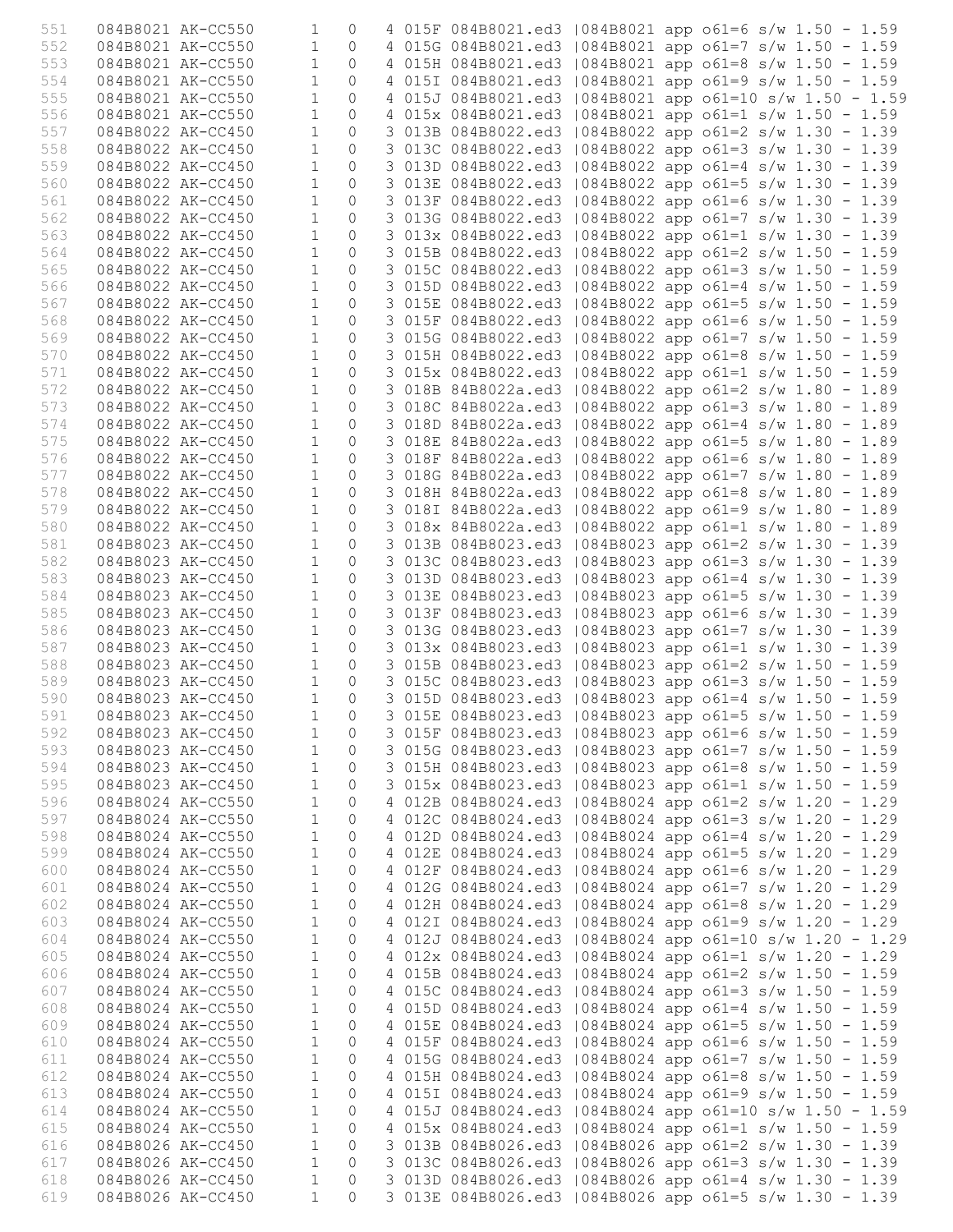| 620 |                   | 084B8026 AK-CC450 | 1              | $\Omega$       |  |                     |  | 3 013F 084B8026.ed3   084B8026 app o61=6 s/w 1.30 - 1.39  |
|-----|-------------------|-------------------|----------------|----------------|--|---------------------|--|-----------------------------------------------------------|
| 621 |                   | 084B8026 AK-CC450 | $\mathbf{1}$   | $\circ$        |  |                     |  | 3 013G 084B8026.ed3   084B8026 app o61=7 s/w 1.30 - 1.39  |
| 622 |                   | 084B8026 AK-CC450 | $\mathbf{1}$   | $\Omega$       |  |                     |  | 3 013x 084B8026.ed3   084B8026 app o61=1 s/w 1.30 - 1.39  |
| 623 |                   | 084B8026 AK-CC450 | $\mathbf{1}$   | $\Omega$       |  |                     |  | 3 015B 084B8026.ed3   084B8026 app o61=2 s/w 1.50 - 1.59  |
| 624 | 084B8026 AK-CC450 |                   | $\mathbf{1}$   | $\Omega$       |  |                     |  | 3 015C 084B8026.ed3   084B8026 app o61=3 s/w 1.50 - 1.59  |
| 625 | 084B8026 AK-CC450 |                   | $\mathbf{1}$   | $\Omega$       |  |                     |  | 3 015D 084B8026.ed3   084B8026 app o61=4 s/w 1.50 - 1.59  |
| 626 |                   | 084B8026 AK-CC450 | $\mathbf{1}$   | $\Omega$       |  | 3 015E 084B8026.ed3 |  | 084B8026 app o61=5 s/w 1.50 - 1.59                        |
| 627 |                   | 084B8026 AK-CC450 | $\mathbf{1}$   | $\circ$        |  |                     |  | 3 015F 084B8026.ed3   084B8026 app o61=6 s/w 1.50 - 1.59  |
|     |                   |                   | $\mathbf{1}$   | $\Omega$       |  |                     |  |                                                           |
| 628 |                   | 084B8026 AK-CC450 | $\mathbf{1}$   |                |  |                     |  | 3 015G 084B8026.ed3   084B8026 app o61=7 s/w 1.50 - 1.59  |
| 629 |                   | 084B8026 AK-CC450 |                | $\Omega$       |  |                     |  | 3 015H 084B8026.ed3   084B8026 app o61=8 s/w 1.50 - 1.59  |
| 630 | 084B8026 AK-CC450 |                   | $\mathbf{1}$   | $\Omega$       |  |                     |  | 3 015x 084B8026.ed3   084B8026 app o61=1 s/w 1.50 - 1.59  |
| 631 | 084B8029 AK-CC550 |                   | $\mathbf{1}$   | $\bigcap$      |  |                     |  | 4 011B 084B8029.ed3   084B8029 app o61=2 s/w 1.10 - 1.19  |
| 632 |                   | 084B8029 AK-CC550 | $\mathbf{1}$   | $\bigcap$      |  | 4 011C 084B8029.ed3 |  | $1084B8029$ app o61=3 s/w 1.10 - 1.19                     |
| 633 | 084B8029 AK-CC550 |                   | $\mathbf{1}$   | $\Omega$       |  | 4 011D 084B8029.ed3 |  | 084B8029 app o61=4 s/w 1.10 - 1.19                        |
| 634 | 084B8029 AK-CC550 |                   | $\mathbf{1}$   | $\Omega$       |  |                     |  | 4 011E 084B8029.ed3   084B8029 app o61=5 s/w 1.10 - 1.19  |
| 635 | 084B8029 AK-CC550 |                   | $\mathbf{1}$   | $\Omega$       |  |                     |  | 4 011F 084B8029.ed3   084B8029 app o61=6 s/w 1.10 - 1.19  |
| 636 | 084B8029 AK-CC550 |                   | $\mathbf{1}$   | $\Omega$       |  | 4 011G 084B8029.ed3 |  | $1084B8029$ app o61=7 s/w 1.10 - 1.19                     |
| 637 | 084B8029 AK-CC550 |                   | $\mathbf{1}$   | $\Omega$       |  |                     |  | 4 011H 084B8029.ed3   084B8029 app o61=8 s/w 1.10 - 1.19  |
| 638 |                   | 084B8029 AK-CC550 | $\mathbf{1}$   | $\bigcap$      |  |                     |  | 4 011I 084B8029.ed3   084B8029 app o61=9 s/w 1.10 - 1.19  |
| 639 | 084B8029 AK-CC550 |                   | $\mathbf{1}$   | $\Omega$       |  |                     |  | 4 011J 084B8029.ed3   084B8029 app o61=10 s/w 1.10 - 1.19 |
| 640 |                   | 084B8029 AK-CC550 | $\mathbf{1}$   | $\Omega$       |  |                     |  | 4 011x 084B8029.ed3   084B8029 app o61=1 s/w 1.10 - 1.19  |
| 641 |                   | 084B8029 AK-CC550 | $\mathbf{1}$   | $\Omega$       |  |                     |  | 4 012B 084B8029.ed3   084B8029 app o61=2 s/w 1.20 - 1.29  |
| 642 | 084B8029 AK-CC550 |                   | $\mathbf{1}$   | $\Omega$       |  |                     |  | 4 012C 084B8029.ed3   084B8029 app o61=3 s/w 1.20 - 1.29  |
| 643 | 084B8029 AK-CC550 |                   | $\mathbf{1}$   | $\Omega$       |  |                     |  | 4 012D 084B8029.ed3   084B8029 app o61=4 s/w 1.20 - 1.29  |
| 644 |                   | 084B8029 AK-CC550 | $\mathbf{1}$   | $\bigcap$      |  | 4 012E 084B8029.ed3 |  | $1084B8029$ app o61=5 s/w 1.20 - 1.29                     |
| 645 | 084B8029 AK-CC550 |                   | $\mathbf{1}$   | $\bigcap$      |  | 4 012F 084B8029.ed3 |  | $1084B8029$ app o61=6 s/w 1.20 - 1.29                     |
|     |                   |                   |                |                |  |                     |  |                                                           |
| 646 |                   | 084B8029 AK-CC550 | $\mathbf{1}$   | $\Omega$       |  | 4 012G 084B8029.ed3 |  | $1084B8029$ app o61=7 s/w 1.20 - 1.29                     |
| 647 | 084B8029 AK-CC550 |                   | $\mathbf{1}$   | $\Omega$       |  |                     |  | 4 012H 084B8029.ed3   084B8029 app o61=8 s/w 1.20 - 1.29  |
| 648 | 084B8029 AK-CC550 |                   | $\mathbf{1}$   | $\Omega$       |  |                     |  | 4 012I 084B8029.ed3   084B8029 app o61=9 s/w 1.20 - 1.29  |
| 649 | 084B8029 AK-CC550 |                   | $\mathbf{1}$   | $\Omega$       |  |                     |  | 4 012J 084B8029.ed3   084B8029 app o61=10 s/w 1.20 - 1.29 |
| 650 | 084B8029 AK-CC550 |                   | $\mathbf{1}$   | $\bigcap$      |  |                     |  | 4 012x 084B8029.ed3   084B8029 app o61=1 s/w 1.20 - 1.29  |
| 651 |                   | 084B8030 AK-CC550 | $\mathbf{1}$   | $\Omega$       |  | 4 011B 084B8030.ed3 |  | $1084B8030$ app o61=2 s/w 1.10 - 1.19                     |
| 652 | 084B8030 AK-CC550 |                   | $\mathbf{1}$   | $\Omega$       |  |                     |  | 4 011C 084B8030.ed3   084B8030 app o61=3 s/w 1.10 - 1.19  |
| 653 |                   | 084B8030 AK-CC550 | $\mathbf{1}$   | $\Omega$       |  |                     |  | 4 011D 084B8030.ed3   084B8030 app o61=4 s/w 1.10 - 1.19  |
| 654 |                   | 084B8030 AK-CC550 | $\mathbf{1}$   | $\Omega$       |  |                     |  | 4 011E 084B8030.ed3   084B8030 app o61=5 s/w 1.10 - 1.19  |
| 655 | 084B8030 AK-CC550 |                   | $\mathbf{1}$   | $\Omega$       |  |                     |  | 4 011F 084B8030.ed3   084B8030 app o61=6 s/w 1.10 - 1.19  |
| 656 | 084B8030 AK-CC550 |                   | $\mathbf{1}$   | $\Omega$       |  |                     |  | 4 011G 084B8030.ed3   084B8030 app o61=7 s/w 1.10 - 1.19  |
| 657 | 084B8030 AK-CC550 |                   | $\mathbf{1}$   | $\Omega$       |  |                     |  | 4 011H 084B8030.ed3   084B8030 app o61=8 s/w 1.10 - 1.19  |
| 658 | 084B8030 AK-CC550 |                   | $\mathbf{1}$   | $\Omega$       |  |                     |  | 4 011I 084B8030.ed3   084B8030 app o61=9 s/w 1.10 - 1.19  |
| 659 | 084B8030 AK-CC550 |                   | $\mathbf{1}$   | $\Omega$       |  |                     |  | 4 011J 084B8030.ed3   084B8030 app o61=10 s/w 1.10 - 1.19 |
| 660 | 084B8030 AK-CC550 |                   | $\overline{1}$ | $\overline{0}$ |  |                     |  | 4 011x 084B8030.ed3   084B8030 app o61=1 s/w 1.10 - 1.19  |
| 661 | 084B8030 AK-CC550 |                   | $\mathbf{1}$   | 0              |  |                     |  | 4 012B 084B8030.ed3   084B8030 app o61=2 s/w 1.20 - 1.29  |
| 662 |                   | 084B8030 AK-CC550 | $\mathbf{1}$   |                |  |                     |  | 4 012C 084B8030.ed3   084B8030 app o61=3 s/w 1.20 - 1.29  |
|     | 084B8030 AK-CC550 |                   |                | 0              |  |                     |  |                                                           |
| 663 |                   |                   | $\mathbf 1$    | $\circ$        |  |                     |  | 4 012D 084B8030.ed3   084B8030 app o61=4 s/w 1.20 - 1.29  |
| 664 | 084B8030 AK-CC550 |                   | $\mathbf{1}$   | $\circ$        |  |                     |  | 4 012E 084B8030.ed3   084B8030 app o61=5 s/w 1.20 - 1.29  |
| 665 | 084B8030 AK-CC550 |                   | $\mathbf 1$    | $\circ$        |  |                     |  | 4 012F 084B8030.ed3   084B8030 app o61=6 s/w 1.20 - 1.29  |
| 666 | 084B8030 AK-CC550 |                   | $\mathbf 1$    | $\circ$        |  |                     |  | 4 012G 084B8030.ed3   084B8030 app o61=7 s/w 1.20 - 1.29  |
| 667 | 084B8030 AK-CC550 |                   | $\mathbf 1$    | 0              |  |                     |  | 4 012H 084B8030.ed3   084B8030 app o61=8 s/w 1.20 - 1.29  |
| 668 | 084B8030 AK-CC550 |                   | $\mathbf{1}$   | 0              |  |                     |  | 4 012I 084B8030.ed3   084B8030 app o61=9 s/w 1.20 - 1.29  |
| 669 | 084B8030 AK-CC550 |                   | $\mathbf{1}$   | $\circ$        |  |                     |  | 4 012J 084B8030.ed3   084B8030 app o61=10 s/w 1.20 - 1.29 |
| 670 | 084B8030 AK-CC550 |                   | $\mathbf{1}$   | 0              |  |                     |  | 4 012x 084B8030.ed3   084B8030 app o61=1 s/w 1.20 - 1.29  |
| 671 | 084B8030 AK-CC550 |                   | $\mathbf 1$    | 0              |  |                     |  | 4 018B 84B8030a.ed3   084B8030 app o61=2 s/w 1.80 - 1.89  |
| 672 | 084B8030 AK-CC550 |                   | $\mathbf{1}$   | $\circ$        |  |                     |  | 4 018C 84B8030a.ed3   084B8030 app o61=3 s/w 1.80 - 1.89  |
| 673 | 084B8030 AK-CC550 |                   | $\mathbf 1$    | 0              |  |                     |  | 4 018D 84B8030a.ed3   084B8030 app o61=4 s/w 1.80 - 1.89  |
| 674 | 084B8030 AK-CC550 |                   | $\mathbf{1}$   | 0              |  |                     |  | 4 018E 84B8030a.ed3   084B8030 app o61=5 s/w 1.80 - 1.89  |
| 675 | 084B8030 AK-CC550 |                   | $\mathbf{1}$   | $\circ$        |  |                     |  | 4 018F 84B8030a.ed3   084B8030 app o61=6 s/w 1.80 - 1.89  |
| 676 |                   | 084B8030 AK-CC550 | $\mathbf{1}$   | 0              |  |                     |  | 4 018G 84B8030a.ed3   084B8030 app o61=7 s/w 1.80 - 1.89  |
| 677 | 084B8030 AK-CC550 |                   | $\mathbf 1$    | $\circ$        |  |                     |  | 4 018H 84B8030a.ed3   084B8030 app o61=8 s/w 1.80 - 1.89  |
| 678 | 084B8030 AK-CC550 |                   | $1\,$          | $\circ$        |  |                     |  | 4 0181 84B8030a.ed3   084B8030 app o61=9 s/w 1.80 - 1.89  |
| 679 | 084B8030 AK-CC550 |                   | $\mathbf{1}$   | 0              |  |                     |  | 4 018J 84B8030a.ed3   084B8030 app o61=10 s/w 1.80 - 1.89 |
| 680 | 084B8030 AK-CC550 |                   | $\mathbf{1}$   | 0              |  |                     |  | 4 018x 84B8030a.ed3   084B8030 app o61=1 s/w 1.80 - 1.89  |
|     |                   |                   |                |                |  |                     |  |                                                           |
| 681 | 084B8030 AK-CC550 |                   | $\mathbf{1}$   | $\circ$        |  |                     |  | 4 019B 84B8030b.ed3   084B8030 app o61=2 s/w 1.90 - 1.99  |
| 682 | 084B8030 AK-CC550 |                   | $\mathbf{1}$   | $\mathbf 0$    |  |                     |  | 4 019C 84B8030b.ed3   084B8030 app o61=3 s/w 1.90 - 1.99  |
| 683 | 084B8030 AK-CC550 |                   | $\mathbf{1}$   | $\circ$        |  |                     |  | 4 019D 84B8030b.ed3   084B8030 app o61=4 s/w 1.90 - 1.99  |
| 684 | 084B8030 AK-CC550 |                   | $1\,$          | $\circ$        |  |                     |  | 4 019E 84B8030b.ed3   084B8030 app o61=5 s/w 1.90 - 1.99  |
| 685 | 084B8030 AK-CC550 |                   | $\mathbf{1}$   | $\circ$        |  |                     |  | 4 019F 84B8030b.ed3   084B8030 app o61=6 s/w 1.90 - 1.99  |
| 686 | 084B8030 AK-CC550 |                   | $\mathbf{1}$   | 0              |  |                     |  | 4 019G 84B8030b.ed3   084B8030 app o61=7 s/w 1.90 - 1.99  |
| 687 |                   | 084B8030 AK-CC550 | 1              | 0              |  |                     |  | 4 019H 84B8030b.ed3   084B8030 app o61=8 s/w 1.90 - 1.99  |
| 688 |                   | 084B8030 AK-CC550 | $\mathbf{1}$   | $\Omega$       |  |                     |  | 4 019I 84B8030b.ed3   084B8030 app o61=9 s/w 1.90 - 1.99  |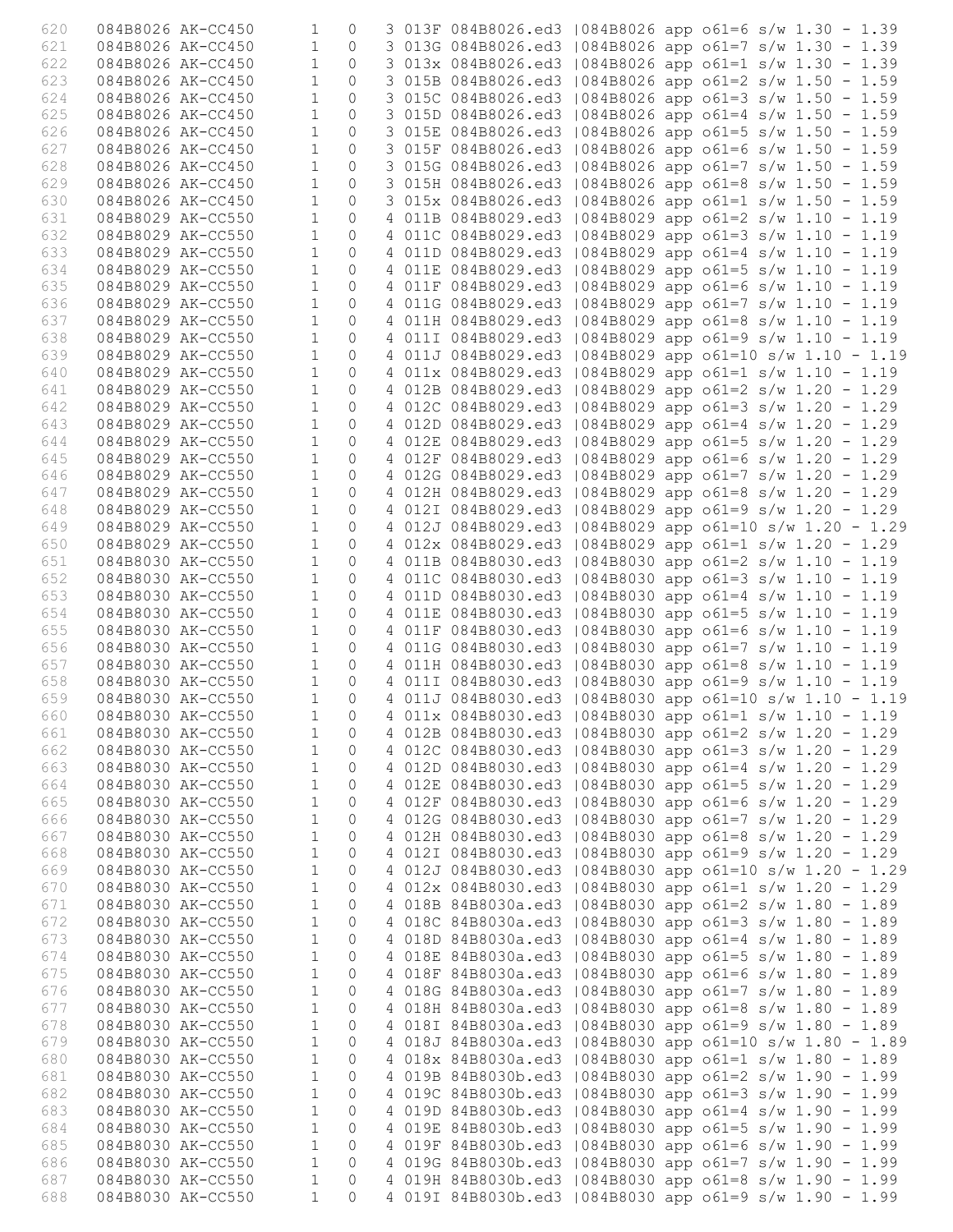| 689        |                   | 084B8030 AK-CC550                        | $\mathbf 1$                  | $\mathbf{0}$         |  |                     |  | 4 019J 84B8030b.ed3   084B8030 app o61=10 s/w 1.90 - 1.99                                                             |
|------------|-------------------|------------------------------------------|------------------------------|----------------------|--|---------------------|--|-----------------------------------------------------------------------------------------------------------------------|
| 690        |                   | 084B8030 AK-CC550                        | $\mathbf{1}$                 | $\Omega$             |  |                     |  | 4 019x 84B8030b.ed3   084B8030 app o61=1 s/w 1.90 - 1.99                                                              |
| 691        |                   | 084B8030 AK-CC550A                       | $\mathbf{1}$                 | $\Omega$             |  |                     |  | 4 020B 84B8030c.ed3   084B8030 app o61=2 s/w 2.00 - 2.09                                                              |
| 692        |                   | 084B8030 AK-CC550A                       | $\mathbf{1}$                 | $\Omega$             |  |                     |  | 4 020C 84B8030c.ed3   084B8030 app o61=3 s/w 2.00 - 2.09                                                              |
| 693        |                   | 084B8030 AK-CC550A                       | $\mathbf{1}$                 | $\Omega$             |  | 4 020D 84B8030c.ed3 |  | $1084B8030$ app $061=4$ s/w 2.00 - 2.09                                                                               |
| 694        |                   | 084B8030 AK-CC550A                       | $\mathbf{1}$                 | $\Omega$             |  | 4 020E 84B8030c.ed3 |  | $1084B8030$ app o61=5 s/w 2.00 - 2.09                                                                                 |
| 695        |                   | 084B8030 AK-CC550A                       | $\mathbf{1}$                 | $\Omega$             |  |                     |  | 4 020F 84B8030c.ed3   084B8030 app o61=6 s/w 2.00 - 2.09                                                              |
| 696        |                   | 084B8030 AK-CC550A                       | $\mathbf{1}$                 | $\Omega$             |  |                     |  | 4 020G 84B8030c.ed3   084B8030 app o61=7 s/w 2.00 - 2.09                                                              |
| 697<br>698 |                   | 084B8030 AK-CC550A<br>084B8030 AK-CC550A | $\mathbf{1}$<br>$\mathbf 1$  | $\Omega$<br>$\Omega$ |  |                     |  | 4 020H 84B8030c.ed3   084B8030 app o61=8 s/w 2.00 - 2.09                                                              |
| 699        |                   | 084B8030 AK-CC550A                       | $\mathbf{1}$                 | $\bigcap$            |  |                     |  | 4 0201 84B8030c.ed3   084B8030 app o61=9 s/w 2.00 - 2.09<br>4 020J 84B8030c.ed3   084B8030 app o61=10 s/w 2.00 - 2.09 |
| 700        |                   | 084B8030 AK-CC550A                       | $\mathbf{1}$                 | $\bigcap$            |  | 4 020x 84B8030c.ed3 |  | $1084B8030$ app o61=1 s/w 2.00 - 2.09                                                                                 |
| 701        |                   | 084B8032 AK-CC550                        | $\mathbf{1}$                 | $\Omega$             |  | 4 015B 084B8032.ed3 |  | $1084B8032$ app o61=2 s/w 1.50 - 1.59                                                                                 |
| 702        |                   | 084B8032 AK-CC550                        | $\mathbf{1}$                 | $\circ$              |  |                     |  | 4 015C 084B8032.ed3   084B8032 app o61=3 s/w 1.50 - 1.59                                                              |
| 703        |                   | 084B8032 AK-CC550                        | $\mathbf{1}$                 | $\Omega$             |  |                     |  | 4 015D 084B8032.ed3   084B8032 app o61=4 s/w 1.50 - 1.59                                                              |
| 704        | 084B8032 AK-CC550 |                                          | $\mathbf{1}$                 | $\Omega$             |  |                     |  | 4 015E 084B8032.ed3   084B8032 app o61=5 s/w 1.50 - 1.59                                                              |
| 705        | 084B8032 AK-CC550 |                                          | $\mathbf{1}$                 | $\Omega$             |  |                     |  | 4 015F 084B8032.ed3   084B8032 app o61=6 s/w 1.50 - 1.59                                                              |
| 706        |                   | 084B8032 AK-CC550                        | $\mathbf{1}$                 | $\Omega$             |  | 4 015G 084B8032.ed3 |  | $1084B8032$ app o61=7 s/w 1.50 - 1.59                                                                                 |
| 707        |                   | 084B8032 AK-CC550                        | $\mathbf{1}$                 | $\Omega$             |  |                     |  | 4 015H 084B8032.ed3   084B8032 app o61=8 s/w 1.50 - 1.59                                                              |
| 708        |                   | 084B8032 AK-CC550                        | $\mathbf{1}$                 | $\circ$              |  |                     |  | 4 0151 084B8032.ed3   084B8032 app o61=9 s/w 1.50 - 1.59                                                              |
| 709        |                   | 084B8032 AK-CC550                        | $\mathbf{1}$                 | $\Omega$             |  |                     |  | 4 015J 084B8032.ed3   084B8032 app o61=10 s/w 1.50 - 1.59                                                             |
| 710        |                   | 084B8032 AK-CC550                        | $\mathbf{1}$                 | $\Omega$             |  |                     |  | 4 015x 084B8032.ed3   084B8032 app o61=1 s/w 1.50 - 1.59                                                              |
| 711        |                   | 084B8032 AK-CC550                        | $\mathbf{1}$                 | $\Omega$             |  |                     |  | 4 016B 084B8032.ed3   084B8032 app o61=2 s/w 1.60 - 1.69                                                              |
| 712        |                   | 084B8032 AK-CC550                        | $\mathbf{1}$                 | $\bigcap$            |  | 4 016C 084B8032.ed3 |  | $1084B8032$ app o61=3 s/w 1.60 - 1.69                                                                                 |
| 713        |                   | 084B8032 AK-CC550                        | $\mathbf 1$                  | $\Omega$             |  | 4 016D 084B8032.ed3 |  | 084B8032 app o61=4 s/w 1.60 - 1.69                                                                                    |
| 714        |                   | 084B8032 AK-CC550                        | $\mathbf 1$                  | $\circ$              |  | 4 016E 084B8032.ed3 |  | $1084B8032$ app o61=5 s/w 1.60 - 1.69                                                                                 |
| 715        |                   | 084B8032 AK-CC550                        | $\mathbf{1}$                 | $\Omega$             |  |                     |  | 4 016F 084B8032.ed3   084B8032 app o61=6 s/w 1.60 - 1.69                                                              |
| 716        |                   | 084B8032 AK-CC550                        | $\mathbf{1}$                 | $\Omega$             |  |                     |  | 4 016G 084B8032.ed3   084B8032 app o61=7 s/w 1.60 - 1.69                                                              |
| 717        |                   | 084B8032 AK-CC550                        | $\mathbf{1}$                 | $\Omega$             |  |                     |  | 4 016H 084B8032.ed3   084B8032 app o61=8 s/w 1.60 - 1.69                                                              |
| 718<br>719 |                   | 084B8032 AK-CC550<br>084B8032 AK-CC550   | $\mathbf{1}$<br>$\mathbf{1}$ | $\Omega$<br>$\Omega$ |  |                     |  | 4 016I 084B8032.ed3   084B8032 app o61=9 s/w 1.60 - 1.69                                                              |
| 720        |                   | 084B8032 AK-CC550                        | $\mathbf{1}$                 | $\circ$              |  |                     |  | 4 016J 084B8032.ed3   084B8032 app o61=10 s/w 1.60 - 1.69<br>4 016x 084B8032.ed3   084B8032 app o61=1 s/w 1.60 - 1.69 |
| 721        |                   | 084B8032 AK-CC550B                       | $\mathbf{1}$                 | $\Omega$             |  |                     |  | 4 020B 84B8032a.ed3   084B8032 app o61=2 s/w 2.00 - 2.09                                                              |
| 722        |                   | 084B8032 AK-CC550B                       | $\mathbf{1}$                 | $\Omega$             |  |                     |  | 4 020C 84B8032a.ed3   084B8032 app o61=3 s/w 2.00 - 2.09                                                              |
| 723        |                   | 084B8032 AK-CC550B                       | $\mathbf{1}$                 | $\Omega$             |  |                     |  | 4 020D 84B8032a.ed3   084B8032 app o61=4 s/w 2.00 - 2.09                                                              |
| 724        |                   | 084B8032 AK-CC550B                       | $\mathbf{1}$                 | $\Omega$             |  |                     |  | 4 020E 84B8032a.ed3   084B8032 app o61=5 s/w 2.00 - 2.09                                                              |
| 725        |                   | 084B8032 AK-CC550B                       | $\mathbf{1}$                 | $\Omega$             |  |                     |  | 4 020F 84B8032a.ed3   084B8032 app o61=6 s/w 2.00 - 2.09                                                              |
| 726        |                   | 084B8032 AK-CC550B                       | $\mathbf{1}$                 | $\circ$              |  |                     |  | 4 020G 84B8032a.ed3   084B8032 app o61=7 s/w 2.00 - 2.09                                                              |
| 727        |                   | 084B8032 AK-CC550B                       | $\mathbf{1}$                 | $\Omega$             |  |                     |  | 4 020H 84B8032a.ed3   084B8032 app o61=8 s/w 2.00 - 2.09                                                              |
| 728        |                   | 084B8032 AK-CC550B                       | $\mathbf{1}$                 | $\Omega$             |  |                     |  | 4 0201 84B8032a.ed3   084B8032 app o61=9 s/w 2.00 - 2.09                                                              |
| 729        |                   | 084B8032 AK-CC550B                       | $\overline{1}$               | $\circ$              |  |                     |  | 4 020J 84B8032a.ed3   084B8032 app o61=10 s/w 2.00 - 2.09                                                             |
| 730        |                   | 084B8032 AK-CC550B                       | $\mathbf{1}$                 | $\overline{0}$       |  |                     |  | 4 020x 84B8032a.ed3   084B8032 app o61=1 s/w 2.00 - 2.09                                                              |
| 731        |                   | 084B8034 AK-CC550                        | $\mathbf{1}$                 | $\overline{0}$       |  |                     |  | 4 015B 084B8034.ed3   084B8034 app o61=2 s/w 1.50 - 1.59                                                              |
| 732        |                   | 084B8034 AK-CC550                        | $\mathbf{1}$                 | $\circ$              |  |                     |  | 4 015C 084B8034.ed3   084B8034 app o61=3 s/w 1.50 - 1.59                                                              |
| 733        | 084B8034 AK-CC550 |                                          | $\mathbf{1}$                 | $\circ$              |  |                     |  | 4 015D 084B8034.ed3   084B8034 app o61=4 s/w 1.50 - 1.59                                                              |
| 734        | 084B8034 AK-CC550 |                                          | $\mathbf{1}$                 | $\circ$              |  |                     |  | 4 015E 084B8034.ed3   084B8034 app o61=5 s/w 1.50 - 1.59                                                              |
| 735        |                   | 084B8034 AK-CC550                        | $\mathbf{1}$                 | 0                    |  |                     |  | 4 015F 084B8034.ed3   084B8034 app o61=6 s/w 1.50 - 1.59<br>4 015G 084B8034.ed3   084B8034 app o61=7 s/w 1.50 - 1.59  |
| 736<br>737 |                   | 084B8034 AK-CC550<br>084B8034 AK-CC550   | $\mathbf{1}$<br>$\mathbf{1}$ | 0<br>$\circ$         |  |                     |  | 4 015H 084B8034.ed3   084B8034 app o61=8 s/w 1.50 - 1.59                                                              |
| 738        |                   | 084B8034 AK-CC550                        | $\mathbf{1}$                 | $\circ$              |  |                     |  | 4 0151 084B8034.ed3   084B8034 app o61=9 s/w 1.50 - 1.59                                                              |
| 739        | 084B8034 AK-CC550 |                                          | $1\,$                        | $\circ$              |  |                     |  | 4 015J 084B8034.ed3   084B8034 app o61=10 s/w 1.50 - 1.59                                                             |
| 740        | 084B8034 AK-CC550 |                                          | $\mathbf 1$                  | $\circ$              |  |                     |  | 4 015x 084B8034.ed3   084B8034 app o61=1 s/w 1.50 - 1.59                                                              |
| 741        |                   | 084B8034 AK-CC550                        | $\mathbf{1}$                 | $\circ$              |  |                     |  | 4 016B 084B8034.ed3   084B8034 app o61=2 s/w 1.60 - 1.69                                                              |
| 742        |                   | 084B8034 AK-CC550                        | $\mathbf{1}$                 | $\circ$              |  |                     |  | 4 016C 084B8034.ed3   084B8034 app o61=3 s/w 1.60 - 1.69                                                              |
| 743        | 084B8034 AK-CC550 |                                          | $\mathbf{1}$                 | $\circ$              |  |                     |  | 4 016D 084B8034.ed3   084B8034 app o61=4 s/w 1.60 - 1.69                                                              |
| 744        | 084B8034 AK-CC550 |                                          | $\mathbf{1}$                 | $\circ$              |  |                     |  | 4 016E 084B8034.ed3   084B8034 app o61=5 s/w 1.60 - 1.69                                                              |
| 745        | 084B8034 AK-CC550 |                                          | $1\,$                        | $\circ$              |  |                     |  | 4 016F 084B8034.ed3   084B8034 app o61=6 s/w 1.60 - 1.69                                                              |
| 746        | 084B8034 AK-CC550 |                                          | $1\,$                        | $\circ$              |  |                     |  | 4 016G 084B8034.ed3   084B8034 app o61=7 s/w 1.60 - 1.69                                                              |
| 747        | 084B8034 AK-CC550 |                                          | $\mathbf{1}$                 | $\circ$              |  |                     |  | 4 016H 084B8034.ed3   084B8034 app o61=8 s/w 1.60 - 1.69                                                              |
| 748        |                   | 084B8034 AK-CC550                        | $\mathbf{1}$                 | 0                    |  |                     |  | 4 016I 084B8034.ed3   084B8034 app o61=9 s/w 1.60 - 1.69                                                              |
| 749        | 084B8034 AK-CC550 |                                          | $\mathbf{1}$                 | $\circ$              |  |                     |  | 4 016J 084B8034.ed3   084B8034 app o61=10 s/w 1.60 - 1.69                                                             |
| 750        | 084B8034 AK-CC550 |                                          | $\mathbf{1}$                 | $\circ$              |  |                     |  | 4 016x 084B8034.ed3   084B8034 app o61=1 s/w 1.60 - 1.69                                                              |
| 751        | 084B8036 AK-CC550 |                                          | $\mathbf 1$                  | $\circ$              |  |                     |  | 4 012B 084B8036.ed3   084B8036 app o61=2 s/w 1.20 - 1.29                                                              |
| 752        | 084B8036 AK-CC550 |                                          | $\mathbf 1$                  | $\circ$              |  |                     |  | 4 012C 084B8036.ed3   084B8036 app o61=3 s/w 1.20 - 1.29                                                              |
| 753<br>754 |                   | 084B8036 AK-CC550                        | $\mathbf{1}$<br>$\mathbf{1}$ | 0<br>$\circ$         |  |                     |  | 4 012D 084B8036.ed3   084B8036 app o61=4 s/w 1.20 - 1.29                                                              |
| 755        |                   | 084B8036 AK-CC550<br>084B8036 AK-CC550   | $\mathbf{1}$                 | $\circ$              |  |                     |  | 4 012E 084B8036.ed3   084B8036 app o61=5 s/w 1.20 - 1.29<br>4 012F 084B8036.ed3   084B8036 app o61=6 s/w 1.20 - 1.29  |
| 756        | 084B8036 AK-CC550 |                                          | $\mathbf{1}$                 | $\Omega$             |  |                     |  | 4 012G 084B8036.ed3   084B8036 app o61=7 s/w 1.20 - 1.29                                                              |
| 757        | 084B8036 AK-CC550 |                                          | $\mathbf{1}$                 | $\Omega$             |  |                     |  | 4 012H 084B8036.ed3   084B8036 app o61=8 s/w 1.20 - 1.29                                                              |
|            |                   |                                          |                              |                      |  |                     |  |                                                                                                                       |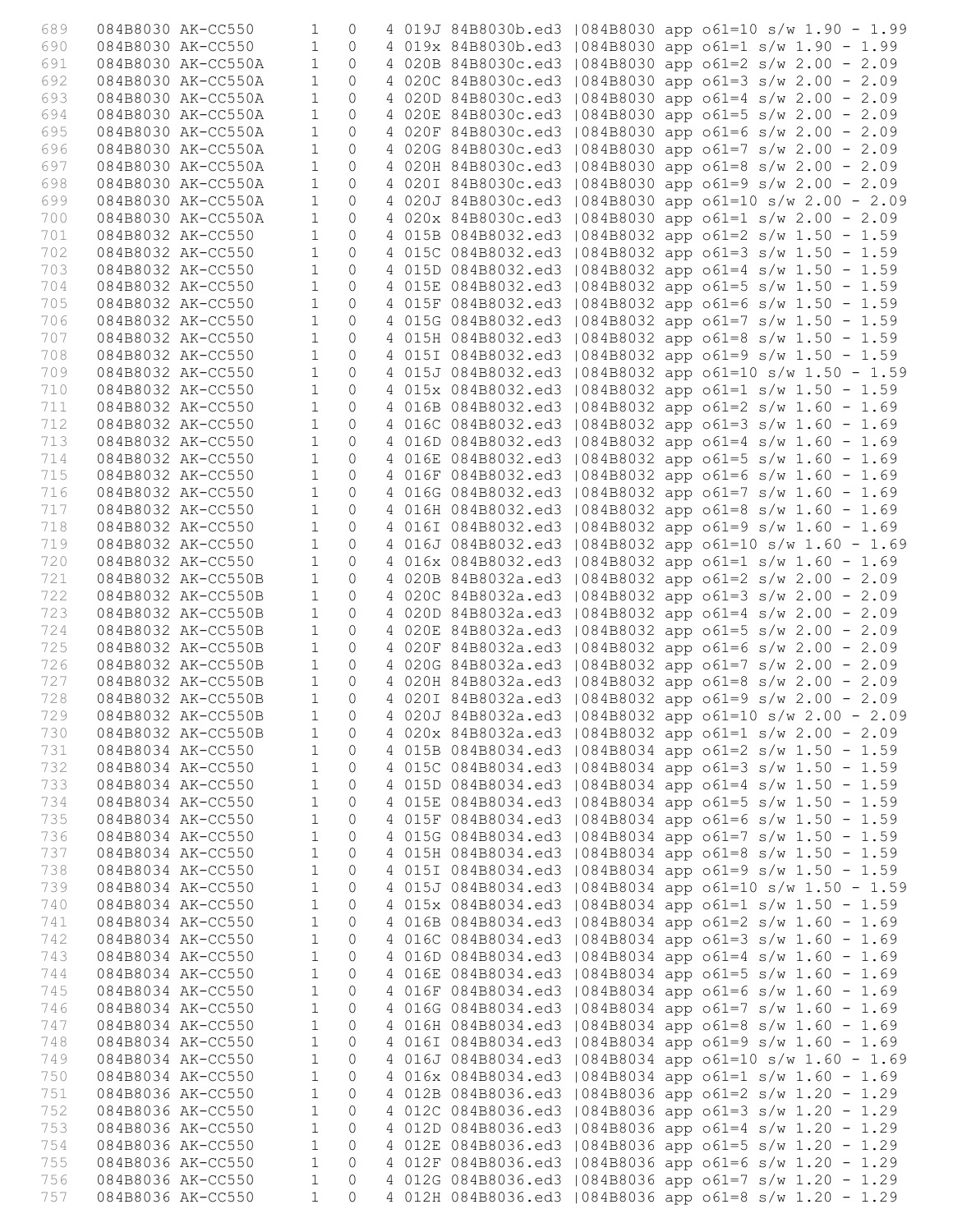| 758        | 084B8036 AK-CC550                        | $\mathbf{1}$                 | $\mathbf{0}$        |  | 4 012I 084B8036.ed3   084B8036 app o61=9 s/w 1.20 - 1.29                                                                   |
|------------|------------------------------------------|------------------------------|---------------------|--|----------------------------------------------------------------------------------------------------------------------------|
| 759        | 084B8036 AK-CC550                        | $\mathbf{1}$                 | $\circ$             |  | 4 012J 084B8036.ed3   084B8036 app o61=10 s/w 1.20 - 1.29                                                                  |
| 760        | 084B8036 AK-CC550                        | $\mathbf{1}$                 | $\Omega$            |  | 4 012x 084B8036.ed3   084B8036 app o61=1 s/w 1.20 - 1.29                                                                   |
| 761        | 084B8036 AK-CC550                        | $\mathbf{1}$                 | $\circ$             |  | 4 018B 84B8036a.ed3   084B8036 app o61=2 s/w 1.80 - 1.89                                                                   |
| 762        | 084B8036 AK-CC550                        | $\mathbf{1}$                 | $\Omega$            |  | 4 018C 84B8036a.ed3   084B8036 app o61=3 s/w 1.80 - 1.89                                                                   |
| 763        | 084B8036 AK-CC550                        | $\mathbf{1}$                 | $\circ$             |  | 4 018D 84B8036a.ed3   084B8036 app o61=4 s/w 1.80 - 1.89                                                                   |
| 764        | 084B8036 AK-CC550                        | $\mathbf{1}$                 | 0                   |  | 4 018E 84B8036a.ed3   084B8036 app o61=5 s/w 1.80 - 1.89                                                                   |
| 765        | 084B8036 AK-CC550                        | $\mathbf{1}$                 | $\circ$<br>$\Omega$ |  | 4 018F 84B8036a.ed3   084B8036 app o61=6 s/w 1.80 - 1.89                                                                   |
| 766<br>767 | 084B8036 AK-CC550<br>084B8036 AK-CC550   | $\mathbf{1}$<br>$\mathbf{1}$ | $\circ$             |  | 4 018G 84B8036a.ed3   084B8036 app o61=7 s/w 1.80 - 1.89<br>4 018H 84B8036a.ed3   084B8036 app o61=8 s/w 1.80 - 1.89       |
| 768        | 084B8036 AK-CC550                        | $\mathbf{1}$                 | $\circ$             |  | 4 0181 84B8036a.ed3   084B8036 app o61=9 s/w 1.80 - 1.89                                                                   |
| 769        | 084B8036 AK-CC550                        | $\mathbf{1}$                 | $\circ$             |  | 4 018J 84B8036a.ed3   084B8036 app o61=10 s/w 1.80 - 1.89                                                                  |
| 770        | 084B8036 AK-CC550                        | $\mathbf{1}$                 | $\circ$             |  | 4 018x 84B8036a.ed3   084B8036 app o61=1 s/w 1.80 - 1.89                                                                   |
| 771        | 084B8036 AK-CC550                        | $\mathbf{1}$                 | 0                   |  | 4 019B 84B8036b.ed3   084B8036 app o61=2 s/w 1.90 - 1.99                                                                   |
| 772        | 084B8036 AK-CC550                        | $\mathbf{1}$                 | $\circ$             |  | 4 019C 84B8036b.ed3   084B8036 app o61=3 s/w 1.90 - 1.99                                                                   |
| 773        | 084B8036 AK-CC550                        | $\mathbf{1}$                 | $\circ$             |  | 4 019D 84B8036b.ed3   084B8036 app o61=4 s/w 1.90 - 1.99                                                                   |
| 774        | 084B8036 AK-CC550                        | $\mathbf{1}$                 | $\Omega$            |  | 4 019E 84B8036b.ed3   084B8036 app o61=5 s/w 1.90 - 1.99                                                                   |
| 775        | 084B8036 AK-CC550                        | $\mathbf{1}$                 | $\Omega$            |  | 4 019F 84B8036b.ed3   084B8036 app o61=6 s/w 1.90 - 1.99                                                                   |
| 776        | 084B8036 AK-CC550                        | $\mathbf{1}$                 | $\circ$             |  | 4 019G 84B8036b.ed3   084B8036 app o61=7 s/w 1.90 - 1.99                                                                   |
| 777        | 084B8036 AK-CC550                        | $\mathbf{1}$                 | $\mathsf{O}\xspace$ |  | 4 019H 84B8036b.ed3   084B8036 app o61=8 s/w 1.90 - 1.99                                                                   |
| 778        | 084B8036 AK-CC550                        | $\mathbf{1}$                 | $\Omega$            |  | 4 019I 84B8036b.ed3   084B8036 app o61=9 s/w 1.90 - 1.99                                                                   |
| 779        | 084B8036 AK-CC550                        | $\mathbf{1}$                 | $\circ$             |  | 4 019J 84B8036b.ed3   084B8036 app o61=10 s/w 1.90 - 1.99                                                                  |
| 780        | 084B8036 AK-CC550                        | $\mathbf{1}$                 | $\overline{0}$      |  | 4 019x 84B8036b.ed3   084B8036 app o61=1 s/w 1.90 - 1.99                                                                   |
| 781        | 084B8036 AK-CC550A                       | $\mathbf{1}$                 | $\Omega$            |  | 4 020B 84B8036c.ed3   084B8036 app o61=2 s/w 2.00 - 2.09                                                                   |
| 782<br>783 | 084B8036 AK-CC550A<br>084B8036 AK-CC550A | $\mathbf{1}$<br>$\mathbf{1}$ | $\circ$<br>$\circ$  |  | 4 020C 84B8036c.ed3   084B8036 app o61=3 s/w 2.00 - 2.09<br>4 020D 84B8036c.ed3   084B8036 app o61=4 s/w 2.00 - 2.09       |
| 784        | 084B8036 AK-CC550A                       | $\mathbf{1}$                 | $\circ$             |  | 4 020E 84B8036c.ed3   084B8036 app o61=5 s/w 2.00 - 2.09                                                                   |
| 785        | 084B8036 AK-CC550A                       | $\mathbf{1}$                 | $\circ$             |  | 4 020F 84B8036c.ed3   084B8036 app o61=6 s/w 2.00 - 2.09                                                                   |
| 786        | 084B8036 AK-CC550A                       | $\mathbf{1}$                 | $\circ$             |  | 4 020G 84B8036c.ed3   084B8036 app o61=7 s/w 2.00 - 2.09                                                                   |
| 787        | 084B8036 AK-CC550A                       | $\mathbf{1}$                 | $\Omega$            |  | 4 020H 84B8036c.ed3   084B8036 app o61=8 s/w 2.00 - 2.09                                                                   |
| 788        | 084B8036 AK-CC550A                       | $\mathbf{1}$                 | $\circ$             |  | 4 0201 84B8036c.ed3   084B8036 app o61=9 s/w 2.00 - 2.09                                                                   |
| 789        | 084B8036 AK-CC550A                       | $\mathbf{1}$                 | $\circ$             |  | 4 020J 84B8036c.ed3   084B8036 app o61=10 s/w 2.00 - 2.09                                                                  |
| 790        | 084B8036 AK-CC550A                       | $\mathbf{1}$                 | $\circ$             |  | 4 020x 84B8036c.ed3   084B8036 app o61=1 s/w 2.00 - 2.09                                                                   |
| 791        | 084B8040 EKD316                          | $\mathbf{1}$                 | $\circ$             |  | 19 012B 084B8040.ed3   (084B8040) app o61=2 s/w 1.20 - 1.29                                                                |
| 792        | 084B8040 EKD316                          | $\mathbf{1}$                 | $\circ$             |  | 19 012x 084B8040.ed3   (084B8040) app o61=1 s/w 1.20 - 1.29                                                                |
| 793        | 084B8040 EKD316                          | $\mathbf{1}$                 | $\circ$             |  | 19 013B 084B8040.ed3   (084B8040) app o61=2 s/w 1.30 - 1.39                                                                |
| 794        | 084B8040 EKD316                          | $\mathbf{1}$<br>$\mathbf{1}$ | $\circ$             |  | 19 013x 084B8040.ed3   (084B8040) app o61=1 s/w 1.30 - 1.39                                                                |
| 795<br>796 | 084B8040 EKD316<br>084B8040 EKD316       | $\mathbf{1}$                 | $\circ$<br>$\circ$  |  | 19 014B 084B8040.ed3   (084B8040) app o61=2 s/w 1.40 - 1.49<br>19 014x 084B8040.ed3   (084B8040) app o61=1 s/w 1.40 - 1.49 |
| 797        | 084B8040 EKD316                          | $\mathbf{1}$                 | $\Omega$            |  | 19 015B 084B8040.ed3   (084B8040) app o61=2 s/w 1.50 - 1.59                                                                |
| 798        | 084B8040 EKD316                          | 1                            |                     |  | 0 19 015x 084B8040.ed3   (084B8040) app o61=1 s/w 1.50 - 1.59                                                              |
| 799        | 084B8040 EKD316                          | $\mathbf{1}$                 |                     |  | 0 19 016B 84B8040a.ed3   (084B8040) app $61=2$ s/w 1.60 - 1.69                                                             |
| 800        | 084B8040 EKD316                          | 1                            |                     |  | 0 19 016x 84B8040a.ed3   (084B8040) app o61=1 s/w 1.60 - 1.69                                                              |
| 801        | 084B8045 EKD316C                         | $\mathbf{1}$                 |                     |  | 0 19 015B 084B8045.ed3   (084B8045) app o61=2 s/w 1.50 - 1.59                                                              |
| 802        | 084B8045 EKD316C                         | $\mathbf{1}$                 | $\circ$             |  | 19 015x 084B8045.ed3   (084B8045) app o61=1 s/w 1.50 - 1.59                                                                |
| 803        | 084B8045 EKD316C                         | $\mathbf{1}$                 | $\circ$             |  | 19 016B 84B8045a.ed3   (084B8045) app o61=2 s/w 1.60 - 1.69                                                                |
| 804        | 084B8045 EKD316C                         | $\mathbf{1}$                 | $\circ$             |  | 19 016x 84B8045a.ed3   (084B8045) app o61=1 s/w 1.60 - 1.69                                                                |
| 805        | 084B8070 AK-CC550                        | $\mathbf{1}$                 | $\circ$             |  | 4 012B 084B8070.ed3   084B8070 app o61=2 s/w 1.20 - 1.29                                                                   |
| 806<br>807 | 084B8070 AK-CC550<br>084B8070 AK-CC550   | $\mathbf{1}$<br>$\mathbf{1}$ | $\circ$<br>$\circ$  |  | 4 012C 084B8070.ed3   084B8070 app o61=3 s/w 1.20 - 1.29<br>4 012D 084B8070.ed3   084B8070 app o61=4 s/w 1.20 - 1.29       |
| 808        | 084B8070 AK-CC550                        | $\mathbf{1}$                 | $\circledcirc$      |  | 4 012E 084B8070.ed3   084B8070 app o61=5 s/w 1.20 - 1.29                                                                   |
| 809        | 084B8070 AK-CC550                        | $\mathbf{1}$                 | $\circ$             |  | 4 012F 084B8070.ed3   084B8070 app o61=6 s/w 1.20 - 1.29                                                                   |
| 810        | 084B8070 AK-CC550                        | $\mathbf{1}$                 | $\circ$             |  | 4 012G 084B8070.ed3   084B8070 app o61=7 s/w 1.20 - 1.29                                                                   |
| 811        | 084B8070 AK-CC550                        | $\mathbf{1}$                 | $\circ$             |  | 4 012H 084B8070.ed3   084B8070 app o61=8 s/w 1.20 - 1.29                                                                   |
| 812        | 084B8070 AK-CC550                        | $\mathbf{1}$                 | $\circ$             |  | 4 012I 084B8070.ed3   084B8070 app o61=9 s/w 1.20 - 1.29                                                                   |
| 813        | 084B8070 AK-CC550                        | $\mathbf{1}$                 | $\circ$             |  | 4 012J 084B8070.ed3   084B8070 app o61=10 s/w 1.20 - 1.29                                                                  |
| 814        | 084B8070 AK-CC550                        | $\mathbf{1}$                 | $\circ$             |  | 4 012x 084B8070.ed3   084B8070 app o61=1 s/w 1.20 - 1.29                                                                   |
| 815        | 084B8072 AK-CC550                        | $\mathbf{1}$                 | $\circ$             |  | 4 010B 084B8072.ed3   084B8072 app o61=2 s/w 1.00 - 1.09                                                                   |
| 816        | 084B8072 AK-CC550                        | $\mathbf{1}$                 | $\circ$             |  | 4 010C 084B8072.ed3   084B8072 app o61=3 s/w 1.00 - 1.09                                                                   |
| 817        | 084B8072 AK-CC550                        | $\mathbf{1}$                 | $\circ$             |  | 4 010D 084B8072.ed3   084B8072 app o61=4 s/w 1.00 - 1.09                                                                   |
| 818<br>819 | 084B8072 AK-CC550                        | $\mathbf{1}$<br>$\mathbf{1}$ | $\circ$<br>$\circ$  |  | 4 010x 084B8072.ed3   084B8072 app o61=1 s/w 1.00 - 1.09                                                                   |
| 820        | 084B8073 AK-CC550F<br>084B8073 AK-CC550F | $\mathbf{1}$                 | $\circ$             |  | 4 020B 084B8073.ed3   084B8073 app o61=2 s/w 2.00 - 2.09<br>4 020C 084B8073.ed3   084B8073 app o61=3 s/w 2.00 - 2.09       |
| 821        | 084B8073 AK-CC550F                       | $\mathbf{1}$                 | $\circ$             |  | 4 020D 084B8073.ed3   084B8073 app o61=4 s/w 2.00 - 2.09                                                                   |
| 822        | 084B8073 AK-CC550F                       | $\mathbf{1}$                 | $\circ$             |  | 4 020E 084B8073.ed3   084B8073 app o61=5 s/w 2.00 - 2.09                                                                   |
| 823        | 084B8073 AK-CC550F                       | $\mathbf{1}$                 | $\circ$             |  | 4 020F 084B8073.ed3   084B8073 app o61=6 s/w 2.00 - 2.09                                                                   |
| 824        | 084B8073 AK-CC550F                       | $\mathbf{1}$                 | $\circ$             |  | 4 020G 084B8073.ed3   084B8073 app o61=7 s/w 2.00 - 2.09                                                                   |
| 825        | 084B8073 AK-CC550F                       | $\mathbf{1}$                 | $\circ$             |  | 4 020H 084B8073.ed3   084B8073 app o61=8 s/w 2.00 - 2.09                                                                   |
| 826        | 084B8073 AK-CC550F                       | $\mathbf{1}$                 | $\Omega$            |  | 4 0201 084B8073.ed3   084B8073 app o61=9 s/w 2.00 - 2.09                                                                   |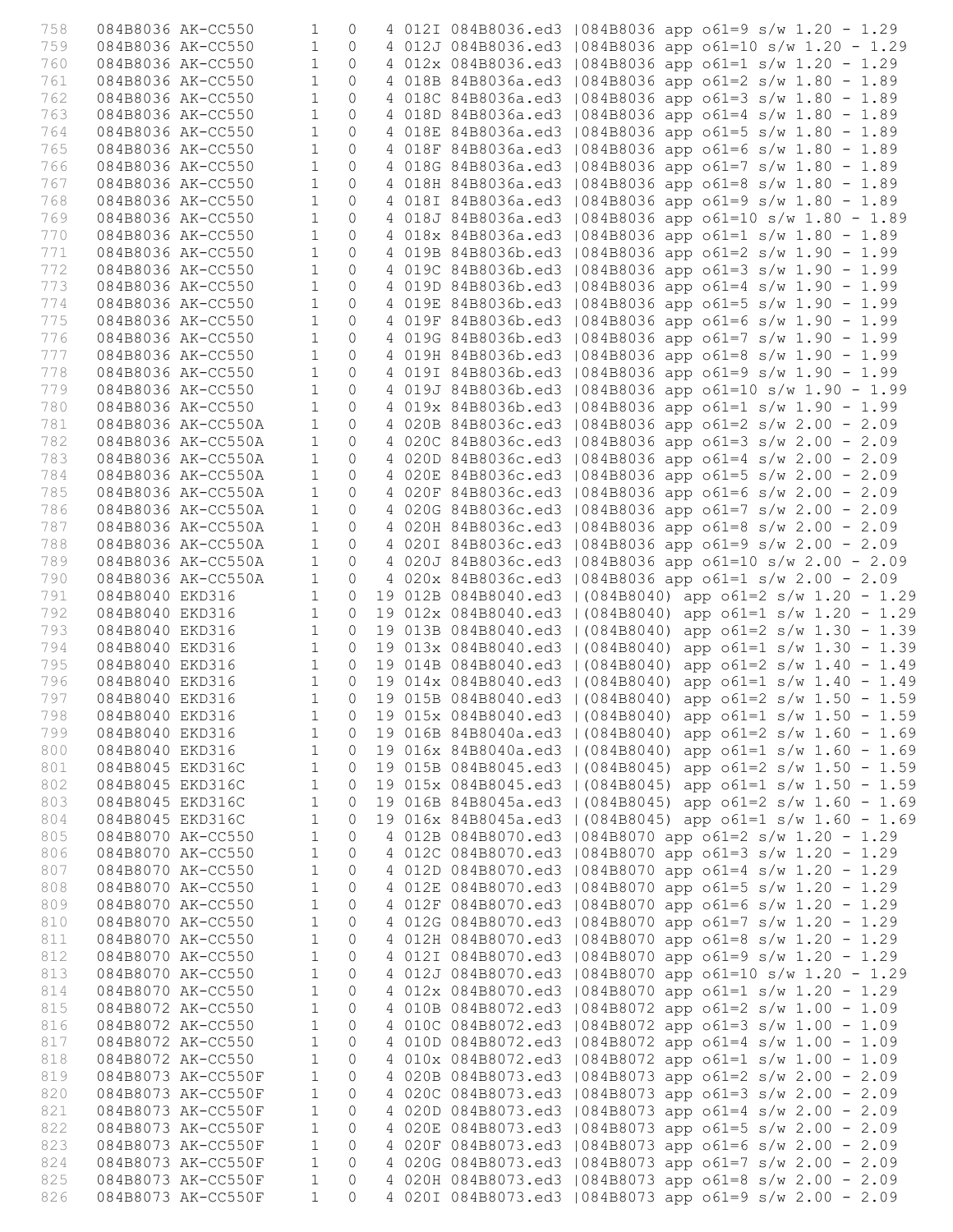| 827        |                                        | 084B8073 AK-CC550F                                                | $\mathbf{1}$                     | $\circ$              |  | 4 020J 084B8073.ed3   084B8073 app o61=10 s/w 2.00 - 2.09                                                                  |
|------------|----------------------------------------|-------------------------------------------------------------------|----------------------------------|----------------------|--|----------------------------------------------------------------------------------------------------------------------------|
| 828        |                                        | 084B8073 AK-CC550F                                                | $\mathbf{1}$                     | $\Omega$             |  | 4 020x 084B8073.ed3   084B8073 app o61=1 s/w 2.00 - 2.09                                                                   |
| 829        | 084B8080 OPTYMA                        |                                                                   | $\overline{2}$                   | $\circ$              |  | 20 031x 084B8080.ed3   (084B8080) s/w 3.10 - 3.19                                                                          |
| 830        | 084B8080 OPTYMA                        |                                                                   | $\overline{2}$                   | $\circ$              |  | 20 033x 84B8080a.ed3   (084B8080) s/w 3.30 - 3.39                                                                          |
| 831        | 084B8080 OPTYMA                        |                                                                   | $\overline{2}$                   | $\circ$              |  | 20 034x 84B8080b.ed3   (084B8080) s/w 3.40 - 3.49                                                                          |
| 832        | 084B8080 OPTYMA                        |                                                                   | $\overline{c}$                   | $\circ$              |  | 20 036x 84B8080d.ed3   (084B8080) s/w 3.60 - 3.69                                                                          |
| 833        |                                        | 084B8081 AK-CC421                                                 | 2<br>2                           | $\circ$              |  | 20 031x 084B8081.ed3   (084B8081) s/w 3.10 - 3.19                                                                          |
| 834<br>835 | 084B8135 OPTYMA                        | 084B8135 OPTYMA                                                   | $\overline{2}$                   | $\Omega$<br>$\Omega$ |  | 20 011x 084B8135.ed3   (084B8135) s/w 1.10 - 1.19<br>20 013x 084B8135.ed3   (084B8135) s/w 1.30 - 1.39                     |
| 836        |                                        | 084B8135 OPTYMA                                                   | $\overline{2}$                   | $\circ$              |  | 20 014x 84B8135a.ed3   (084B8135) s/w 1.40 - 1.49                                                                          |
| 837        |                                        | 084B8450 AK-CC240                                                 | $\mathbf{1}$                     | $\circ$              |  | 1 022B 084B8450.ed3   084B8450 app o61=2 s/w 2.20 - 2.29                                                                   |
| 838        |                                        | 084B8450 AK-CC240                                                 | $\mathbf{1}$                     | $\circ$              |  | 1 022C 084B8450.ed3   084B8450 app o61=3 s/w 2.20 - 2.29                                                                   |
| 839        |                                        | 084B8450 AK-CC240                                                 | $\mathbf{1}$                     | $\circ$              |  | 1 022x 084B8450.ed3   084B8450 app o61=1 s/w 2.20 - 2.29                                                                   |
| 840        |                                        | 084B8450 AK-CC240                                                 | $\mathbf{1}$                     | $\circ$              |  | 1 023B 084B8450.ed3   084B8450 app o61=2 s/w 2.30 - 2.39                                                                   |
| 841        |                                        | 084B8450 AK-CC240                                                 | $\mathbf{1}$                     | $\circ$              |  | 1 023C 084B8450.ed3   084B8450 app o61=3 s/w 2.30 - 2.39                                                                   |
| 842        |                                        | 084B8450 AK-CC240                                                 | $\mathbf{1}$                     | $\circ$              |  | 1 023x 084B8450.ed3   084B8450 app o61=1 s/w 2.30 - 2.39                                                                   |
| 843        |                                        | 084B8450 AK-CC240                                                 | $\mathbf{1}$                     | $\circ$              |  | 1 024B 084B8450.ed3   084B8450 app o61=2 s/w 2.40 - 2.49                                                                   |
| 844        |                                        | 084B8450 AK-CC240                                                 | $\mathbf{1}$                     | $\circ$              |  | 1 024C 084B8450.ed3   084B8450 app o61=3 s/w 2.40 - 2.49                                                                   |
| 845        |                                        | 084B8450 AK-CC240                                                 | $\mathbf{1}$                     | $\circ$              |  | 1 024D 084B8450.ed3   084B8450 app o61=4 s/w 2.40 - 2.49                                                                   |
| 846        |                                        | 084B8450 AK-CC240                                                 | $\mathbf{1}$                     | $\circ$              |  | 1 024x 084B8450.ed3   084B8450 app o61=1 s/w 2.40 - 2.49                                                                   |
| 847        |                                        | 084B8519 AK-CC211                                                 | $\mathbf{1}$                     | $\Omega$             |  | 1 023B 084B8519.ed3   (084B8519) app o61=2 s/w 2.30 - 2.39                                                                 |
| 848        |                                        | 084B8519 AK-CC211                                                 | $\mathbf{1}$                     | $\circ$              |  | 1 023C 084B8519.ed3   (084B8519) app o61=3 s/w 2.30 - 2.39                                                                 |
| 849        |                                        | 084B8519 AK-CC211                                                 | $\mathbf{1}$                     | $\circ$              |  | 1 023D 084B8519.ed3   (084B8519) app o61=4 s/w 2.30 - 2.39                                                                 |
| 850        |                                        | 084B8519 AK-CC211                                                 | $\mathbf{1}$                     | $\circ$              |  | 1 023E 084B8519.ed3   (084B8519) app o61=5 s/w 2.30 - 2.39                                                                 |
| 851        |                                        | 084B8519 AK-CC211                                                 | $\mathbf{1}$                     | $\circ$              |  | 1 023F 084B8519.ed3   (084B8519) app o61=6 s/w 2.30 - 2.39                                                                 |
| 852        |                                        | 084B8519 AK-CC211                                                 | 1                                | $\circ$              |  | 1 023G 084B8519.ed3   (084B8519) app o61=7 s/w 2.30 - 2.39                                                                 |
| 853        |                                        | 084B8519 AK-CC211<br>084B8519 AK-CC211                            | $\overline{1}$<br>$\overline{1}$ | $\circ$<br>$\circ$   |  | 1 023H 084B8519.ed3   (084B8519) app o61=8 s/w 2.30 - 2.39                                                                 |
| 854<br>855 |                                        | 084B8519 AK-CC211                                                 | $\mathbf{1}$                     | $\circ$              |  | 1 023I 084B8519.ed3   (084B8519) app o61=9 s/w 2.30 - 2.39<br>1 023J 084B8519.ed3   (084B8519) app o61=10 s/w 2.30 - 2.39  |
| 856        |                                        | 084B8519 AK-CC211                                                 | $\mathbf{1}$                     | $\circ$              |  | 1 023K 084B8519.ed3   (084B8519) app o61=11 s/w 2.30 - 2.39                                                                |
| 857        |                                        | 084B8519 AK-CC211                                                 | $\mathbf{1}$                     | $\circ$              |  | 1 023x 084B8519.ed3   (084B8519) app o61=1 s/w 2.30 - 2.39                                                                 |
| 858        |                                        | 084B8519 AK-CC211                                                 | $\mathbf{1}$                     | $\circ$              |  | 1 024B 084B8519.ed3   (084B8519) app o61=2 s/w 2.40 - 2.49                                                                 |
| 859        |                                        | $084B8519 A K-CC211$                                              | $\overline{1}$                   | $\circ$              |  | 1 024C 084B8519.ed3   (084B8519) app o61=3 s/w 2.40 - 2.49                                                                 |
| 860        |                                        | 084B8519 AK-CC211                                                 | $\mathbf{1}$                     | $\Omega$             |  | 1 024D 084B8519.ed3   (084B8519) app o61=4 s/w 2.40 - 2.49                                                                 |
| 861        |                                        | 084B8519 AK-CC211                                                 | $\mathbf{1}$                     | $\circ$              |  | 1 024E 084B8519.ed3   (084B8519) app o61=5 s/w 2.40 - 2.49                                                                 |
| 862        |                                        | 084B8519 AK-CC211                                                 | $\mathbf{1}$                     | $\circ$              |  | 1 024F 084B8519.ed3   (084B8519) app o61=6 s/w 2.40 - 2.49                                                                 |
| 863        |                                        | 084B8519 AK-CC211 1                                               |                                  | $\overline{0}$       |  | 1 024G 084B8519.ed3   (084B8519) app o61=7 s/w 2.40 - 2.49                                                                 |
| 864        |                                        |                                                                   |                                  | $\overline{0}$       |  | 1 024H 084B8519.ed3   (084B8519) app o61=8 s/w 2.40 - 2.49                                                                 |
| 865        |                                        | 084B8519 AK-CC211 1<br>084B8519 AK-CC211 1<br>084B8519 AK-CC211 1 |                                  | $\circ$              |  | 1 024I 084B8519.ed3   (084B8519) app o61=9 s/w 2.40 - 2.49                                                                 |
| 866        |                                        |                                                                   |                                  | $\circ$              |  | 1 024J 084B8519.ed3   (084B8519) app o61=10 s/w 2.40 - 2.49                                                                |
| 867        |                                        |                                                                   |                                  |                      |  | 084B8519 AK-CC211 1 0 1 024K 084B8519.ed3   (084B8519) app o61=11 s/w 2.40 - 2.49                                          |
| 868        | 084B8519 AK-CC211                      |                                                                   | $\mathbf{1}$                     | $\circ$              |  | 1 024x 084B8519.ed3   (084B8519) app o61=1 s/w 2.40 - 2.49                                                                 |
| 869        |                                        | 084B8520 AK-CC210                                                 | 1                                | $\circ$              |  | 1 023B 84B8520a.ed3   (084B8520) app o61=2 s/w 2.30 - 2.39                                                                 |
| 870        |                                        | 084B8520 AK-CC210                                                 | $\mathbf{1}$                     | $\circ$              |  | 1 023C 84B8520a.ed3   (084B8520) app o61=3 s/w 2.30 - 2.39                                                                 |
| 871        | 084B8520 AK-CC210                      |                                                                   | $\mathbf{1}$<br>$\mathbf{1}$     | $\circ$              |  | 1 023D 84B8520a.ed3   (084B8520) app o61=4 s/w 2.30 - 2.39                                                                 |
| 872<br>873 |                                        | 084B8520 AK-CC210<br>084B8520 AK-CC210                            | $\mathbf{1}$                     | $\circ$<br>0         |  | 1 023E 84B8520a.ed3   (084B8520) app o61=5 s/w 2.30 - 2.39<br>1 023F 84B8520a.ed3   (084B8520) app o61=6 s/w 2.30 - 2.39   |
| 874        | 084B8520 AK-CC210                      |                                                                   | $\mathbf{1}$                     | $\circ$              |  | 1 023G 84B8520a.ed3   (084B8520) app o61=7 s/w 2.30 - 2.39                                                                 |
| 875        | 084B8520 AK-CC210                      |                                                                   | $\mathbf{1}$                     | $\circ$              |  | 1 023H 84B8520a.ed3   (084B8520) app o61=8 s/w 2.30 - 2.39                                                                 |
| 876        | 084B8520 AK-CC210                      |                                                                   | $\mathbf{1}$                     | $\circ$              |  | 1 0231 84B8520a.ed3   (084B8520) app $61=9$ s/w 2.30 - 2.39                                                                |
| 877        | 084B8520 AK-CC210                      |                                                                   | $\mathbf{1}$                     | $\circ$              |  | 1 023J 84B8520a.ed3   (084B8520) app o61=10 s/w 2.30 - 2.39                                                                |
| 878        | 084B8520 AK-CC210                      |                                                                   | $\overline{1}$                   | $\circ$              |  | 1 023x 84B8520a.ed3   (084B8520) app o61=1 s/w 2.30 - 2.39                                                                 |
| 879        | 084B8520 EKC204A1                      |                                                                   | $\mathbf{1}$                     | $\circ$              |  | 15 019B 084B8520.ed3   (084B8520) app o61=2 s/w 1.90 - 1.99                                                                |
| 880        | 084B8520 EKC204A1                      |                                                                   | $\mathbf{1}$                     | $\circ$              |  | 15 019C 084B8520.ed3   (084B8520) app o61=3 s/w 1.90 - 1.99                                                                |
| 881        | 084B8520 EKC204A1                      |                                                                   | $\mathbf{1}$                     | $\circ$              |  | 15 019D 084B8520.ed3   (084B8520) app o61=4 s/w 1.90 - 1.99                                                                |
| 882        | 084B8520 EKC204A1                      |                                                                   | $\mathbf{1}$                     | $\circ$              |  | 15 019E 084B8520.ed3   (084B8520) app o61=5 s/w 1.90 - 1.99                                                                |
| 883        | 084B8520 EKC204A1                      |                                                                   | $\mathbf{1}$                     | $\circ$              |  | 15 019F 084B8520.ed3   (084B8520) app o61=6 s/w 1.90 - 1.99                                                                |
| 884        | 084B8520 EKC204A1                      |                                                                   | $\mathbf{1}$                     | $\circ$              |  | 15 019G 084B8520.ed3   (084B8520) app o61=7 s/w 1.90 - 1.99                                                                |
| 885        | 084B8520 EKC204A1                      |                                                                   | $\mathbf{1}$                     | $\circ$              |  | 15 019H 084B8520.ed3   (084B8520) app o61=8 s/w 1.90 - 1.99                                                                |
| 886        | 084B8520 EKC204A1                      |                                                                   | $\mathbf{1}$                     | $\circ$              |  | 15 019I 084B8520.ed3   (084B8520) app o61=9 s/w 1.90 - 1.99                                                                |
| 887        | 084B8520 EKC204A1                      |                                                                   | $\mathbf{1}$                     | $\circ$              |  | 15 019x 084B8520.ed3   (084B8520) app o61=1 s/w 1.90 - 1.99                                                                |
| 888        | 084B8520 EKC204A1                      |                                                                   | $\mathbf{1}$                     | $\circ$              |  | 15 020B 084B8520.ed3   (084B8520) app o61=2 s/w 2.00 - 2.09                                                                |
| 889        | 084B8520 EKC204A1                      |                                                                   | $\mathbf{1}$                     | $\circ$              |  | 15 020C 084B8520.ed3   (084B8520) app o61=3 s/w 2.00 - 2.09                                                                |
| 890<br>891 | 084B8520 EKC204A1<br>084B8520 EKC204A1 |                                                                   | $\mathbf{1}$<br>$\mathbf{1}$     | $\circ$<br>$\circ$   |  | 15 020D 084B8520.ed3   (084B8520) app o61=4 s/w 2.00 - 2.09<br>15 020E 084B8520.ed3   (084B8520) app o61=5 s/w 2.00 - 2.09 |
| 892        | 084B8520 EKC204A1                      |                                                                   | $\mathbf{1}$                     | $\circ$              |  | 15 020F 084B8520.ed3   (084B8520) app o61=6 s/w 2.00 - 2.09                                                                |
| 893        | 084B8520 EKC204A1                      |                                                                   | $\mathbf{1}$                     | $\circ$              |  | 15 020G 084B8520.ed3   (084B8520) app o61=7 s/w 2.00 - 2.09                                                                |
| 894        | 084B8520 EKC204A1                      |                                                                   | $\mathbf{1}$                     | $\circ$              |  | 15 020H 084B8520.ed3   (084B8520) app o61=8 s/w 2.00 - 2.09                                                                |
| 895        | 084B8520 EKC204A1                      |                                                                   | $\mathbf{1}$                     | $\Omega$             |  | 15 0201 084B8520.ed3   (084B8520) app o61=9 s/w 2.00 - 2.09                                                                |
|            |                                        |                                                                   |                                  |                      |  |                                                                                                                            |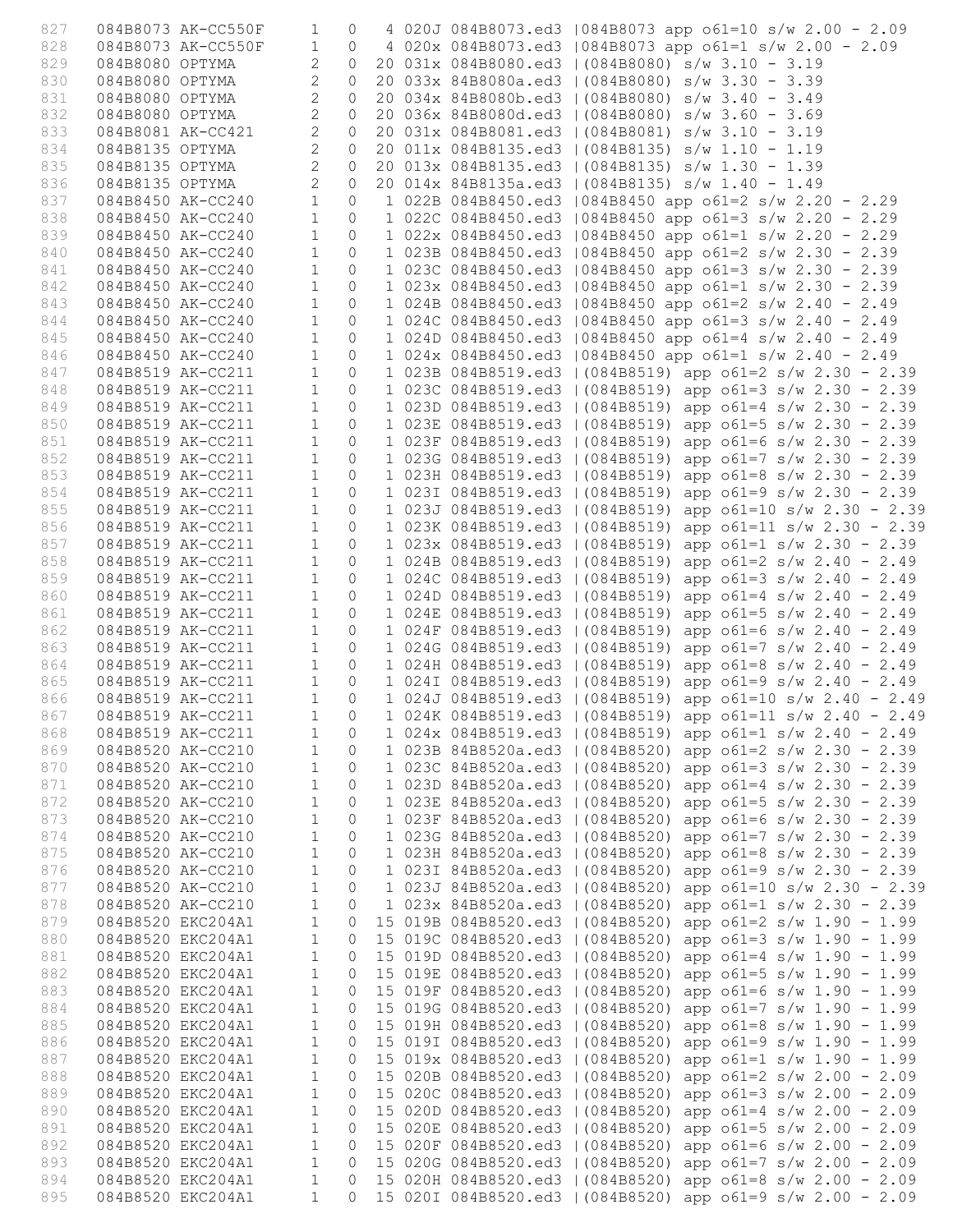| 896        |                   | 084B8520 EKC204A1                      | $\mathbf 1$                  | 0                   |  |                                   | 15 020J 084B8520.ed3   (084B8520) app o61=10 s/w 2.00 - 2.09                                                                |
|------------|-------------------|----------------------------------------|------------------------------|---------------------|--|-----------------------------------|-----------------------------------------------------------------------------------------------------------------------------|
| 897        |                   | 084B8520 EKC204A1                      | $\mathbf{1}$                 | $\Omega$            |  |                                   | 15 020x 084B8520.ed3   (084B8520) app o61=1 s/w 2.00 - 2.09                                                                 |
| 898        |                   | 084B8520 EKC204A1                      | $\mathbf{1}$                 | $\Omega$            |  |                                   | 15 021B 084B8520.ed3   (084B8520) app o61=2 s/w 2.10 - 2.19                                                                 |
| 899        |                   | 084B8520 EKC204A1                      | $\mathbf{1}$                 | $\circ$             |  |                                   | 15 021C 084B8520.ed3   (084B8520) app o61=3 s/w 2.10 - 2.19                                                                 |
| 900        |                   | 084B8520 EKC204A1                      | $\mathbf{1}$                 | $\circ$             |  |                                   | 15 021D 084B8520.ed3   (084B8520) app o61=4 s/w 2.10 - 2.19                                                                 |
| 901        |                   | 084B8520 EKC204A1                      | $\mathbf{1}$                 | $\circ$             |  |                                   | 15 021E 084B8520.ed3   (084B8520) app o61=5 s/w 2.10 - 2.19                                                                 |
| 902        |                   | 084B8520 EKC204A1                      | $\mathbf{1}$                 | $\circ$             |  | 15 021F 084B8520.ed3   (084B8520) | app $o61=6$ s/w 2.10 - 2.19                                                                                                 |
| 903        |                   | 084B8520 EKC204A1                      | $\mathbf{1}$                 | $\circ$             |  |                                   | 15 021G 084B8520.ed3   (084B8520) app o61=7 s/w 2.10 - 2.19                                                                 |
| 904        |                   | 084B8520 EKC204A1                      | $\mathbf{1}$                 | $\Omega$            |  |                                   | 15 021H 084B8520.ed3   (084B8520) app o61=8 s/w 2.10 - 2.19                                                                 |
| 905        |                   | 084B8520 EKC204A1                      | $\mathbf{1}$                 | $\Omega$            |  |                                   | 15 021I 084B8520.ed3   (084B8520) app o61=9 s/w 2.10 - 2.19                                                                 |
| 906        |                   | 084B8520 EKC204A1                      | $\mathbf{1}$                 | $\circ$             |  |                                   | 15 021J 084B8520.ed3   (084B8520) app o61=10 s/w 2.10 - 2.19                                                                |
| 907        |                   | 084B8520 EKC204A1                      | $\mathbf{1}$                 | $\circ$             |  |                                   | 15 021x 084B8520.ed3   (084B8520) app o61=1 s/w 2.10 - 2.19                                                                 |
| 908        |                   | 084B8520 EKC204A1                      | $\mathbf{1}$                 | $\circ$             |  |                                   | 15 022B 084B8520.ed3   (084B8520) app o61=2 s/w 2.20 - 2.29                                                                 |
| 909        |                   | 084B8520 EKC204A1                      | $\mathbf{1}$                 | $\circ$             |  |                                   | 15 022C 084B8520.ed3   (084B8520) app o61=3 s/w 2.20 - 2.29                                                                 |
| 910        |                   | 084B8520 EKC204A1                      | $\mathbf{1}$                 | $\Omega$            |  |                                   | 15 022D 084B8520.ed3   (084B8520) app o61=4 s/w 2.20 - 2.29                                                                 |
| 911        |                   | 084B8520 EKC204A1                      | $\mathbf{1}$                 | $\Omega$            |  |                                   | 15 022E 084B8520.ed3   (084B8520) app o61=5 s/w 2.20 - 2.29                                                                 |
| 912        |                   | 084B8520 EKC204A1                      | $\mathbf{1}$                 | $\mathsf{O}\xspace$ |  |                                   | 15 022F 084B8520.ed3   (084B8520) app o61=6 s/w 2.20 - 2.29                                                                 |
| 913        |                   | 084B8520 EKC204A1                      | $\mathbf{1}$                 | $\circ$             |  |                                   | 15 022G 084B8520.ed3   (084B8520) app o61=7 s/w 2.20 - 2.29<br>15 022H 084B8520.ed3   (084B8520) app o61=8 s/w 2.20 - 2.29  |
| 914        |                   | 084B8520 EKC204A1                      | $\mathbf{1}$                 | $\circ$             |  |                                   |                                                                                                                             |
| 915        |                   | 084B8520 EKC204A1<br>084B8520 EKC204A1 | $\mathbf{1}$<br>$\mathbf{1}$ | $\circ$<br>$\Omega$ |  |                                   | 15 022I 084B8520.ed3   (084B8520) app o61=9 s/w 2.20 - 2.29                                                                 |
| 916<br>917 |                   | 084B8520 EKC204A1                      | $\mathbf{1}$                 | $\Omega$            |  |                                   | 15 022J 084B8520.ed3   (084B8520) app o61=10 s/w 2.20 - 2.29<br>15 022x 084B8520.ed3   (084B8520) app o61=1 s/w 2.20 - 2.29 |
| 918        | 084B8521 EKC202A  |                                        | $\mathbf{1}$                 | $\circ$             |  |                                   | 15 011x 084B8521.ed3   (084B8521-230v) s/w 1.10 - 1.19                                                                      |
| 919        | 084B8521 EKC202A  |                                        | $\mathbf{1}$                 | $\Omega$            |  |                                   | 15 012x 084B8521.ed3   (084B8521-230v) s/w 1.20 - 1.29                                                                      |
| 920        | 084B8521 EKC202A  |                                        | $\mathbf{1}$                 | $\circ$             |  |                                   | 15 013x 084B8521.ed3   (084B8521-230v) s/w 1.30 - 1.39                                                                      |
| 921        | 084B8522 EKC202B  |                                        | $\mathbf{1}$                 | $\circ$             |  |                                   | 15 011x 084B8522.ed3   (084B8522-230v) s/w 1.10 - 1.19                                                                      |
| 922        | 084B8522 EKC202B  |                                        | $\mathbf{1}$                 | $\circ$             |  |                                   | 15 012x 084B8522.ed3   (084B8522-230v) s/w 1.20 - 1.29                                                                      |
| 923        | 084B8522 EKC202B  |                                        | $\mathbf{1}$                 | $\Omega$            |  |                                   | 15 013x 084B8522.ed3   (084B8522-230v) s/w 1.30 - 1.39                                                                      |
| 924        | 084B8523 EKC202C  |                                        | $\mathbf{1}$                 | $\circ$             |  |                                   | 15 011x 084B8523.ed3   (084B8523-230v) s/w 1.10 - 1.19                                                                      |
| 925        | 084B8523 EKC202C  |                                        | $\mathbf{1}$                 | $\mathsf{O}\xspace$ |  |                                   | 15 012x 084B8523.ed3   (084B8523-230v) s/w 1.20 - 1.29                                                                      |
| 926        | 084B8523 EKC202C  |                                        | $\mathbf{1}$                 | $\circ$             |  |                                   | 15 013x 084B8523.ed3   (084B8523-230v) s/w 1.30 - 1.39                                                                      |
| 927        |                   | 084B8524 EKC204A2                      | $\mathbf{1}$                 | $\circ$             |  |                                   | 15 019B 084B8524.ed3   (084B8524) app o61=2 s/w 1.90 - 1.99                                                                 |
| 928        | 084B8524 EKC204A2 |                                        | $\mathbf{1}$                 | $\circ$             |  |                                   | 15 019C 084B8524.ed3   (084B8524) app o61=3 s/w 1.90 - 1.99                                                                 |
| 929        |                   | 084B8524 EKC204A2                      | $\mathbf{1}$                 | $\Omega$            |  |                                   | 15 019D 084B8524.ed3   (084B8524) app o61=4 s/w 1.90 - 1.99                                                                 |
| 930        |                   | 084B8524 EKC204A2                      | $\mathbf{1}$                 | $\circ$             |  |                                   | 15 019E 084B8524.ed3   (084B8524) app o61=5 s/w 1.90 - 1.99                                                                 |
| 931        |                   | 084B8524 EKC204A2                      | $\mathbf{1}$                 | $\circ$             |  |                                   | 15 019F 084B8524.ed3   (084B8524) app o61=6 s/w 1.90 - 1.99                                                                 |
| 932        |                   | 084B8524 EKC204A2                      | $\mathbf{1}$                 | $\circ$             |  |                                   | 15 019G 084B8524.ed3   (084B8524) app o61=7 s/w 1.90 - 1.99                                                                 |
| 933        |                   | 084B8524 EKC204A2                      | $\mathbf{1}$                 | $\circ$             |  |                                   | 15 019H 084B8524.ed3   (084B8524) app o61=8 s/w 1.90 - 1.99                                                                 |
| 934        |                   | 084B8524 EKC204A2                      | $\mathbf{1}$                 | $\circ$             |  |                                   | 15 019I 084B8524.ed3   (084B8524) app o61=9 s/w 1.90 - 1.99                                                                 |
| 935        |                   | 084B8524 EKC204A2                      | $\overline{1}$               | $\circ$             |  |                                   | 15 019x 084B8524.ed3   (084B8524) app o61=1 s/w 1.90 - 1.99                                                                 |
| 936        |                   |                                        |                              |                     |  |                                   | 084B8524 EKC204A2 1 0 15 020B 084B8524.ed3   (084B8524) app o61=2 s/w 2.00 - 2.09                                           |
| 937        |                   | 084B8524 EKC204A2                      | $\mathbf{1}$                 |                     |  |                                   | 0 15 020C 084B8524.ed3   (084B8524) app o61=3 s/w 2.00 - 2.09                                                               |
| 938        |                   | 084B8524 EKC204A2                      | $\mathbf{1}$                 | $\circ$             |  |                                   | 15 020D 084B8524.ed3   (084B8524) app o61=4 s/w 2.00 - 2.09                                                                 |
| 939        | 084B8524 EKC204A2 |                                        | $\mathbf{1}$                 | $\circ$             |  |                                   | 15 020E 084B8524.ed3   (084B8524) app o61=5 s/w 2.00 - 2.09                                                                 |
| 940        |                   | 084B8524 EKC204A2                      | $\mathbf{1}$                 | $\circ$             |  |                                   | 15 020F 084B8524.ed3   (084B8524) app o61=6 s/w 2.00 - 2.09                                                                 |
| 941        | 084B8524 EKC204A2 |                                        | $\mathbf{1}$                 | $\circ$             |  |                                   | 15 020G 084B8524.ed3   (084B8524) app o61=7 s/w 2.00 - 2.09                                                                 |
| 942        |                   | 084B8524 EKC204A2                      | $\mathbf{1}$                 | $\circ$             |  |                                   | 15 020H 084B8524.ed3   (084B8524) app o61=8 s/w 2.00 - 2.09                                                                 |
| 943        |                   | 084B8524 EKC204A2                      | $\mathbf{1}$                 | $\circ$             |  |                                   | 15 0201 084B8524.ed3   (084B8524) app o61=9 s/w 2.00 - 2.09                                                                 |
| 944        |                   | 084B8524 EKC204A2                      | $\mathbf{1}$                 | $\circ$             |  |                                   | 15 020J 084B8524.ed3   (084B8524) app o61=10 s/w 2.00 - 2.09                                                                |
| 945        |                   | 084B8524 EKC204A2                      | $\mathbf{1}$                 | 0                   |  |                                   | 15 020x 084B8524.ed3   (084B8524) app o61=1 s/w 2.00 - 2.09                                                                 |
| 946        |                   | 084B8524 EKC204A2                      | $\mathbf{1}$                 | $\circ$             |  |                                   | 15 021B 084B8524.ed3   (084B8524) app o61=2 s/w 2.10 - 2.19                                                                 |
| 947        |                   | 084B8524 EKC204A2                      | $\mathbf{1}$                 | $\circ$             |  |                                   | 15 021C 084B8524.ed3   (084B8524) app o61=3 s/w 2.10 - 2.19                                                                 |
| 948        |                   | 084B8524 EKC204A2                      | $\mathbf{1}$                 | $\circ$             |  |                                   | 15 021D 084B8524.ed3   (084B8524) app o61=4 s/w 2.10 - 2.19                                                                 |
| 949        | 084B8524 EKC204A2 |                                        | $\mathbf{1}$                 | $\circ$             |  |                                   | 15 021E 084B8524.ed3   (084B8524) app o61=5 s/w 2.10 - 2.19                                                                 |
| 950        |                   | 084B8524 EKC204A2                      | $\mathbf{1}$                 | $\circ$             |  |                                   | 15 021F 084B8524.ed3   (084B8524) app o61=6 s/w 2.10 - 2.19                                                                 |
| 951        |                   | 084B8524 EKC204A2                      | $\mathbf{1}$                 | $\circ$             |  |                                   | 15 021G 084B8524.ed3   (084B8524) app o61=7 s/w 2.10 - 2.19                                                                 |
| 952        | 084B8524 EKC204A2 |                                        | $\mathbf{1}$                 | $\circ$             |  |                                   | 15 021H 084B8524.ed3   (084B8524) app o61=8 s/w 2.10 - 2.19                                                                 |
| 953        | 084B8524 EKC204A2 |                                        | $\mathbf{1}$                 | $\circ$             |  |                                   | 15 0211 084B8524.ed3   (084B8524) app o61=9 s/w 2.10 - 2.19                                                                 |
| 954        | 084B8524 EKC204A2 |                                        | $\mathbf{1}$                 | $\circ$             |  |                                   | 15 021J 084B8524.ed3   (084B8524) app o61=10 s/w 2.10 - 2.19                                                                |
| 955        |                   | 084B8524 EKC204A2                      | $\mathbf{1}$                 | $\circ$             |  |                                   | 15 021x 084B8524.ed3   (084B8524) app o61=1 s/w 2.10 - 2.19                                                                 |
| 956        | 084B8524 EKC204A2 |                                        | $\mathbf{1}$                 | $\circ$             |  |                                   | 15 022B 084B8524.ed3   (084B8524) app o61=2 s/w 2.20 - 2.29                                                                 |
| 957        |                   | 084B8524 EKC204A2                      | $\mathbf{1}$                 | 0                   |  |                                   | 15 022C 084B8524.ed3   (084B8524) app o61=3 s/w 2.20 - 2.29                                                                 |
| 958        |                   | 084B8524 EKC204A2                      | $\mathbf{1}$                 | $\mathbf{0}$        |  |                                   | 15 022D 084B8524.ed3   (084B8524) app o61=4 s/w 2.20 - 2.29                                                                 |
| 959        | 084B8524 EKC204A2 |                                        | $\mathbf{1}$                 | 0                   |  |                                   | 15 022E 084B8524.ed3   (084B8524) app o61=5 s/w 2.20 - 2.29                                                                 |
| 960        | 084B8524 EKC204A2 |                                        | $\mathbf{1}$                 | $\circ$             |  |                                   | 15 022F 084B8524.ed3   (084B8524) app o61=6 s/w 2.20 - 2.29                                                                 |
| 961        |                   | 084B8524 EKC204A2                      | $\mathbf{1}$                 | $\circ$             |  |                                   | 15 022G 084B8524.ed3   (084B8524) app o61=7 s/w 2.20 - 2.29                                                                 |
| 962        | 084B8524 EKC204A2 |                                        | $\mathbf{1}$                 | $\circ$             |  |                                   | 15 022H 084B8524.ed3   (084B8524) app o61=8 s/w 2.20 - 2.29                                                                 |
| 963        |                   | 084B8524 EKC204A2                      | $\mathbf 1$                  | $\mathbf 0$         |  |                                   | 15 0221 084B8524.ed3   (084B8524) app o61=9 s/w 2.20 - 2.29                                                                 |
| 964        |                   | 084B8524 EKC204A2                      | $\mathbf{1}$                 | $\Omega$            |  |                                   | 15 022J 084B8524.ed3   (084B8524) app o61=10 s/w 2.20 - 2.29                                                                |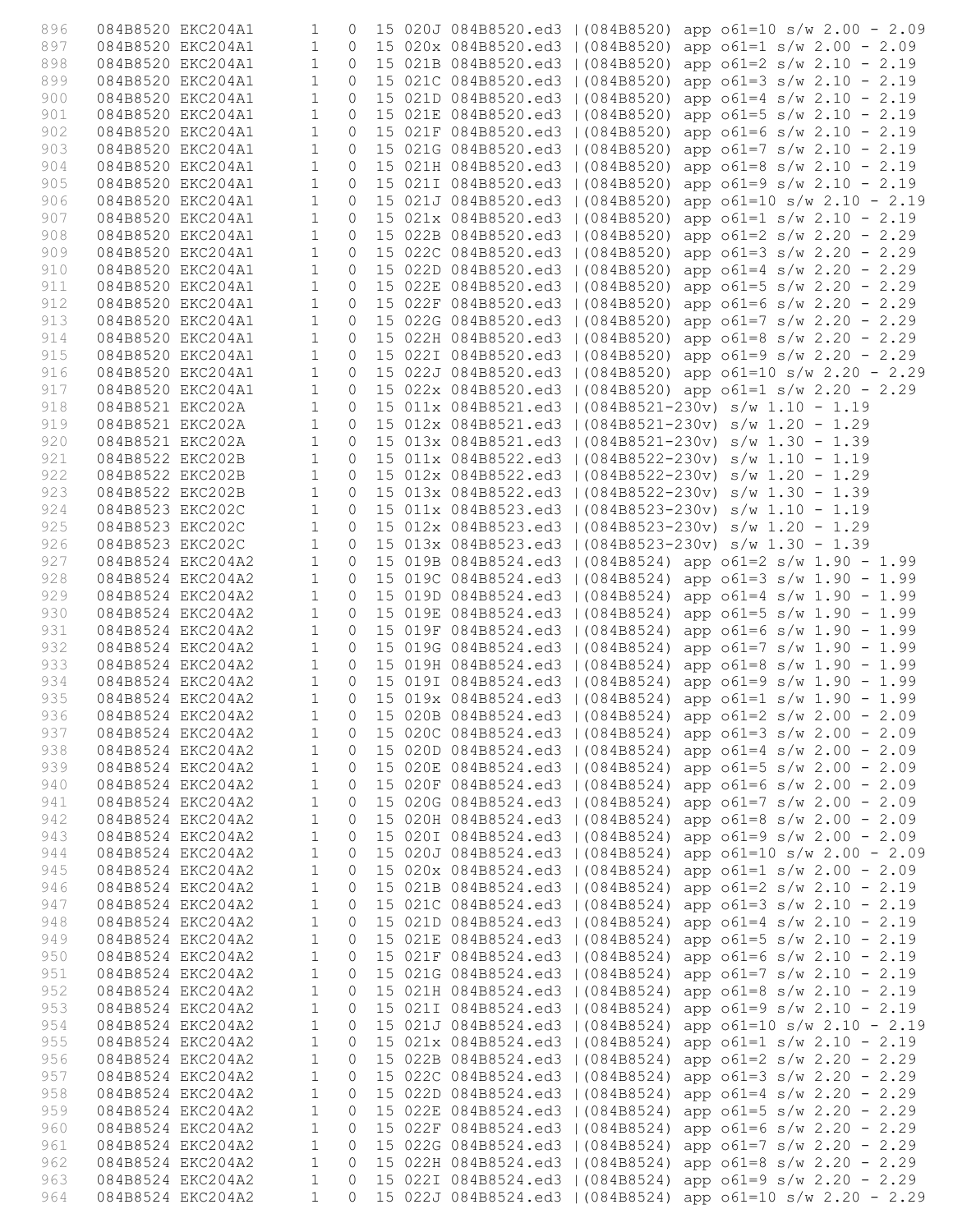| 965          |                                      | 084B8524 EKC204A2                        | 1                            | $\Omega$            |  |  | 15 022x 084B8524.ed3   (084B8524) app o61=1 s/w 2.20 - 2.29                                                                |
|--------------|--------------------------------------|------------------------------------------|------------------------------|---------------------|--|--|----------------------------------------------------------------------------------------------------------------------------|
| 966          |                                      | 084B8525 EKC202A1                        | $\mathbf{1}$                 | $\circ$             |  |  | 15 010x 084B8525.ed3   (084B8525) s/w 1.00 - 1.09                                                                          |
| 967          |                                      | 084B8528 AK-CC250A                       | $\mathbf{1}$                 | $\circ$             |  |  | 1 023B 084B8528.ed3   (084B8528) app o61=2 s/w 2.30 - 2.39                                                                 |
| 968          |                                      | 084B8528 AK-CC250A                       | $\mathbf{1}$                 | $\Omega$            |  |  | 1 023C 084B8528.ed3   (084B8528) app o61=3 s/w 2.30 - 2.39                                                                 |
| 969          |                                      | 084B8528 AK-CC250A                       | $\mathbf{1}$                 | $\circ$             |  |  | 1 023D 084B8528.ed3   (084B8528) app o61=4 s/w 2.30 - 2.39                                                                 |
| 970          |                                      | 084B8528 AK-CC250A                       | $\mathbf{1}$                 | $\circ$             |  |  | 1 023E 084B8528.ed3   (084B8528) app o61=5 s/w 2.30 - 2.39                                                                 |
| 971          |                                      | 084B8528 AK-CC250A                       | $\mathbf{1}$                 | $\Omega$            |  |  | 1 023F 084B8528.ed3   (084B8528) app o61=6 s/w 2.30 - 2.39                                                                 |
| 972          |                                      | 084B8528 AK-CC250A                       | $\mathbf{1}$                 | $\circ$             |  |  | 1 023G 084B8528.ed3   (084B8528) app o61=7 s/w 2.30 - 2.39                                                                 |
| 973          |                                      | 084B8528 AK-CC250A                       | $\mathbf{1}$                 | $\circ$             |  |  | 1 023H 084B8528.ed3   (084B8528) app o61=8 s/w 2.30 - 2.39                                                                 |
| 974          |                                      | 084B8528 AK-CC250A                       | $\mathbf{1}$                 | $\Omega$            |  |  | 1 023I 084B8528.ed3   (084B8528) app o61=9 s/w 2.30 - 2.39                                                                 |
| 975          |                                      | 084B8528 AK-CC250A                       | $\mathbf{1}$<br>$\mathbf{1}$ | $\Omega$            |  |  | 1 023J 084B8528.ed3   (084B8528) app o61=10 s/w 2.30 - 2.39                                                                |
| 976<br>977   |                                      | 084B8528 AK-CC250A<br>084B8529 AK-CC250B | $\mathbf{1}$                 | $\circ$<br>$\Omega$ |  |  | 1 023x 084B8528.ed3   (084B8528) app o61=1 s/w 2.30 - 2.39<br>1 023B 084B8529.ed3   (084B8529) app o61=2 s/w 2.30 - 2.39   |
| 978          |                                      | 084B8529 AK-CC250B                       | $\mathbf{1}$                 | $\circ$             |  |  | 1 023C 084B8529.ed3   (084B8529) app o61=3 s/w 2.30 - 2.39                                                                 |
| 979          |                                      | 084B8529 AK-CC250B                       | $\mathbf{1}$                 | $\circ$             |  |  | 1 023D 084B8529.ed3   (084B8529) app o61=4 s/w 2.30 - 2.39                                                                 |
| 980          |                                      | 084B8529 AK-CC250B                       | $\mathbf{1}$                 | $\circ$             |  |  | 1 023E 084B8529.ed3   (084B8529) app o61=5 s/w 2.30 - 2.39                                                                 |
| 981          |                                      | 084B8529 AK-CC250B                       | $\mathbf{1}$                 | $\circ$             |  |  | 1 023F 084B8529.ed3   (084B8529) app o61=6 s/w 2.30 - 2.39                                                                 |
| 982          |                                      | 084B8529 AK-CC250B                       | $\mathbf{1}$                 | $\circ$             |  |  | 1 023G 084B8529.ed3   (084B8529) app o61=7 s/w 2.30 - 2.39                                                                 |
| 983          |                                      | 084B8529 AK-CC250B                       | $\mathbf{1}$                 | $\Omega$            |  |  | 1 023H 084B8529.ed3   (084B8529) app o61=8 s/w 2.30 - 2.39                                                                 |
| 984          |                                      | 084B8529 AK-CC250B                       | $\mathbf{1}$                 | $\Omega$            |  |  | 1 023I 084B8529.ed3   (084B8529) app o61=9 s/w 2.30 - 2.39                                                                 |
| 985          |                                      | 084B8529 AK-CC250B                       | $\mathbf{1}$                 | $\circ$             |  |  | 1 023J 084B8529.ed3   (084B8529) app o61=10 s/w 2.30 - 2.39                                                                |
| 986          |                                      | 084B8529 AK-CC250B                       | $\mathbf{1}$                 | $\circ$             |  |  | 1 023x 084B8529.ed3   (084B8529) app o61=1 s/w 2.30 - 2.39                                                                 |
| 987          |                                      | 084B8530 AK-CC210A                       | $\mathbf{1}$                 | $\Omega$            |  |  | 1 010B 084B8530.ed3   (084B8530) app o61=2 s/w 1.00 - 1.09                                                                 |
| 988          |                                      | 084B8530 AK-CC210A                       | $\mathbf{1}$                 | $\circ$             |  |  | 1 010C 084B8530.ed3   (084B8530) app o61=3 s/w 1.00 - 1.09                                                                 |
| 989          |                                      | 084B8530 AK-CC210A                       | $\mathbf{1}$                 | $\circ$             |  |  | 1 010D 084B8530.ed3   (084B8530) app o61=4 s/w 1.00 - 1.09                                                                 |
| 990          |                                      | 084B8530 AK-CC210A                       | $\mathbf{1}$                 | $\Omega$            |  |  | 1 010E 084B8530.ed3   (084B8530) app o61=5 s/w 1.00 - 1.09                                                                 |
| 991          |                                      | 084B8530 AK-CC210A                       | $\mathbf{1}$                 | $\circ$             |  |  | 1 010x 084B8530.ed3   (084B8530) app o61=1 s/w 1.00 - 1.09                                                                 |
| 992          |                                      | 084B8530 AK-CC210A                       | $\mathbf{1}$                 | 0                   |  |  | 1 011B 84B8530a.ed3   (084B8530) app o61=2 s/w 1.10 - 1.19                                                                 |
| 993          |                                      | 084B8530 AK-CC210A                       | $\mathbf{1}$                 | $\Omega$            |  |  | 1 011C 84B8530a.ed3   (084B8530) app o61=3 s/w 1.10 - 1.19                                                                 |
| 994          |                                      | 084B8530 AK-CC210A                       | $\mathbf{1}$                 | $\circ$             |  |  | 1 011D 84B8530a.ed3   (084B8530) app o61=4 s/w 1.10 - 1.19                                                                 |
| 995          |                                      | 084B8530 AK-CC210A                       | $\mathbf{1}$                 | $\circ$             |  |  | 1 011E 84B8530a.ed3   (084B8530) app o61=5 s/w 1.10 - 1.19                                                                 |
| 996          |                                      | 084B8530 AK-CC210A                       | $\mathbf{1}$                 | $\Omega$            |  |  | 1 011x 84B8530a.ed3   (084B8530) app o61=1 s/w 1.10 - 1.19                                                                 |
| 997          | 084B8531 EKC202A                     |                                          | $\mathbf{1}$                 | $\circ$             |  |  | 15 012x 084B8531.ed3   (084B8531-115v) s/w 1.20 - 1.29                                                                     |
| 998          | 084B8532 EKC202B                     |                                          | $\mathbf{1}$<br>$\mathbf{1}$ | $\circ$<br>$\circ$  |  |  | 15 012x 084B8532.ed3   (084B8532-115v) s/w 1.20 - 1.29                                                                     |
| 999<br>1000  | 084B8532 EKC202B<br>084B8533 EKC202C |                                          | $\mathbf{1}$                 | $\Omega$            |  |  | 15 013x 084B8532.ed3   (084B8532-115v) s/w 1.30 - 1.39<br>15 011x 084B8533.ed3   (084B8533-115v) s/w 1.10 - 1.19           |
| 1001         | 084B8533 EKC202C                     |                                          | $\mathbf{1}$                 | $\circ$             |  |  | 15 012x 084B8533.ed3   (084B8533-115v) s/w 1.20 - 1.29                                                                     |
| 1002         |                                      | 084B8534 AK-CC210                        | $\mathbf{1}$                 | $\circ$             |  |  | 1 023B 84B8534a.ed3   (084B8534) app o61=2 s/w 2.30 - 2.39                                                                 |
| 1003         |                                      | 084B8534 AK-CC210                        | $\mathbf{1}$                 | $\Omega$            |  |  | 1 023C 84B8534a.ed3   (084B8534) app o61=3 s/w 2.30 - 2.39                                                                 |
| 1004         |                                      | 084B8534 AK-CC210                        | $\mathbf{1}$                 | $\circ$             |  |  | 1 023D 84B8534a.ed3   (084B8534) app o61=4 s/w 2.30 - 2.39                                                                 |
| 1005         |                                      | 084B8534 AK-CC210 1 0                    |                              |                     |  |  | 1 023E 84B8534a.ed3   (084B8534) app o61=5 s/w 2.30 - 2.39                                                                 |
| 1006         |                                      | 084B8534 AK-CC210                        | $\mathbf{1}$                 | $\circ$             |  |  | 1 023F 84B8534a.ed3   (084B8534) app o61=6 s/w 2.30 - 2.39                                                                 |
| 1007         |                                      | 084B8534 AK-CC210                        | $\mathbf{1}$                 | $\circ$             |  |  | 1 023G 84B8534a.ed3   (084B8534) app o61=7 s/w 2.30 - 2.39                                                                 |
| 1008         |                                      | 084B8534 AK-CC210                        | $\mathbf{1}$                 | $\circ$             |  |  | 1 023H 84B8534a.ed3   (084B8534) app o61=8 s/w 2.30 - 2.39                                                                 |
| 1009         |                                      | 084B8534 AK-CC210                        | 1                            | $\circ$             |  |  | 1 0231 84B8534a.ed3   (084B8534) app o61=9 s/w 2.30 - 2.39                                                                 |
| 1010         |                                      | 084B8534 AK-CC210                        | $\mathbf{1}$                 | 0                   |  |  | 1 023J 84B8534a.ed3   (084B8534) app o61=10 s/w 2.30 - 2.39                                                                |
| 1011         |                                      | 084B8534 AK-CC210                        | $1\,$                        | $\circ$             |  |  | 1 023x 84B8534a.ed3   (084B8534) app o61=1 s/w 2.30 - 2.39                                                                 |
| 1012         |                                      | 084B8534 EKC204A1                        | $\mathbf{1}$                 | 0                   |  |  | 15 019B 084B8534.ed3   (084B8534) app o61=2 s/w 1.90 - 1.99                                                                |
| 1013         |                                      | 084B8534 EKC204A1                        | $\mathbf{1}$                 | 0                   |  |  | 15 019C 084B8534.ed3   (084B8534) app o61=3 s/w 1.90 - 1.99                                                                |
| 1014         |                                      | 084B8534 EKC204A1                        | $\mathbf{1}$                 | 0                   |  |  | 15 019D 084B8534.ed3   (084B8534) app o61=4 s/w 1.90 - 1.99                                                                |
| 1015         |                                      | 084B8534 EKC204A1                        | 1                            | 0                   |  |  | 15 019E 084B8534.ed3   (084B8534) app o61=5 s/w 1.90 - 1.99                                                                |
| 1016         |                                      | 084B8534 EKC204A1                        | $\mathbf{1}$                 | 0                   |  |  | 15 019F 084B8534.ed3   (084B8534) app o61=6 s/w 1.90 - 1.99                                                                |
| 1017         |                                      | 084B8534 EKC204A1                        | $1\,$                        | 0                   |  |  | 15 019G 084B8534.ed3   (084B8534) app o61=7 s/w 1.90 - 1.99                                                                |
| 1018<br>1019 |                                      | 084B8534 EKC204A1<br>084B8534 EKC204A1   | $\mathbf{1}$<br>$\mathbf{1}$ | 0<br>0              |  |  | 15 019H 084B8534.ed3   (084B8534) app o61=8 s/w 1.90 - 1.99<br>15 0191 084B8534.ed3   (084B8534) app o61=9 s/w 1.90 - 1.99 |
| 1020         |                                      |                                          |                              |                     |  |  |                                                                                                                            |
| 1021         |                                      |                                          |                              |                     |  |  |                                                                                                                            |
|              |                                      | 084B8534 EKC204A1                        | $\mathbf{1}$                 | $\circ$             |  |  | 15 019x 084B8534.ed3   (084B8534) app o61=1 s/w 1.90 - 1.99                                                                |
|              |                                      | 084B8534 EKC204A1                        | $\mathbf 1$                  | 0                   |  |  | 15 020B 084B8534.ed3   (084B8534) app o61=2 s/w 2.00 - 2.09                                                                |
| 1022         |                                      | 084B8534 EKC204A1                        | $\mathbf{1}$                 | 0                   |  |  | 15 020C 084B8534.ed3   (084B8534) app o61=3 s/w 2.00 - 2.09                                                                |
| 1023         |                                      | 084B8534 EKC204A1                        | $\mathbf{1}$                 | $\circ$<br>$\circ$  |  |  | 15 020D 084B8534.ed3   (084B8534) app o61=4 s/w 2.00 - 2.09                                                                |
| 1024<br>1025 |                                      | 084B8534 EKC204A1<br>084B8534 EKC204A1   | $\mathbf{1}$<br>$\mathbf{1}$ | 0                   |  |  | 15 020E 084B8534.ed3   (084B8534) app o61=5 s/w 2.00 - 2.09                                                                |
| 1026         |                                      | 084B8534 EKC204A1                        | 1                            | 0                   |  |  | 15 020F 084B8534.ed3   (084B8534) app o61=6 s/w 2.00 - 2.09<br>15 020G 084B8534.ed3   (084B8534) app o61=7 s/w 2.00 - 2.09 |
| 1027         |                                      | 084B8534 EKC204A1                        | $\mathbf 1$                  | 0                   |  |  | 15 020H 084B8534.ed3   (084B8534) app o61=8 s/w 2.00 - 2.09                                                                |
| 1028         |                                      | 084B8534 EKC204A1                        | 1                            | 0                   |  |  | 15 0201 084B8534.ed3   (084B8534) app o61=9 s/w 2.00 - 2.09                                                                |
| 1029         |                                      | 084B8534 EKC204A1                        | $\mathbf{1}$                 | $\circ$             |  |  | 15 020J 084B8534.ed3   (084B8534) app o61=10 s/w 2.00 - 2.09                                                               |
| 1030         |                                      | 084B8534 EKC204A1                        | $1\,$                        | $\circ$             |  |  | 15 020x 084B8534.ed3   (084B8534) app o61=1 s/w 2.00 - 2.09                                                                |
| 1031         |                                      | 084B8534 EKC204A1                        | $\mathbf{1}$                 | 0                   |  |  | 15 021B 084B8534.ed3   (084B8534) app o61=2 s/w 2.10 - 2.19                                                                |
| 1032<br>1033 |                                      | 084B8534 EKC204A1<br>084B8534 EKC204A1   | 1<br>$\mathbf{1}$            | 0<br>$\Omega$       |  |  | 15 021C 084B8534.ed3   (084B8534) app o61=3 s/w 2.10 - 2.19<br>15 021D 084B8534.ed3   (084B8534) app o61=4 s/w 2.10 - 2.19 |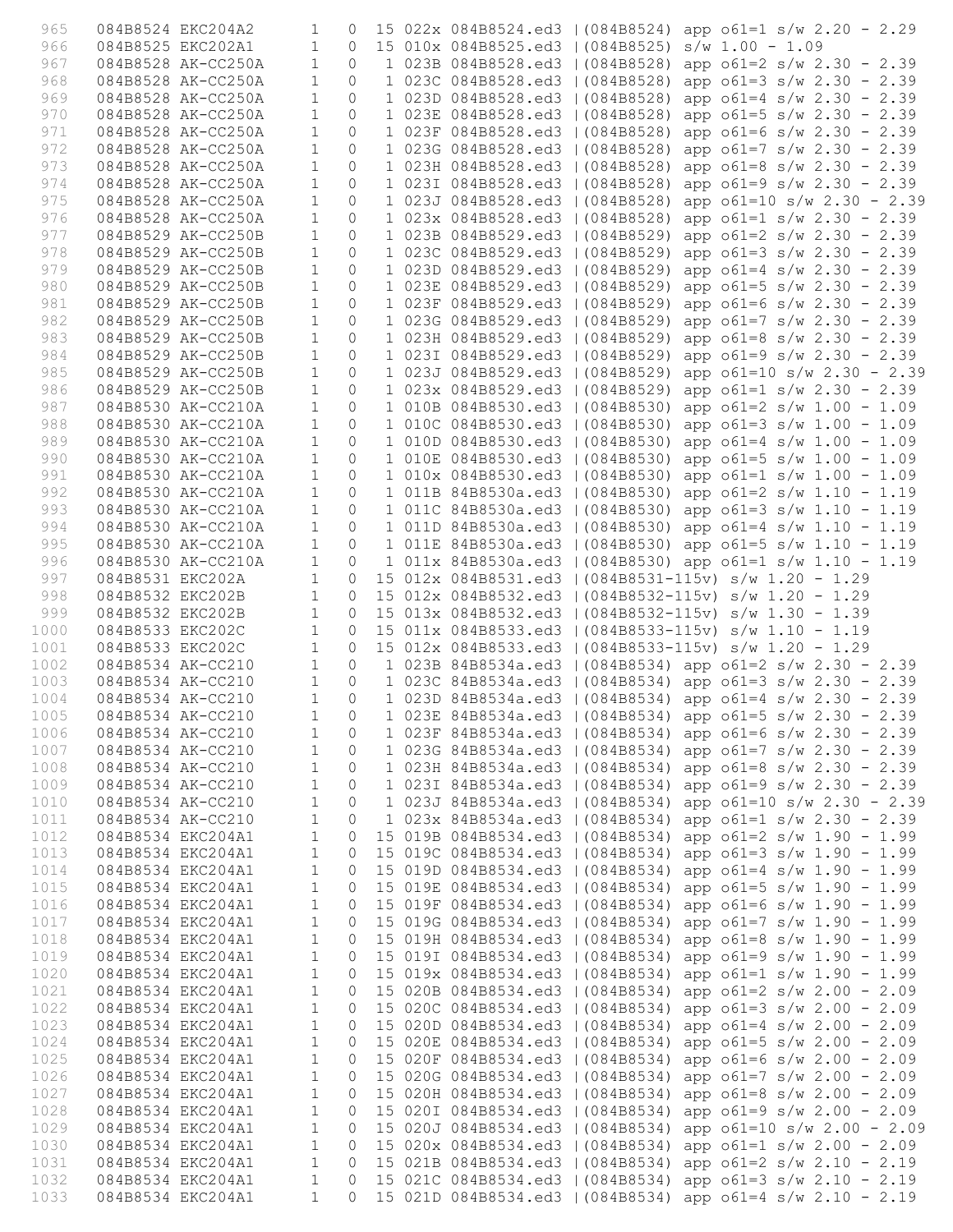| 1034         |                                        | 084B8534 EKC204A1 | 1                            | $\Omega$            |  |                                                                        |  | 15 021E 084B8534.ed3   (084B8534) app o61=5 s/w 2.10 - 2.19                                                                 |
|--------------|----------------------------------------|-------------------|------------------------------|---------------------|--|------------------------------------------------------------------------|--|-----------------------------------------------------------------------------------------------------------------------------|
| 1035         |                                        | 084B8534 EKC204A1 | 1                            | 0                   |  | 15 021F 084B8534.ed3   (084B8534)                                      |  | app $o61=6$ s/w 2.10 - 2.19                                                                                                 |
| 1036         |                                        | 084B8534 EKC204A1 | $\mathbf 1$                  | $\mathbf{0}$        |  | 15 021G 084B8534.ed3   (084B8534)                                      |  | app $o61=7$ s/w 2.10 - 2.19                                                                                                 |
| 1037         |                                        | 084B8534 EKC204A1 | $\mathbf 1$                  | $\mathbf{0}$        |  | 15 021H 084B8534.ed3   (084B8534)                                      |  | app $o61=8$ s/w 2.10 - 2.19                                                                                                 |
| 1038         |                                        | 084B8534 EKC204A1 | $\mathbf 1$                  | $\Omega$            |  | 15 021I 084B8534.ed3   (084B8534)                                      |  | app $o61=9$ s/w 2.10 - 2.19                                                                                                 |
| 1039         |                                        | 084B8534 EKC204A1 | $\mathbf{1}$                 | $\Omega$            |  | 15 021J 084B8534.ed3   (084B8534)                                      |  | app $o61=10 s/w 2.10 - 2.19$                                                                                                |
| 1040<br>1041 | 084B8534 EKC204A1<br>084B8534 EKC204A1 |                   | $\mathbf{1}$<br>$\mathbf{1}$ | $\Omega$            |  | 15 021x 084B8534.ed3   (084B8534)<br>15 022B 084B8534.ed3   (084B8534) |  | app $o61=1$ s/w 2.10 - 2.19<br>app $o61=2 s/w 2.20 - 2.29$                                                                  |
| 1042         | 084B8534 EKC204A1                      |                   | $\mathbf{1}$                 | 0<br>0              |  | 15 022C 084B8534.ed3   (084B8534)                                      |  | app $o61=3$ s/w 2.20 - 2.29                                                                                                 |
| 1043         | 084B8534 EKC204A1                      |                   | $\mathbf{1}$                 | $\mathbf{0}$        |  | 15 022D 084B8534.ed3   (084B8534)                                      |  | app $o61=4$ s/w 2.20 - 2.29                                                                                                 |
| 1044         | 084B8534 EKC204A1                      |                   | $\mathbf{1}$                 | $\Omega$            |  | 15 022E 084B8534.ed3   (084B8534)                                      |  | app $o61=5$ s/w 2.20 - 2.29                                                                                                 |
| 1045         | 084B8534 EKC204A1                      |                   | $\mathbf 1$                  | $\mathbf{0}$        |  | 15 022F 084B8534.ed3   (084B8534)                                      |  | app $o61=6$ s/w 2.20 - 2.29                                                                                                 |
| 1046         | 084B8534 EKC204A1                      |                   | $\mathbf{1}$                 | $\Omega$            |  | 15 022G 084B8534.ed3   (084B8534)                                      |  | app $o61=7$ s/w 2.20 - 2.29                                                                                                 |
| 1047         | 084B8534 EKC204A1                      |                   | $\mathbf{1}$                 | $\circ$             |  | 15 022H 084B8534.ed3   (084B8534)                                      |  | app $o61=8$ s/w 2.20 - 2.29                                                                                                 |
| 1048         | 084B8534 EKC204A1                      |                   | $\mathbf 1$                  | 0                   |  | 15 022I 084B8534.ed3   (084B8534)                                      |  | app $o61=9$ s/w 2.20 - 2.29                                                                                                 |
| 1049         |                                        | 084B8534 EKC204A1 | $\mathbf{1}$                 | $\mathbf{0}$        |  |                                                                        |  | 15 022J 084B8534.ed3   (084B8534) app o61=10 s/w 2.20 - 2.29                                                                |
| 1050         | 084B8534 EKC204A1                      |                   | $\mathbf{1}$                 | $\Omega$            |  | 15 022x 084B8534.ed3   (084B8534)                                      |  | app $o61=1$ s/w 2.20 - 2.29                                                                                                 |
| 1051         |                                        | 084B8535 EKC204A2 | $\mathbf 1$                  | $\mathbf{0}$        |  | 15 019B 084B8535.ed3   (084B8535)                                      |  | app $o61=2 s/w 1.90 - 1.99$                                                                                                 |
| 1052         | 084B8535 EKC204A2                      |                   | $\mathbf{1}$                 | $\mathbf{0}$        |  | 15 019C 084B8535.ed3   (084B8535)                                      |  | app $o61=3 s/w 1.90 - 1.99$                                                                                                 |
| 1053         | 084B8535 EKC204A2                      |                   | $\mathbf{1}$                 | $\Omega$            |  | 15 019D 084B8535.ed3   (084B8535)                                      |  | app $o61=4$ s/w 1.90 - 1.99                                                                                                 |
| 1054<br>1055 | 084B8535 EKC204A2<br>084B8535 EKC204A2 |                   | $\mathbf 1$<br>$\mathbf{1}$  | 0<br>$\mathbf{0}$   |  | 15 019E 084B8535.ed3   (084B8535)                                      |  | app $o61=5 s/w 1.90 - 1.99$<br>15 019F 084B8535.ed3   (084B8535) app o61=6 s/w 1.90 - 1.99                                  |
| 1056         | 084B8535 EKC204A2                      |                   | $\mathbf{1}$                 | $\Omega$            |  |                                                                        |  | 15 019G 084B8535.ed3   (084B8535) app o61=7 s/w 1.90 - 1.99                                                                 |
| 1057         |                                        | 084B8535 EKC204A2 | $\mathbf 1$                  | $\circ$             |  | 15 019H 084B8535.ed3   (084B8535)                                      |  | app $o61=8$ s/w 1.90 - 1.99                                                                                                 |
| 1058         |                                        | 084B8535 EKC204A2 | $\mathbf{1}$                 | $\circ$             |  | 15 019I 084B8535.ed3   (084B8535)                                      |  | app $o61=9$ s/w 1.90 - 1.99                                                                                                 |
| 1059         | 084B8535 EKC204A2                      |                   | $\mathbf{1}$                 | $\Omega$            |  | 15 019x 084B8535.ed3   (084B8535)                                      |  | app $o61=1$ s/w 1.90 - 1.99                                                                                                 |
| 1060         | 084B8535 EKC204A2                      |                   | $\mathbf 1$                  | $\circ$             |  | 15 020B 084B8535.ed3   (084B8535)                                      |  | app $o61=2$ s/w 2.00 - 2.09                                                                                                 |
| 1061         | 084B8535 EKC204A2                      |                   | $\mathbf{1}$                 | 0                   |  | 15 020C 084B8535.ed3   (084B8535)                                      |  | app $o61=3$ s/w 2.00 - 2.09                                                                                                 |
| 1062         |                                        | 084B8535 EKC204A2 | $\mathbf 1$                  | $\mathbf{0}$        |  |                                                                        |  | 15 020D 084B8535.ed3   (084B8535) app o61=4 s/w 2.00 - 2.09                                                                 |
| 1063         | 084B8535 EKC204A2                      |                   | $\mathbf 1$                  | $\mathbf{0}$        |  | 15 020E 084B8535.ed3   (084B8535)                                      |  | app $o61=5 s/w 2.00 - 2.09$                                                                                                 |
| 1064         |                                        | 084B8535 EKC204A2 | $\mathbf{1}$                 | $\mathbf{0}$        |  | 15 020F 084B8535.ed3   (084B8535)                                      |  | app $o61=6$ s/w 2.00 - 2.09                                                                                                 |
| 1065         | 084B8535 EKC204A2                      |                   | $\mathbf{1}$                 | $\mathbf{0}$        |  | 15 020G 084B8535.ed3   (084B8535)                                      |  | app $o61=7 s/w 2.00 - 2.09$                                                                                                 |
| 1066         | 084B8535 EKC204A2                      |                   | $\mathbf{1}$                 | 0                   |  | 15 020H 084B8535.ed3   (084B8535)                                      |  | app $o61=8$ s/w 2.00 - 2.09                                                                                                 |
| 1067         | 084B8535 EKC204A2                      |                   | $\mathbf{1}$<br>$\mathbf 1$  | $\mathbf{0}$        |  | 15 020I 084B8535.ed3   (084B8535)                                      |  | app $o61=9$ s/w 2.00 - 2.09                                                                                                 |
| 1068<br>1069 | 084B8535 EKC204A2                      | 084B8535 EKC204A2 | $\mathbf{1}$                 | $\circ$<br>$\Omega$ |  |                                                                        |  | 15 020J 084B8535.ed3   (084B8535) app o61=10 s/w 2.00 - 2.09<br>15 020x 084B8535.ed3   (084B8535) app o61=1 s/w 2.00 - 2.09 |
| 1070         | 084B8535 EKC204A2                      |                   | $\mathbf 1$                  | $\mathbf{0}$        |  | 15 021B 084B8535.ed3   (084B8535)                                      |  | app $o61=2$ s/w 2.10 - 2.19                                                                                                 |
| 1071         | 084B8535 EKC204A2                      |                   | $\mathbf{1}$                 | $\mathbf{0}$        |  |                                                                        |  | 15 021C 084B8535.ed3   (084B8535) app o61=3 s/w 2.10 - 2.19                                                                 |
| 1072         | 084B8535 EKC204A2                      |                   | $\mathbf{1}$                 | $\Omega$            |  |                                                                        |  | 15 021D 084B8535.ed3   (084B8535) app o61=4 s/w 2.10 - 2.19                                                                 |
| 1073         |                                        | 084B8535 EKC204A2 | $\mathbf{1}$                 | $\circ$             |  |                                                                        |  | 15 021E 084B8535.ed3   (084B8535) app o61=5 s/w 2.10 - 2.19                                                                 |
| 1074         |                                        | 084B8535 EKC204A2 | $\mathbf 1$                  | $\circledcirc$      |  |                                                                        |  | 15 021F 084B8535.ed3   (084B8535) app o61=6 s/w 2.10 - 2.19                                                                 |
| 1075         | 084B8535 EKC204A2                      |                   | 1                            | 0                   |  |                                                                        |  | 15 021G 084B8535.ed3   (084B8535) app o61=7 s/w 2.10 - 2.19                                                                 |
| 1076         |                                        | 084B8535 EKC204A2 | $\mathbf{1}$                 | 0                   |  |                                                                        |  | 15 021H 084B8535.ed3   (084B8535) app o61=8 s/w 2.10 - 2.19                                                                 |
| 1077         |                                        | 084B8535 EKC204A2 | 1                            | 0                   |  |                                                                        |  | 15 0211 084B8535.ed3   (084B8535) app o61=9 s/w 2.10 - 2.19                                                                 |
| 1078         | 084B8535 EKC204A2                      |                   | 1                            | $\mathbf 0$         |  |                                                                        |  | 15 021J 084B8535.ed3   (084B8535) app o61=10 s/w 2.10 - 2.19                                                                |
| 1079         | 084B8535 EKC204A2                      |                   | 1                            | 0                   |  |                                                                        |  | 15 021x 084B8535.ed3   (084B8535) app o61=1 s/w 2.10 - 2.19                                                                 |
| 1080<br>1081 | 084B8535 EKC204A2<br>084B8535 EKC204A2 |                   | $\mathbf 1$<br>1             | $\circ$             |  |                                                                        |  | 15 022B 084B8535.ed3   (084B8535) app o61=2 s/w 2.20 - 2.29                                                                 |
| 1082         |                                        | 084B8535 EKC204A2 | 1                            | 0<br>0              |  |                                                                        |  | 15 022C 084B8535.ed3   (084B8535) app o61=3 s/w 2.20 - 2.29<br>15 022D 084B8535.ed3   (084B8535) app o61=4 s/w 2.20 - 2.29  |
| 1083         | 084B8535 EKC204A2                      |                   | 1                            | 0                   |  |                                                                        |  | 15 022E 084B8535.ed3   (084B8535) app o61=5 s/w 2.20 - 2.29                                                                 |
| 1084         | 084B8535 EKC204A2                      |                   | 1                            | $\mathbf 0$         |  |                                                                        |  | 15 022F 084B8535.ed3   (084B8535) app o61=6 s/w 2.20 - 2.29                                                                 |
| 1085         | 084B8535 EKC204A2                      |                   | 1                            | 0                   |  |                                                                        |  | 15 022G 084B8535.ed3   (084B8535) app o61=7 s/w 2.20 - 2.29                                                                 |
| 1086         | 084B8535 EKC204A2                      |                   | 1                            | 0                   |  |                                                                        |  | 15 022H 084B8535.ed3   (084B8535) app o61=8 s/w 2.20 - 2.29                                                                 |
| 1087         | 084B8535 EKC204A2                      |                   | 1                            | 0                   |  |                                                                        |  | 15 0221 084B8535.ed3   (084B8535) app o61=9 s/w 2.20 - 2.29                                                                 |
| 1088         | 084B8535 EKC204A2                      |                   | 1                            | 0                   |  |                                                                        |  | 15 022J 084B8535.ed3   (084B8535) app o61=10 s/w 2.20 - 2.29                                                                |
| 1089         | 084B8535 EKC204A2                      |                   | 1                            | 0                   |  |                                                                        |  | 15 022x 084B8535.ed3   (084B8535) app o61=1 s/w 2.20 - 2.29                                                                 |
| 1090         | 084B8536 EKC202D                       |                   | 1                            | 0                   |  |                                                                        |  | 15 020B 084B8536.ed3   (084B8536) app o61=2 s/w 2.00 - 2.09                                                                 |
| 1091         | 084B8536 EKC202D                       |                   | 1                            | $\mathbf 0$         |  |                                                                        |  | 15 020C 084B8536.ed3   (084B8536) app o61=3 s/w 2.00 - 2.09                                                                 |
| 1092         | 084B8536 EKC202D                       |                   | 1                            | $\circ$             |  |                                                                        |  | 15 020x 084B8536.ed3   (084B8536) app o61=1 s/w 2.00 - 2.09                                                                 |
| 1093<br>1094 | 084B8536 EKC202D<br>084B8536 EKC202D   |                   | 1<br>1                       | 0<br>0              |  |                                                                        |  | 15 021B 084B8536.ed3   (084B8536) app o61=2 s/w 2.10 - 2.19<br>15 021C 084B8536.ed3   (084B8536) app o61=3 s/w 2.10 - 2.19  |
| 1095         | 084B8536 EKC202D                       |                   | 1                            | $\circ$             |  |                                                                        |  | 15 021x 084B8536.ed3   (084B8536) app o61=1 s/w 2.10 - 2.19                                                                 |
| 1096         | 084B8536 EKC202D                       |                   | 1                            | 0                   |  |                                                                        |  | 15 022B 084B8536.ed3   (084B8536) app o61=2 s/w 2.20 - 2.29                                                                 |
| 1097         | 084B8536 EKC202D                       |                   | 1                            | $\mathbf 0$         |  |                                                                        |  | 15 022C 084B8536.ed3   (084B8536) app o61=3 s/w 2.20 - 2.29                                                                 |
| 1098         | 084B8536 EKC202D                       |                   | 1                            | $\circ$             |  |                                                                        |  | 15 022x 084B8536.ed3   (084B8536) app o61=1 s/w 2.20 - 2.29                                                                 |
| 1099         | 084B8537 EKC202D                       |                   | $\mathbf 1$                  | 0                   |  |                                                                        |  | 15 020B 084B8537.ed3   (084B8537) app o61=2 s/w 2.00 - 2.09                                                                 |
| 1100         | 084B8537 EKC202D                       |                   | 1                            | 0                   |  |                                                                        |  | 15 020C 084B8537.ed3   (084B8537) app o61=3 s/w 2.00 - 2.09                                                                 |
| 1101         | 084B8537 EKC202D                       |                   | 1                            | 0                   |  |                                                                        |  | 15 020x 084B8537.ed3   (084B8537) app o61=1 s/w 2.00 - 2.09                                                                 |
| 1102         | 084B8537 EKC202D                       |                   | $\mathbf 1$                  | $\Omega$            |  |                                                                        |  | 15 021B 084B8537.ed3   (084B8537) app o61=2 s/w 2.10 - 2.19                                                                 |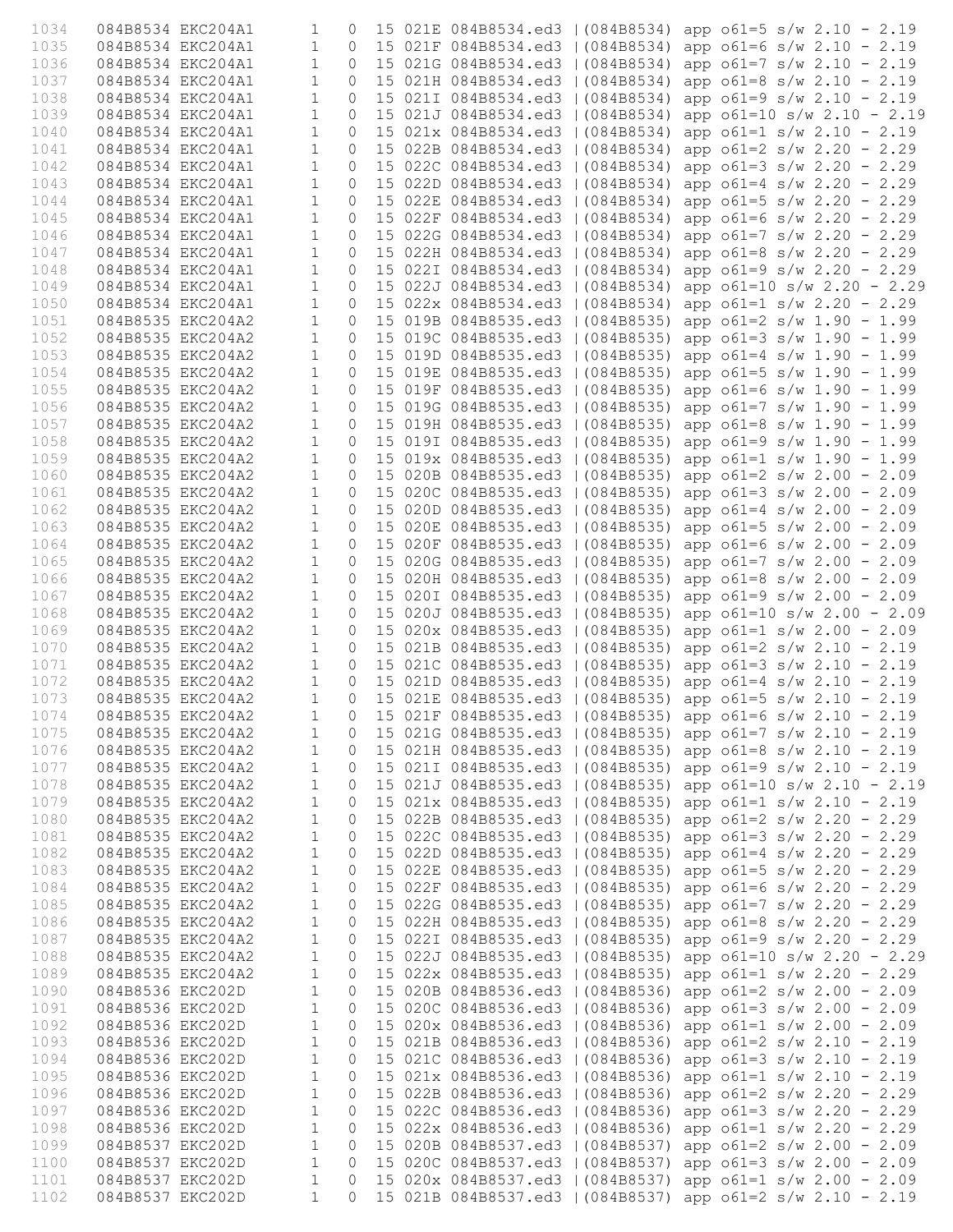| 1103 | 084B8537 EKC202D |                        | 1              | 0              |  | 15 021C 084B8537.ed3   (084B8537) app o61=3 s/w 2.10 - 2.19 |
|------|------------------|------------------------|----------------|----------------|--|-------------------------------------------------------------|
| 1104 |                  | 084B8537 EKC202D       | $\mathbf{1}$   | $\circ$        |  | 15 021x 084B8537.ed3   (084B8537) app o61=1 s/w 2.10 - 2.19 |
| 1105 |                  | 084B8543 EKC202C-MS    | $\mathbf{1}$   | $\Omega$       |  | 15 013x 084B8543.ed3   (084B8543-230v) s/w 1.30 - 1.39      |
| 1106 |                  | 084B8544 AK-CC210B     | $\mathbf{1}$   | $\Omega$       |  | 1 010B 084B8544.ed3   (084B8544) app o61=2 s/w 1.00 - 1.09  |
| 1107 |                  | 084B8544 AK-CC210B     | $\mathbf{1}$   | $\circ$        |  | 1 010C 084B8544.ed3   (084B8544) app o61=3 s/w 1.00 - 1.09  |
| 1108 |                  | 084B8544 AK-CC210B     | $\mathbf{1}$   | $\circ$        |  | 1 010D 084B8544.ed3   (084B8544) app o61=4 s/w 1.00 - 1.09  |
| 1109 |                  | 084B8544 AK-CC210B     | $\mathbf{1}$   | $\circ$        |  |                                                             |
|      |                  |                        | $\mathbf{1}$   | $\circ$        |  | 1 010E 084B8544.ed3   (084B8544) app o61=5 s/w 1.00 - 1.09  |
| 1110 |                  | 084B8544 AK-CC210B     |                |                |  | 1 010x 084B8544.ed3   (084B8544) app o61=1 s/w 1.00 - 1.09  |
| 1111 |                  | 084B8554 EKC202D1      | $\mathbf{1}$   | $\mathbf{0}$   |  | 15 013B 084B8554.ed3   (084B8554) app o61=2 s/w 1.30 - 1.39 |
| 1112 |                  | 084B8554 EKC202D1      | $\mathbf{1}$   | $\Omega$       |  | 15 013C 084B8554.ed3   (084B8554) app o61=3 s/w 1.30 - 1.39 |
| 1113 |                  | 084B8554 EKC202D1      | $\mathbf{1}$   | $\circ$        |  | 15 013x 084B8554.ed3   (084B8554) app o61=1 s/w 1.30 - 1.39 |
| 1114 |                  | 084B8554 EKC202D1      | $\mathbf{1}$   | $\circ$        |  | 15 014B 084B8554.ed3   (084B8554) app o61=2 s/w 1.40 - 1.49 |
| 1115 |                  | 084B8554 EKC202D1      | $\mathbf{1}$   | $\mathbf{0}$   |  | 15 014C 084B8554.ed3   (084B8554) app o61=3 s/w 1.40 - 1.49 |
| 1116 |                  | 084B8554 EKC202D1      | $\mathbf{1}$   | $\circ$        |  | 15 014x 084B8554.ed3   (084B8554) app o61=1 s/w 1.40 - 1.49 |
| 1117 |                  | 084B8554 EKC202D1      | $\mathbf{1}$   | $\circ$        |  | 15 015B 084B8554.ed3   (084B8554) app o61=2 s/w 1.50 - 1.59 |
| 1118 |                  | 084B8554 EKC202D1      | $\mathbf{1}$   | $\mathbf{0}$   |  | 15 015C 084B8554.ed3   (084B8554) app o61=3 s/w 1.50 - 1.59 |
| 1119 |                  | 084B8554 EKC202D1      | $\mathbf{1}$   | $\circ$        |  | 15 015x 084B8554.ed3   (084B8554) app o61=1 s/w 1.50 - 1.59 |
| 1120 | 084B8561 EKA153  |                        | $\mathbf{1}$   | $\circ$        |  | 25 011x 084B8561.ed3   (084B8561) MB Dsplay s/w 1.10 - 1.19 |
| 1121 | 084B8570 EKA167  |                        | 4              | $\mathbf{0}$   |  | 25 010x 084B8570.ed3   (084B8570) s/w 1.00 - 1.09           |
| 1122 | 084B8691 EKC202B |                        | $\mathbf{1}$   | $\mathbf{0}$   |  | 15 012x 084B8691.ed3   (084B8691) s/w 1.20 - 1.29           |
| 1123 | 084B8691 EKC202B |                        | $\mathbf{1}$   | $\circ$        |  | 15 013x 084B8691.ed3   (084B8691) s/w 1.30 - 1.39           |
| 1124 | 084B8698 EKC202B |                        | $\mathbf{1}$   | $\Omega$       |  | 15 012x 084B8698.ed3   (084B8698) s/w 1.20 - 1.29           |
| 1125 | 084X6104 EKC414E |                        | $\mathbf{1}$   | $\Omega$       |  | 17 011x 084X6104.ed3   (084X6104) s/w 1.10 - 1.19           |
| 1126 | 084X7900 EKC315A |                        | $\mathbf{1}$   | $\circ$        |  | 16 013x 084X7900.ed3   (084X7900) s/w 1.30 - 1.39           |
| 1127 |                  | 084X8000 AK-PC530      | $\mathbf{2}$   | $\circ$        |  | 10 010x 84X80001.ed3   (084X8000) app o61=1 s/w 1.00 - 1.09 |
|      |                  |                        | $\overline{c}$ | $\mathbf{0}$   |  |                                                             |
| 1128 |                  | 084X8000 AK-PC530      |                |                |  | 10 010x 84X80002.ed3   (084X8000) app o61=2 s/w 1.00 - 1.09 |
| 1129 |                  | 084X8000 AK-PC530      | $\overline{c}$ | $\mathbf{0}$   |  | 10 010x 84X80003.ed3   (084X8000) app o61=3 s/w 1.00 - 1.09 |
| 1130 |                  | 084X8000 AK-PC530      | $\mathbf{2}$   | $\Omega$       |  | 10 010x 84X80004.ed3   (084X8000) app o61=4 s/w 1.00 - 1.09 |
| 1131 |                  | 084X8000 AK-PC530      | $\overline{c}$ | $\mathbf{0}$   |  | 10 011x 84X80001.ed3   (084X8000) app o61=1 s/w 1.10 - 1.19 |
| 1132 |                  | 084X8000 AK-PC530      | $\overline{c}$ | $\circ$        |  | 10 011x 84X80002.ed3   (084X8000) app o61=2 s/w 1.10 - 1.19 |
| 1133 |                  | 084X8000 AK-PC530      | $\mathbf{2}$   | $\circ$        |  | 10 011x 84X80003.ed3   (084X8000) app o61=3 s/w 1.10 - 1.19 |
| 1134 |                  | 084X8000 AK-PC530      | $\overline{2}$ | $\circ$        |  | 10 011x 84X80004.ed3   (084X8000) app o61=4 s/w 1.10 - 1.19 |
| 1135 |                  | 084X8035 AK-CC550      | $\mathbf{1}$   | $\circ$        |  | 4 020B 084X8035.ed3   084X8035 app o61=2 s/w 2.00 - 2.09    |
| 1136 |                  | 084X8035 AK-CC550      | $\mathbf{1}$   | $\circ$        |  | 4 020C 084X8035.ed3   084X8035 app o61=3 s/w 2.00 - 2.09    |
| 1137 |                  | 084X8035 AK-CC550      | $\mathbf{1}$   | $\circ$        |  | 4 020D 084X8035.ed3   084X8035 app o61=4 s/w 2.00 - 2.09    |
| 1138 |                  | 084X8035 AK-CC550      | $\mathbf{1}$   | $\circ$        |  | 4 020E 084X8035.ed3   084X8035 app o61=5 s/w 2.00 - 2.09    |
| 1139 |                  | 084X8035 AK-CC550      | $\mathbf{1}$   | $\circ$        |  | 4 020F 084X8035.ed3   084X8035 app o61=6 s/w 2.00 - 2.09    |
| 1140 |                  | 084X8035 AK-CC550      | $\mathbf{1}$   | $\circ$        |  | 4 020G 084X8035.ed3   084X8035 app o61=7 s/w 2.00 - 2.09    |
| 1141 |                  | 084X8035 AK-CC550      | $\mathbf{1}$   | $\circ$        |  | 4 020H 084X8035.ed3   084X8035 app o61=8 s/w 2.00 - 2.09    |
| 1142 |                  | 084X8035 AK-CC550      | $\mathbf{1}$   | $\circ$        |  | 4 020I 084X8035.ed3   084X8035 app o61=9 s/w 2.00 - 2.09    |
| 1143 |                  | 084X8035 AK-CC550<br>1 |                |                |  | 0 4 020J 084X8035.ed3   084X8035 app o61=10 s/w 2.00 - 2.09 |
| 1144 |                  | 084X8035 AK-CC550      | 1              | $\circ$        |  | 4 020x 084X8035.ed3   084X8035 app o61=1 s/w 2.00 - 2.09    |
| 1145 |                  | 084X8123 AK-CC550      |                |                |  | 4 011x 084X8123.ed3   (084X8123) Lab Testing Only           |
|      |                  |                        | $\mathbf{1}$   | $\overline{0}$ |  |                                                             |
| 1146 |                  | 105N4321 SLV230-4321   | $\mathbf{1}$   | $\circ$        |  | 21 012x 105N4321.ed3   (105N4321) s/w 1.20                  |
| 1147 |                  | 105N4321 SLV230-4321   | $\mathbf{1}$   | 0              |  | 21 013x 105N4321.ed3   (105N4321) s/w 1.30                  |
| 1148 |                  | 105N4325 SLV230-4325   | $\mathbf{1}$   | 0              |  | 21 012x 105N4325.ed3   (105N4325) s/w 1.20                  |
| 1149 |                  | 105N4325 SLV230-4325   | $\mathbf{1}$   | 0              |  | 21 013x 105N4325.ed3   (105N4325) s/w 1.30                  |
| 1150 |                  | 105N4327 SLV230-4327   | $\mathbf{1}$   | 0              |  | 21 012x 105N4327.ed3   (105N4327) s/w 1.20                  |
| 1151 |                  | 105N4327 SLV230-4327   | $\mathbf{1}$   | 0              |  | 21 013x 105N4327.ed3   (105N4327) s/w 1.30                  |
| 1152 |                  | 105N4600 SLV230-4600   | $\mathbf 1$    | 0              |  | 21 010x 105N4600.ed3   (105N4600) s/w 1.00                  |
| 1153 |                  | 105N4600 SLV230-4600   | $\mathbf{1}$   | 0              |  | 21 011x 105N4600.ed3   (105N4600) s/w 1.10                  |
| 1154 |                  | 105N4610 SLV230-4610   | $\mathbf{1}$   | 0              |  | 21 011x 105N4610.ed3   (105N4610) s/w 1.10                  |
| 1155 |                  | 105N4627 SLV230-4627   | $\mathbf{1}$   | 0              |  | 21 010x 105N4627.ed3   (105N4627) s/w 1.00                  |
| 1156 |                  | 105N4627 SLV230-4627   | $\mathbf{1}$   | 0              |  | 21 011x 105N4627.ed3   (105N4627) s/w 1.10                  |
| 1157 |                  | 105N4668 SLV-4668      | $\mathbf{1}$   | 0              |  | 21 010x 105N4668.ed3   (105N4668) s/w 1.00                  |
| 1158 |                  | 184B8020 AK-CC550      | $\mathbf{1}$   | 0              |  | 4 015B 184B8020.ed3   184B8020 app o61=2 s/w 1.50 - 1.59    |
| 1159 |                  | 184B8020 AK-CC550      | $\mathbf{1}$   | $\circ$        |  | 4 015C 184B8020.ed3   184B8020 app o61=3 s/w 1.50 - 1.59    |
| 1160 |                  | 184B8020 AK-CC550      | $\mathbf{1}$   | $\circ$        |  | 4 015D 184B8020.ed3   184B8020 app o61=4 s/w 1.50 - 1.59    |
| 1161 |                  | 184B8020 AK-CC550      | $\mathbf{1}$   | $\circ$        |  | 4 015E 184B8020.ed3   184B8020 app o61=5 s/w 1.50 - 1.59    |
| 1162 |                  | 184B8020 AK-CC550      | $\mathbf{1}$   | $\circ$        |  | 4 015F 184B8020.ed3   184B8020 app o61=6 s/w 1.50 - 1.59    |
| 1163 |                  | 184B8020 AK-CC550      | $\mathbf{1}$   | $\circ$        |  | 4 015G 184B8020.ed3   184B8020 app o61=7 s/w 1.50 - 1.59    |
| 1164 |                  | 184B8020 AK-CC550      | $\mathbf{1}$   | $\circ$        |  | 4 015H 184B8020.ed3   184B8020 app o61=8 s/w 1.50 - 1.59    |
|      |                  |                        |                |                |  |                                                             |
| 1165 |                  | 184B8020 AK-CC550      | $\mathbf{1}$   | $\circ$        |  | 4 0151 184B8020.ed3   184B8020 app o61=9 s/w 1.50 - 1.59    |
| 1166 |                  | 184B8020 AK-CC550      | $\mathbf{1}$   | $\circ$        |  | 4 015J 184B8020.ed3   184B8020 app o61=10 s/w 1.50 - 1.59   |
| 1167 |                  | 184B8020 AK-CC550      | $\mathbf{1}$   | $\circ$        |  | 4 015x 184B8020.ed3   184B8020 app o61=1 s/w 1.50 - 1.59    |
| 1168 |                  | 184B8021 AK-CC550      | $\mathbf{1}$   | $\circ$        |  | 4 015B 184B8021.ed3   184B8021 app o61=2 s/w 1.50 - 1.59    |
| 1169 |                  | 184B8021 AK-CC550      | $\mathbf{1}$   | $\circ$        |  | 4 015C 184B8021.ed3   184B8021 app o61=3 s/w 1.50 - 1.59    |
| 1170 |                  | 184B8021 AK-CC550      | $\mathbf{1}$   | $\circ$        |  | 4 015D 184B8021.ed3   184B8021 app o61=4 s/w 1.50 - 1.59    |
| 1171 |                  | 184B8021 AK-CC550      | $\mathbf{1}$   | $\circ$        |  | 4 015E 184B8021.ed3   184B8021 app o61=5 s/w 1.50 - 1.59    |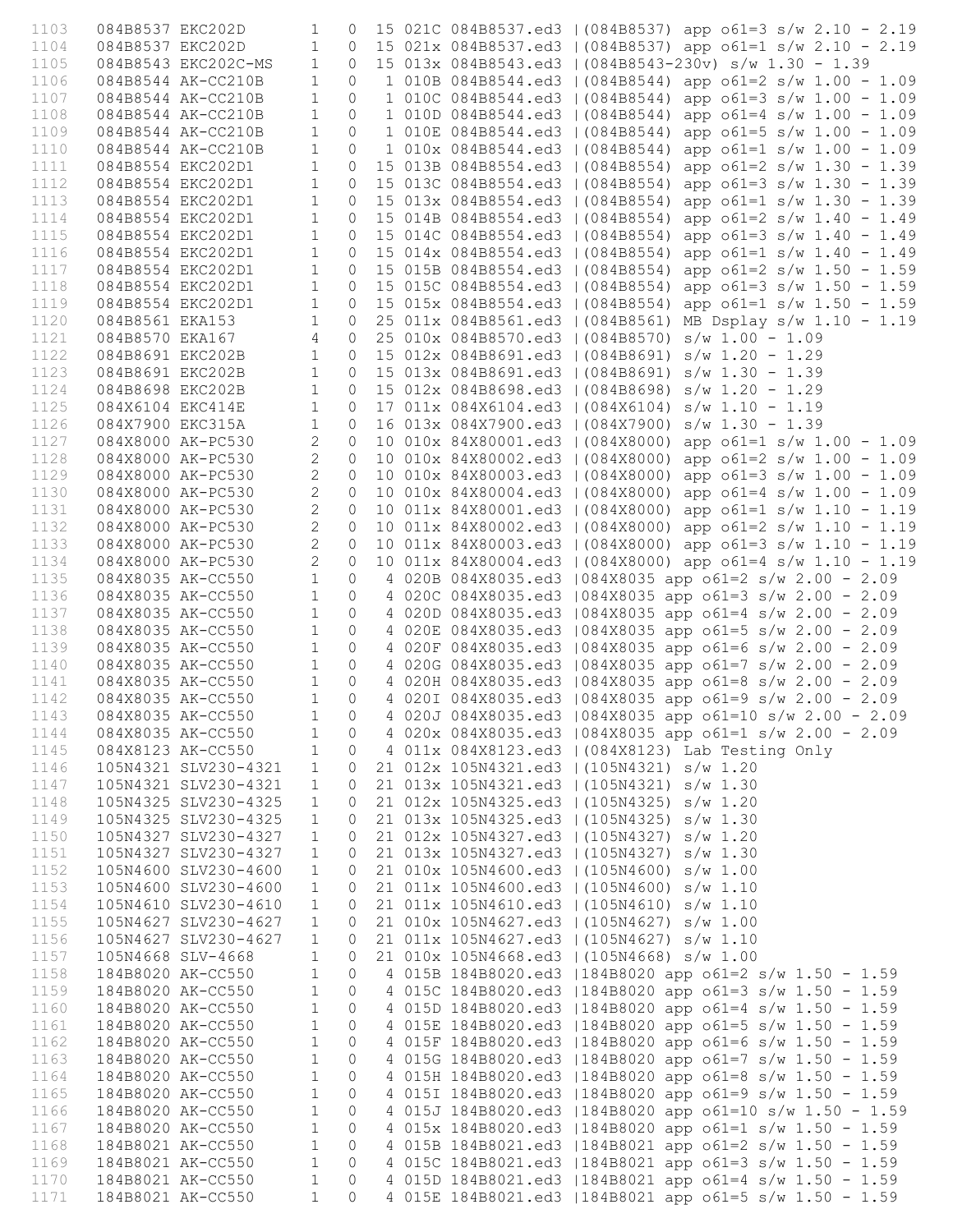| 1172 | 184B8021 AK-CC550 |                    | 1            | 0           |  |  | 4 015F 184B8021.ed3   184B8021 app o61=6 s/w 1.50 - 1.59  |
|------|-------------------|--------------------|--------------|-------------|--|--|-----------------------------------------------------------|
| 1173 | 184B8021 AK-CC550 |                    | $\mathbf{1}$ | $\circ$     |  |  | 4 015G 184B8021.ed3   184B8021 app o61=7 s/w 1.50 - 1.59  |
| 1174 | 184B8021 AK-CC550 |                    | $\mathbf 1$  | $\Omega$    |  |  | 4 015H 184B8021.ed3   184B8021 app o61=8 s/w 1.50 - 1.59  |
| 1175 | 184B8021 AK-CC550 |                    | $\mathbf{1}$ | $\Omega$    |  |  | 4 015I 184B8021.ed3   184B8021 app o61=9 s/w 1.50 - 1.59  |
| 1176 | 184B8021 AK-CC550 |                    | $\mathbf{1}$ | $\Omega$    |  |  | 4 015J 184B8021.ed3   184B8021 app o61=10 s/w 1.50 - 1.59 |
| 1177 | 184B8021 AK-CC550 |                    | 1            | $\Omega$    |  |  | 4 015x 184B8021.ed3   184B8021 app o61=1 s/w 1.50 - 1.59  |
| 1178 | 184B8022 AK-CC450 |                    | $\mathbf{1}$ | $\Omega$    |  |  | 4 018x 184B8022.ed3   184B8022 app o61=1 s/w 1.80 - 1.89  |
| 1179 | 184B8024 AK-CC550 |                    | 1            | $\Omega$    |  |  | 4 015B 184B8024.ed3   184B8024 app o61=2 s/w 1.50 - 1.59  |
| 1180 | 184B8024 AK-CC550 |                    | 1            | $\Omega$    |  |  | 4 015C 184B8024.ed3   184B8024 app o61=3 s/w 1.50 - 1.59  |
| 1181 | 184B8024 AK-CC550 |                    | $\mathbf{1}$ | $\Omega$    |  |  | 4 015D 184B8024.ed3   184B8024 app o61=4 s/w 1.50 - 1.59  |
| 1182 | 184B8024 AK-CC550 |                    | $\mathbf{1}$ | $\Omega$    |  |  | 4 015E 184B8024.ed3   184B8024 app o61=5 s/w 1.50 - 1.59  |
| 1183 | 184B8024 AK-CC550 |                    | $\mathbf{1}$ | $\Omega$    |  |  | 4 015F 184B8024.ed3   184B8024 app o61=6 s/w 1.50 - 1.59  |
| 1184 | 184B8024 AK-CC550 |                    | $\mathbf{1}$ | $\Omega$    |  |  | 4 015G 184B8024.ed3   184B8024 app o61=7 s/w 1.50 - 1.59  |
| 1185 | 184B8024 AK-CC550 |                    | 1            | $\Omega$    |  |  | 4 015H 184B8024.ed3   184B8024 app o61=8 s/w 1.50 - 1.59  |
| 1186 | 184B8024 AK-CC550 |                    | $\mathbf{1}$ | $\Omega$    |  |  | 4 0151 184B8024.ed3   184B8024 app o61=9 s/w 1.50 - 1.59  |
| 1187 | 184B8024 AK-CC550 |                    | $\mathbf{1}$ | $\Omega$    |  |  | 4 015J 184B8024.ed3   184B8024 app o61=10 s/w 1.50 - 1.59 |
| 1188 | 184B8024 AK-CC550 |                    | 1            | $\Omega$    |  |  | 4 015x 184B8024.ed3   184B8024 app o61=1 s/w 1.50 - 1.59  |
| 1189 | 184B8030 AK-CC550 |                    | $\mathbf{1}$ | $\Omega$    |  |  | 4 012B 384B8030.ed3   184B8030 app o61=2 s/w 1.20 - 1.29  |
| 1190 | 184B8030 AK-CC550 |                    | 1            | $\Omega$    |  |  | 4 012C 384B8030.ed3   184B8030 app o61=3 s/w 1.20 - 1.29  |
| 1191 |                   |                    |              |             |  |  |                                                           |
|      | 184B8030 AK-CC550 |                    | 1            | $\Omega$    |  |  | 4 012D 384B8030.ed3   184B8030 app o61=4 s/w 1.20 - 1.29  |
| 1192 | 184B8030 AK-CC550 |                    | 1            | $\Omega$    |  |  | 4 012E 384B8030.ed3   184B8030 app o61=5 s/w 1.20 - 1.29  |
| 1193 | 184B8030 AK-CC550 |                    | $\mathbf{1}$ | $\Omega$    |  |  | 4 012F 384B8030.ed3   184B8030 app o61=6 s/w 1.20 - 1.29  |
| 1194 | 184B8030 AK-CC550 |                    | $\mathbf{1}$ | $\Omega$    |  |  | 4 012G 384B8030.ed3   184B8030 app o61=7 s/w 1.20 - 1.29  |
| 1195 | 184B8030 AK-CC550 |                    | $\mathbf{1}$ | $\Omega$    |  |  | 4 012H 384B8030.ed3   184B8030 app o61=8 s/w 1.20 - 1.29  |
| 1196 | 184B8030 AK-CC550 |                    | $\mathbf{1}$ | $\Omega$    |  |  | 4 012I 384B8030.ed3   184B8030 app o61=9 s/w 1.20 - 1.29  |
| 1197 | 184B8030 AK-CC550 |                    | 1            | $\Omega$    |  |  | 4 012J 384B8030.ed3   184B8030 app o61=10 s/w 1.20 - 1.29 |
| 1198 | 184B8030 AK-CC550 |                    | 1            | $\Omega$    |  |  | 4 012x 384B8030.ed3   184B8030 app o61=1 s/w 1.20 - 1.29  |
| 1199 | 184B8030 AK-CC550 |                    | 1            | $\Omega$    |  |  | 4 018B 184B8030.ed3   184B8030 app o61=2 s/w 1.80 - 1.89  |
| 1200 | 184B8030 AK-CC550 |                    | 1            | $\Omega$    |  |  | 4 018C 184B8030.ed3   184B8030 app o61=3 s/w 1.80 - 1.89  |
| 1201 | 184B8030 AK-CC550 |                    | $\mathbf{1}$ | $\Omega$    |  |  | 4 018D 184B8030.ed3   184B8030 app o61=4 s/w 1.80 - 1.89  |
| 1202 | 184B8030 AK-CC550 |                    | 1            | $\Omega$    |  |  | 4 018E 184B8030.ed3   184B8030 app o61=5 s/w 1.80 - 1.89  |
| 1203 | 184B8030 AK-CC550 |                    | 1            | $\Omega$    |  |  | 4 018F 184B8030.ed3   184B8030 app o61=6 s/w 1.80 - 1.89  |
| 1204 | 184B8030 AK-CC550 |                    | 1            | $\Omega$    |  |  | 4 018G 184B8030.ed3   184B8030 app o61=7 s/w 1.80 - 1.89  |
| 1205 | 184B8030 AK-CC550 |                    | $\mathbf{1}$ | 0           |  |  | 4 018H 184B8030.ed3   184B8030 app o61=8 s/w 1.80 - 1.89  |
| 1206 | 184B8030 AK-CC550 |                    | $\mathbf{1}$ | $\Omega$    |  |  | 4 018I 184B8030.ed3   184B8030 app o61=9 s/w 1.80 - 1.89  |
| 1207 | 184B8030 AK-CC550 |                    | $\mathbf{1}$ | $\Omega$    |  |  | 4 018J 184B8030.ed3   184B8030 app o61=10 s/w 1.80 - 1.89 |
| 1208 | 184B8030 AK-CC550 |                    | $\mathbf{1}$ | $\Omega$    |  |  | 4 018x 184B8030.ed3   184B8030 app o61=1 s/w 1.80 - 1.89  |
| 1209 | 184B8030 AK-CC550 |                    | $\mathbf{1}$ | $\Omega$    |  |  | 4 019B 284B8030.ed3   184B8030 app o61=2 s/w 1.90 - 1.99  |
| 1210 | 184B8030 AK-CC550 |                    | $\mathbf{1}$ | $\Omega$    |  |  | 4 019C 284B8030.ed3   184B8030 app o61=3 s/w 1.90 - 1.99  |
| 1211 | 184B8030 AK-CC550 |                    | $\mathbf{1}$ | $\Omega$    |  |  | 4 019D 284B8030.ed3   184B8030 app o61=4 s/w 1.90 - 1.99  |
| 1212 | 184B8030 AK-CC550 |                    | $1 \qquad 0$ |             |  |  | 4 019E 284B8030.ed3   184B8030 app o61=5 s/w 1.90 - 1.99  |
| 1213 | 184B8030 AK-CC550 |                    | $\mathbf{1}$ | $\circ$     |  |  | 4 019F 284B8030.ed3   184B8030 app o61=6 s/w 1.90 - 1.99  |
| 1214 |                   | 184B8030 AK-CC550  | 1            | 0           |  |  | 4 019G 284B8030.ed3   184B8030 app o61=7 s/w 1.90 - 1.99  |
| 1215 | 184B8030 AK-CC550 |                    | $\mathbf{1}$ | $\mathbf 0$ |  |  | 4 019H 284B8030.ed3   184B8030 app o61=8 s/w 1.90 - 1.99  |
| 1216 | 184B8030 AK-CC550 |                    | $\mathbf{1}$ | 0           |  |  | 4 019I 284B8030.ed3   184B8030 app o61=9 s/w 1.90 - 1.99  |
| 1217 | 184B8030 AK-CC550 |                    | $\mathbf{1}$ | $\circ$     |  |  | 4 019J 284B8030.ed3   184B8030 app o61=10 s/w 1.90 - 1.99 |
| 1218 | 184B8030 AK-CC550 |                    | $\mathbf{1}$ | 0           |  |  | 4 019x 284B8030.ed3   184B8030 app o61=1 s/w 1.90 - 1.99  |
| 1219 |                   | 184B8030 AK-CC550A | 1            | 0           |  |  | 4 020D 8030DB 4.ed3   184B8030 app o61=4 s/w 2.00 - 2.09  |
| 1220 |                   | 184B8030 AK-CC550A | $\mathbf{1}$ | 0           |  |  | 4 020F 8030DB 6.ed3   184B8030 app o61=6 s/w 2.00 - 2.09  |
| 1221 |                   | 184B8030 AK-CC550A | $\mathbf{1}$ | 0           |  |  | 4 020x 8030DB 1.ed3   184B8030 app o61=1 s/w 2.00 - 2.09  |
| 1222 | 184B8032 AK-CC550 |                    | 1            | 0           |  |  | 4 016B 184B8032.ed3   184B8032 app o61=2 s/w 1.60 - 1.69  |
| 1223 | 184B8032 AK-CC550 |                    | $\mathbf{1}$ | 0           |  |  | 4 016C 184B8032.ed3   184B8032 app o61=3 s/w 1.60 - 1.69  |
| 1224 | 184B8032 AK-CC550 |                    | $\mathbf{1}$ | 0           |  |  | 4 016D 184B8032.ed3   184B8032 app o61=4 s/w 1.60 - 1.69  |
| 1225 | 184B8032 AK-CC550 |                    | $\mathbf{1}$ | $\mathbf 0$ |  |  | 4 016E 184B8032.ed3   184B8032 app o61=5 s/w 1.60 - 1.69  |
| 1226 | 184B8032 AK-CC550 |                    | 1            | 0           |  |  | 4 016F 184B8032.ed3   184B8032 app o61=6 s/w 1.60 - 1.69  |
| 1227 | 184B8032 AK-CC550 |                    | $\mathbf{1}$ | 0           |  |  | 4 016G 184B8032.ed3   184B8032 app o61=7 s/w 1.60 - 1.69  |
| 1228 | 184B8032 AK-CC550 |                    | $\mathbf{1}$ | 0           |  |  | 4 016H 184B8032.ed3   184B8032 app o61=8 s/w 1.60 - 1.69  |
| 1229 | 184B8032 AK-CC550 |                    | $\mathbf{1}$ | 0           |  |  | 4 016I 184B8032.ed3   184B8032 app o61=9 s/w 1.60 - 1.69  |
| 1230 | 184B8032 AK-CC550 |                    | $\mathbf{1}$ | 0           |  |  | 4 016J 184B8032.ed3   184B8032 app o61=10 s/w 1.60 - 1.69 |
| 1231 | 184B8032 AK-CC550 |                    | $\mathbf{1}$ | 0           |  |  | 4 016x 184B8032.ed3   184B8032 app o61=1 s/w 1.60 - 1.69  |
| 1232 | 184B8036 AK-CC550 |                    | $\mathbf{1}$ | 0           |  |  | 4 012B 384B8036.ed3   184B8036 app o61=2 s/w 1.20 - 1.29  |
| 1233 | 184B8036 AK-CC550 |                    | $\mathbf{1}$ | 0           |  |  | 4 012C 384B8036.ed3   184B8036 app o61=3 s/w 1.20 - 1.29  |
| 1234 | 184B8036 AK-CC550 |                    | $\mathbf{1}$ | $\circ$     |  |  | 4 012D 384B8036.ed3   184B8036 app o61=4 s/w 1.20 - 1.29  |
| 1235 | 184B8036 AK-CC550 |                    | 1            | 0           |  |  | 4 012E 384B8036.ed3   184B8036 app o61=5 s/w 1.20 - 1.29  |
| 1236 | 184B8036 AK-CC550 |                    | $\mathbf{1}$ | 0           |  |  | 4 012F 384B8036.ed3   184B8036 app o61=6 s/w 1.20 - 1.29  |
| 1237 | 184B8036 AK-CC550 |                    | $\mathbf{1}$ | 0           |  |  | 4 012G 384B8036.ed3   184B8036 app o61=7 s/w 1.20 - 1.29  |
| 1238 | 184B8036 AK-CC550 |                    | 1            | 0           |  |  | 4 012H 384B8036.ed3   184B8036 app o61=8 s/w 1.20 - 1.29  |
| 1239 | 184B8036 AK-CC550 |                    | 1            | 0           |  |  | 4 012I 384B8036.ed3   184B8036 app o61=9 s/w 1.20 - 1.29  |
| 1240 | 184B8036 AK-CC550 |                    | $\mathbf{1}$ | $\Omega$    |  |  | 4 012J 384B8036.ed3   184B8036 app o61=10 s/w 1.20 - 1.29 |
|      |                   |                    |              |             |  |  |                                                           |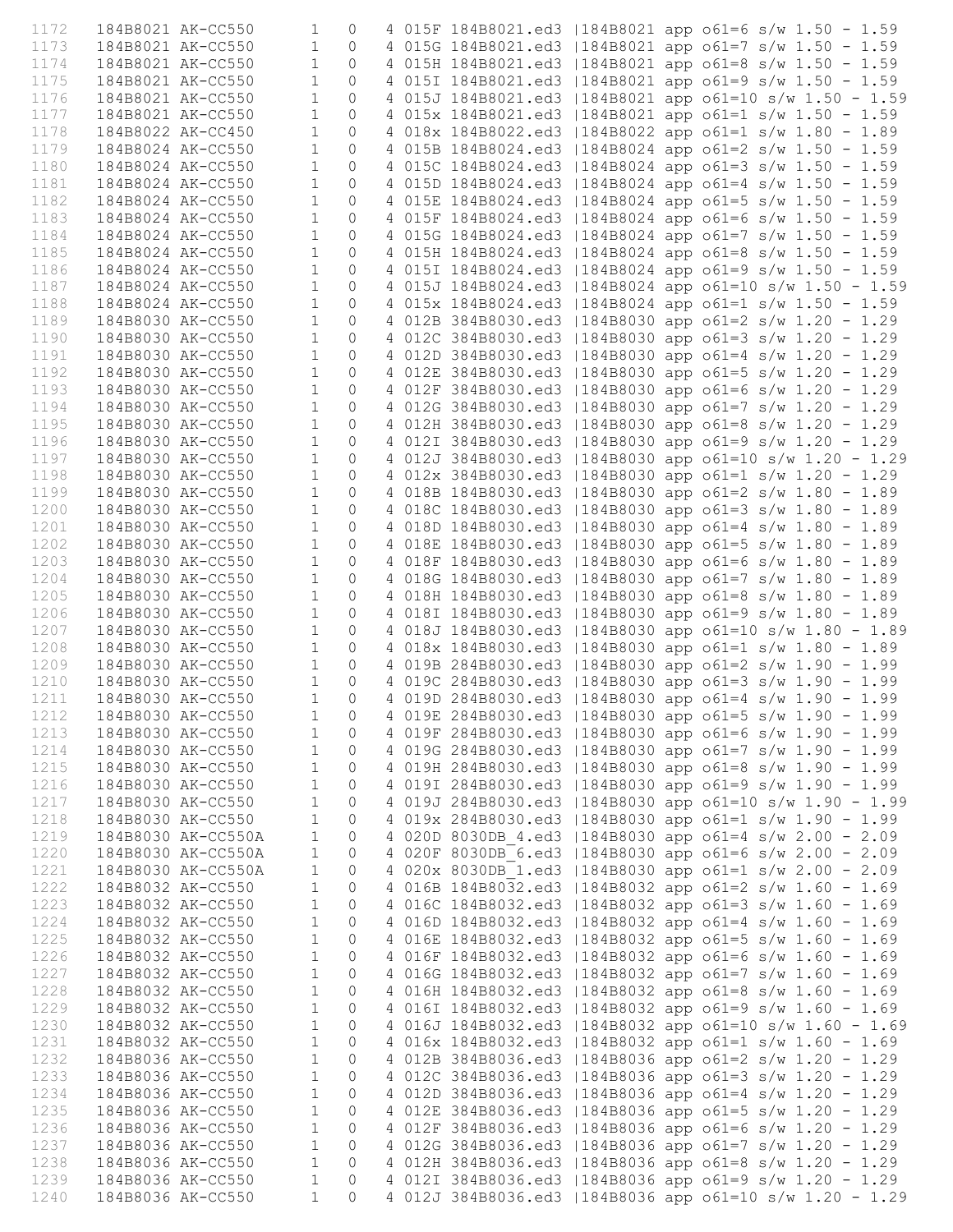| 1241 |                   | 184B8036 AK-CC550                                                       | $1 \quad \blacksquare$ | $\circ$                                                             |  |                                  | 4 012x 384B8036.ed3   184B8036 app o61=1 s/w 1.20 - 1.29                                                                                                                                                                             |
|------|-------------------|-------------------------------------------------------------------------|------------------------|---------------------------------------------------------------------|--|----------------------------------|--------------------------------------------------------------------------------------------------------------------------------------------------------------------------------------------------------------------------------------|
| 1242 |                   | 184B8036 AK-CC550 1 0                                                   |                        |                                                                     |  |                                  | 4 018B 184B8036.ed3   184B8036 app o61=2 s/w 1.80 - 1.89                                                                                                                                                                             |
| 1243 |                   | 184B8036 AK-CC550                                                       |                        | $1 \qquad 0$                                                        |  |                                  | 4 018C 184B8036.ed3   184B8036 app o61=3 s/w 1.80 - 1.89                                                                                                                                                                             |
| 1244 |                   | 184B8036 AK-CC550                                                       |                        | $1 \qquad 0$                                                        |  |                                  | 4 018D 184B8036.ed3   184B8036 app o61=4 s/w 1.80 - 1.89                                                                                                                                                                             |
| 1245 |                   | 184B8036 AK-CC550                                                       |                        | $1 \qquad 0$                                                        |  |                                  | 4 018E 184B8036.ed3   184B8036 app o61=5 s/w 1.80 - 1.89                                                                                                                                                                             |
| 1246 |                   | 184B8036 AK-CC550                                                       |                        | $\begin{matrix} 1 \end{matrix} \quad \begin{matrix} 0 \end{matrix}$ |  |                                  | 4 018F 184B8036.ed3   184B8036 app o61=6 s/w 1.80 - 1.89                                                                                                                                                                             |
| 1247 |                   | 184B8036 AK-CC550 1 0<br>184B8036 AK-CC550 1 0<br>184B8036 AK-CC550 1 0 |                        |                                                                     |  |                                  | 4 018G 184B8036.ed3   184B8036 app o61=7 s/w 1.80 - 1.89                                                                                                                                                                             |
| 1248 |                   |                                                                         |                        |                                                                     |  |                                  | 4 018H 184B8036.ed3   184B8036 app o61=8 s/w 1.80 - 1.89                                                                                                                                                                             |
| 1249 |                   |                                                                         |                        |                                                                     |  |                                  | 4 018I 184B8036.ed3   184B8036 app o61=9 s/w 1.80 - 1.89                                                                                                                                                                             |
| 1250 |                   | 184B8036 AK-CC550                                                       |                        | $1 \t 0$                                                            |  |                                  | 4 018J 184B8036.ed3   184B8036 app o61=10 s/w 1.80 - 1.89                                                                                                                                                                            |
| 1251 |                   | 184B8036 AK-CC550                                                       |                        |                                                                     |  |                                  | 4 018x 184B8036.ed3   184B8036 app o61=1 s/w 1.80 - 1.89                                                                                                                                                                             |
| 1252 |                   | 184B8036 AK-CC550                                                       |                        |                                                                     |  |                                  | 4 019B 284B8036.ed3   184B8036 app o61=2 s/w 1.90 - 1.99                                                                                                                                                                             |
| 1253 |                   | 184B8036 AK-CC550 1 0<br>184B8036 AK-CC550 1 0<br>184B8036 AK-CC550 1 0 |                        | $\begin{bmatrix} 1 & 0 \\ 1 & 0 \\ 1 & 0 \\ 1 & 0 \end{bmatrix}$    |  |                                  | 4 019C 284B8036.ed3   184B8036 app o61=3 s/w 1.90 - 1.99                                                                                                                                                                             |
| 1254 |                   |                                                                         |                        |                                                                     |  |                                  | 4 019D 284B8036.ed3   184B8036 app o61=4 s/w 1.90 - 1.99                                                                                                                                                                             |
| 1255 |                   |                                                                         |                        |                                                                     |  |                                  | 4 019E 284B8036.ed3   184B8036 app o61=5 s/w 1.90 - 1.99                                                                                                                                                                             |
| 1256 |                   | 184B8036 AK-CC550 1 0                                                   |                        |                                                                     |  |                                  | 4 019F 284B8036.ed3   184B8036 app o61=6 s/w 1.90 - 1.99                                                                                                                                                                             |
| 1257 |                   | 184B8036 AK-CC550                                                       |                        | $1 \t 0$                                                            |  |                                  | 4 019G 284B8036.ed3   184B8036 app o61=7 s/w 1.90 - 1.99                                                                                                                                                                             |
| 1258 |                   |                                                                         |                        |                                                                     |  |                                  | 184B8036 AK-CC550 1 0 4 019H 284B8036.ed3   184B8036 app 061=8 s/w 1.90 - 1.99                                                                                                                                                       |
| 1259 |                   |                                                                         |                        |                                                                     |  |                                  |                                                                                                                                                                                                                                      |
| 1260 |                   |                                                                         |                        |                                                                     |  |                                  | 184B8036 AK-CC550 1 0 4 019I 284B8036.ed3  184B8036 app o61=9 s/w 1.90 - 1.99<br>184B8036 AK-CC550 1 0 4 019J 284B8036.ed3  184B8036 app o61=10 s/w 1.90 - 1.99<br>184B8036 AK-CC550 1 0 4 019x 284B8036.ed3  184B8036 app o61=1 s/w |
| 1261 |                   |                                                                         |                        |                                                                     |  |                                  |                                                                                                                                                                                                                                      |
| 1262 |                   |                                                                         |                        |                                                                     |  |                                  | 526-9996 CSDiagnost 512 0 25 001x 526-9996.ed3   (526-9996) CSDiagnostics for K5                                                                                                                                                     |
| 1263 |                   | 526-9998 CSDiagnost 512                                                 |                        |                                                                     |  |                                  | 0 25 001x 526-9998.ed3   (526-9998) CSDiagnostics for K5                                                                                                                                                                             |
| 1264 |                   | 529-0170 CSProtect                                                      | 512                    |                                                                     |  |                                  | 0 25 001x 529-0170.ed3   (529-0170) CSProtection for Discus                                                                                                                                                                          |
| 1265 |                   |                                                                         |                        |                                                                     |  |                                  | 25 001x AHTEKC00.ed3   (AHT-EKC) s/w 001x                                                                                                                                                                                            |
| 1266 |                   | AHTEKC00 AHT-EKC 1<br>AKD-102 AKD-102 34                                |                        | $\circ$                                                             |  |                                  | 34 0 14 020x AKD 020x.ed3   (AKD) s/w 2.00 - 2.09                                                                                                                                                                                    |
|      |                   |                                                                         |                        |                                                                     |  |                                  | AKD-102 AKD-102       34   0  14 020x AKD_020x.ed3  (AKD) s/w 2.00 - 2.09<br>AKD-102 AKD-102       34   0  14 021x AKD 021x.ed3  (AKD) s/w 2.10 - 2.19                                                                               |
| 1267 |                   |                                                                         |                        |                                                                     |  |                                  | AKD-102 AKD-102 34 0 14 022x AKD 022x.ed3   (AKD) s/w 2.20 - 2.29                                                                                                                                                                    |
| 1268 |                   |                                                                         |                        |                                                                     |  |                                  |                                                                                                                                                                                                                                      |
| 1269 |                   |                                                                         |                        |                                                                     |  |                                  | AKD-102 AKD-102 34 0 14 023x AKD 023x.ed3   (AKD) s/w 2.30 - 2.39                                                                                                                                                                    |
| 1270 |                   | AKD-102 AKD-102 34                                                      |                        |                                                                     |  |                                  | 0 14 024x AKD 024x.ed3   (AKD) s/w 2.40 - 2.49                                                                                                                                                                                       |
| 1271 |                   | AKD-102 AKD-102 34                                                      |                        |                                                                     |  |                                  | 0 14 025x AKD 025x.ed3   (AKD) $s/w$ 2.50 - 2.59                                                                                                                                                                                     |
| 1272 |                   | AKD-102 AKD-102<br>CARRIER Carrier                                      | 34                     |                                                                     |  |                                  | 0 14 026x AKD 026x.ed3   (AKD) s/w 2.60 - 2.69                                                                                                                                                                                       |
| 1273 |                   |                                                                         | 8 <sup>1</sup>         |                                                                     |  | 0 22 010x CARRIER.ed3   Carrier  |                                                                                                                                                                                                                                      |
| 1274 |                   | DT000016 EC-STAT-RT1 8                                                  |                        | $\circ$                                                             |  |                                  | 22 000x DT000016.ed3   (DT000016) s/w 000x                                                                                                                                                                                           |
| 1275 |                   | DT000016 EC-STAT-RT1                                                    | 8                      | $\overline{0}$                                                      |  |                                  | 22 003x DT000016.ed3   (DT000016) s/w 003x                                                                                                                                                                                           |
| 1276 |                   | DT001215 STAT-RT2-12                                                    | 8                      | $\circ$                                                             |  |                                  | 22 001x DT001215.ed3   (DT001215) s/w 001x                                                                                                                                                                                           |
| 1277 |                   | DT001216 STAT-RT1-12                                                    | $8\qquad0$             |                                                                     |  |                                  | 22 001x DT001216.ed3   (DT001216) s/w 001x                                                                                                                                                                                           |
| 1278 |                   | DT0012XX STAT-RTX-12                                                    | $8 \t 0$               |                                                                     |  |                                  | 22 003x DT0012XX.ed3   (DT0012XX) s/w 003x                                                                                                                                                                                           |
| 1279 |                   | ECBLUE ECBLUE                                                           |                        |                                                                     |  |                                  | 64 0 25 001x ECBLUE.ed3   (ECBLUE) s/w 001                                                                                                                                                                                           |
| 1280 |                   | ECEBMP ECEBMP 64                                                        |                        | $\overline{0}$                                                      |  |                                  | 25 001x ECEBMP.ed3   (ECEBMP) s/w 001                                                                                                                                                                                                |
| 1281 |                   |                                                                         |                        |                                                                     |  |                                  | EM210-AV CG EM210AV 16 0 25 001x EM210-AV.ed3   (CG EM210AV) s/w 001                                                                                                                                                                 |
| 1282 |                   | EM24-AV0 CG EM24AV0                                                     | 16                     | $\circ$                                                             |  |                                  | 25 001x EM24-AV0.ed3   (CG EM24AV0) s/w 001                                                                                                                                                                                          |
| 1283 |                   | EM24-AV5 CG EM24AV5                                                     | 16                     | $\circ$                                                             |  |                                  | 25 001x EM24-AV5.ed3   (CG EM24AV5) s/w 001                                                                                                                                                                                          |
| 1284 |                   | EM24-AV6 CG EM24AV6                                                     | 16                     | $\circ$                                                             |  |                                  | 25 001x EM24-AV6.ed3   (CG EM24AV6) s/w 001                                                                                                                                                                                          |
| 1285 |                   | EM24-AV9 CG EM24AV9                                                     | 16                     | $\circ$                                                             |  |                                  | 25 001x EM24-AV9.ed3   (CG EM24AV9) s/w 001                                                                                                                                                                                          |
| 1286 | $FC-103$ $FC-103$ |                                                                         | 34                     | $\circ$                                                             |  |                                  | 14 010x FC 010x.ed3   (FC) s/w 1.00 - 1.09                                                                                                                                                                                           |
| 1287 | FC-103            | $FC-103$                                                                | 34                     | $\circ$                                                             |  | 14 011x FC 011x.ed3              | $ (FC)$ s/w 1.10 - 1.19                                                                                                                                                                                                              |
| 1288 | $FC-103$          | $FC-103$                                                                | 34                     | $\circ$                                                             |  | 14 012x FC 012x.ed3              | $ (FC)$ s/w 1.20 - 1.29                                                                                                                                                                                                              |
| 1289 | $FC-103$          | $FC-103$                                                                | 34                     | $\circ$                                                             |  | 14 013x FC 013x.ed3              | $ (FC)$ s/w 1.30 - 1.39                                                                                                                                                                                                              |
| 1290 | $FC-103$          | $FC-103$                                                                | 34                     | $\circ$                                                             |  | 14 014x FC 014x.ed3              | $ (FC)$ s/w 1.40 - 1.49                                                                                                                                                                                                              |
| 1291 | $FC-103$          | $FC-103$                                                                | 34                     |                                                                     |  | 0 14 015x FC 015x.ed3            | $ (FC)$ s/w 1.50 - 1.59                                                                                                                                                                                                              |
| 1292 | $FC-103$          | $FC-103$                                                                | 34                     |                                                                     |  | 0 14 021x FC 021x.ed3            | $ (FC)$ s/w 2.11 - 2.19                                                                                                                                                                                                              |
| 1293 | $FC-103$          | $FC-103$                                                                | 34                     |                                                                     |  | 0 14 022x FC 022x.ed3            | $ (FC)$ s/w 2.21 - 2.29                                                                                                                                                                                                              |
| 1294 | $FC-103$          | $FC-103$                                                                | 34                     |                                                                     |  | $0$ 14 023x FC 023x.ed3          | $ (FC) s/w 2.31 - 2.39$                                                                                                                                                                                                              |
| 1295 | $FC-103$          | $FC-103$                                                                | 34                     |                                                                     |  | 0 14 024x FC 024x.ed3            | $ (FC)$ s/w 2.41 - 2.49                                                                                                                                                                                                              |
| 1296 | $FC-103$          | $FC-103$                                                                | 34                     |                                                                     |  | 0 14 026x FC 026x.ed3            | $ (FC)$ s/w 2.60 - 2.69                                                                                                                                                                                                              |
| 1297 | $FC-103$          | FC-103<br>FC-103                                                        | 34                     |                                                                     |  | 0 14 027x FC 027x.ed3            | $ (FC)$ s/w 2.70 - 2.79                                                                                                                                                                                                              |
| 1298 | $FC-103$          |                                                                         | 34                     |                                                                     |  | 0 14 028x FC 028x.ed3            | $ (FC)$ s/w 2.80 - 2.89                                                                                                                                                                                                              |
| 1299 |                   | H8035 VER EH8035 16                                                     |                        | $\mathbf{1}$                                                        |  | 25 001x H8035.ed3                | (VER EH8035) s/w 001                                                                                                                                                                                                                 |
| 1300 |                   | H8036 VER EH8036                                                        | 16                     | $\mathbf{1}$                                                        |  | 25 001x H8036.ed3                | (VER EH8036) s/w 001                                                                                                                                                                                                                 |
| 1301 |                   | HX900 SCHN HX900                                                        | 16                     | $\circ$                                                             |  | 25 001x HX900.ed3                | (SCHN HX900) s/w 001                                                                                                                                                                                                                 |
| 1302 |                   | LENNOX Lennox                                                           | 8                      | $\circ$                                                             |  |                                  | 22 010x LENNOX.ed3   Lennox v107cC.XIF                                                                                                                                                                                               |
| 1303 |                   | LENNOXPD LennoxPd                                                       |                        | 8 0                                                                 |  |                                  | 22 010x LENPD401.ed3   Lennox Prodigy 54W27.XIF V4.401                                                                                                                                                                               |
| 1304 |                   |                                                                         |                        |                                                                     |  |                                  | 22 020x LENPD402.ed3   Lennox Prodigy 54W27.XIF V4.402                                                                                                                                                                               |
| 1305 |                   | LENNOXPD LennoxPd 8 0<br>MC000006 MCX-Adiab 1 0                         |                        |                                                                     |  |                                  | 24 0100 MC000006.ed3   MCX Rampe Adiabatique v 1.0                                                                                                                                                                                   |
| 1306 |                   | MC010001 Delesteur                                                      | $8\qquad0$             |                                                                     |  | 24 0105 MC010001.ed3   Delesteur |                                                                                                                                                                                                                                      |
| 1307 |                   | MC020001 CHILLER-HP 8 0                                                 |                        |                                                                     |  |                                  | 24 0412 MC020001.ed3   (MC020001) MCX08M Chiller-HP                                                                                                                                                                                  |
| 1308 | MC030001 AHU      |                                                                         | 8                      | $\circ$                                                             |  |                                  | 24 0403 MC030001.ed3   (MC030001) MCX08M AHU Configure 1                                                                                                                                                                             |
| 1309 | MC040005 RECUP    |                                                                         | $\mathbf{1}$           | $\Omega$                                                            |  |                                  | 24 0110 MC040005.ed3   RECUP CHALEUR                                                                                                                                                                                                 |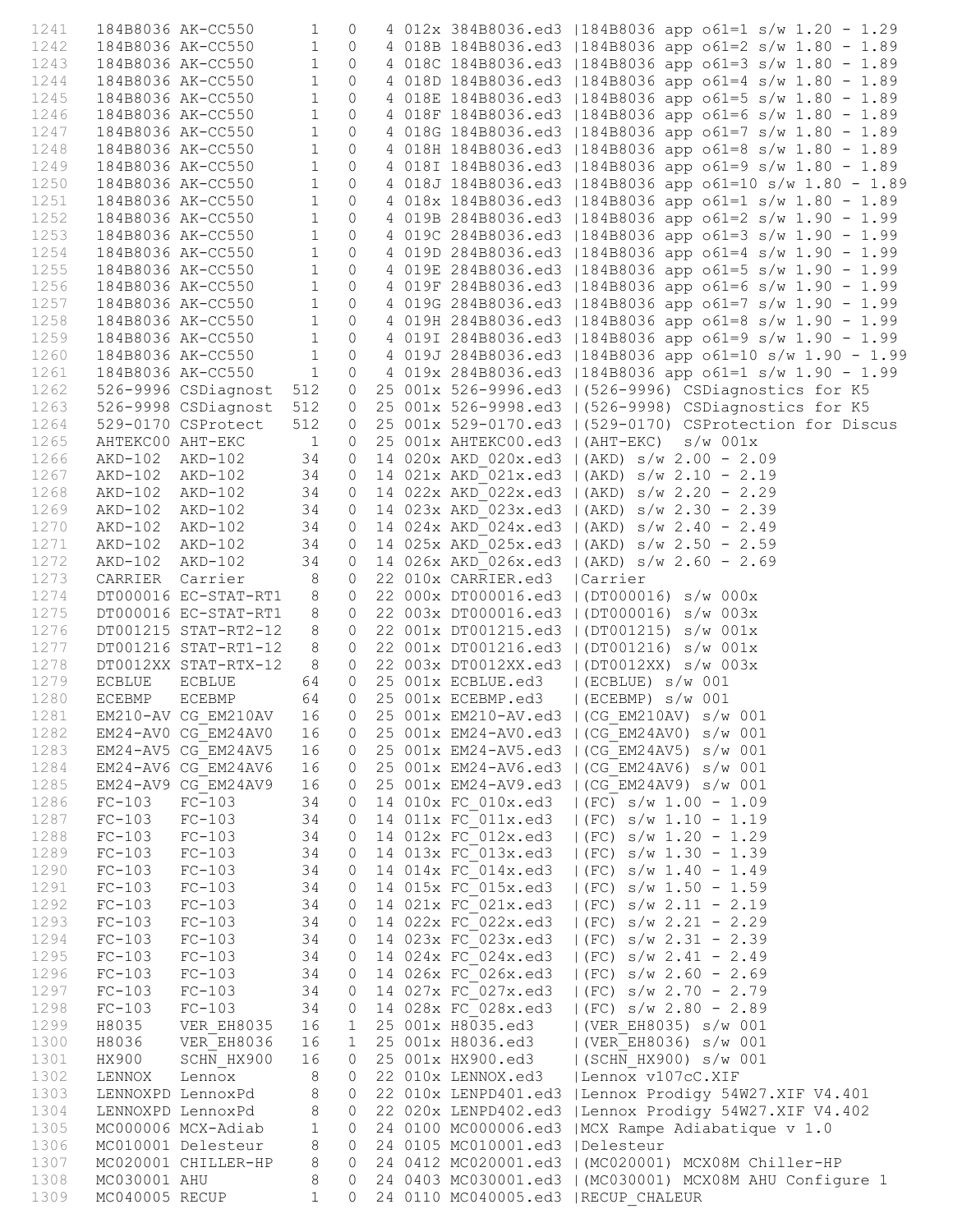| 1310         | MC140001 ROOFTOP |                                        | 8                                | $\circ$            |  |                                                |                    | 24 0204 MC140001.ed3   (MC140001) MCX08M Rooftop 1C                                                                      |
|--------------|------------------|----------------------------------------|----------------------------------|--------------------|--|------------------------------------------------|--------------------|--------------------------------------------------------------------------------------------------------------------------|
| 1311         |                  | MC140002 ROOFTOP                       | 8                                | $\circ$            |  |                                                |                    | 24 0204 MC140002.ed3   (MC140002) MCX08M Rooftop 2C                                                                      |
| 1312         |                  | MC140003 ROOFTOP                       | 8                                | $\Omega$           |  |                                                |                    | 24 0204 MC140003.ed3   (MC140003) MCX08M Rooftop FL                                                                      |
| 1313         |                  | MC140004 ROOFTOP                       | 8                                | $\circ$            |  |                                                |                    | 24 0204 MC140004.ed3   (MC140004) MCX08M Rooftop Daikin                                                                  |
| 1314         |                  | MC140014 ROOFTOP                       | 8                                | $\circ$            |  |                                                |                    | 24 0102 MC140014.ed3   (MC140014) MCX Rooftop vers. 1.02                                                                 |
| 1315         | MC140014 ROOFTOP |                                        | 8                                | $\circ$            |  |                                                |                    | 24 0103 MC14014b.ed3   (MC140014) MCX Rooftop vers. 1.03                                                                 |
| 1316         |                  | MC210001 LIGHTING RU 128               |                                  | $\circ$            |  |                                                |                    | 24 0120 MC210001.ed3   (MC210001) MCX08M FTH-Light                                                                       |
| 1317         |                  | MC250000 AK-PC551                      |                                  | $\circ$            |  |                                                |                    | 24 0100 MC250100.ed3   (MC250000) AK-PC551 Temp vers. 1.00                                                               |
| 1318         |                  | MC250000 AK-PC551                      | $\overline{2}$<br>$\overline{2}$ | $\circ$<br>$\circ$ |  |                                                |                    | 24 0101 MC250101.ed3   (MC250000) AK-PC551 Temp vers. 1.01                                                               |
| 1319<br>1320 |                  | MC250000 AK-PC551<br>MC250000 AK-PC551 | $\overline{2}$                   | $\circ$            |  |                                                |                    | 24 0110 MC250110.ed3   (MC250000) AK-PC551 Temp vers. 1.10<br>24 0111 MC250111.ed3   (MC250000) AK-PC551 Temp vers. 1.11 |
| 1321         |                  | MC250000 AK-PC551                      | $\overline{2}$                   | $\circ$            |  |                                                |                    | 24 0120 MC250120.ed3   (MC250000) AK-PC551 Temp vers. 1.20                                                               |
| 1322         |                  | MC250000 AK-PC551                      | $\overline{2}$                   | $\circ$            |  |                                                |                    | 24 0140 MC250140.ed3   (MC250000) AK-PC551 Temp vers. 1.40                                                               |
| 1323         |                  | MC250000 AK-PC551                      | $\overline{c}$                   | $\circ$            |  |                                                |                    | 24 0141 MC250141.ed3   (MC250000) AK-PC551 Temp vers. 1.41                                                               |
| 1324         |                  | MC250000 AK-PC551                      | $\overline{2}$                   | $\circ$            |  |                                                |                    | 24 0151 MC250151.ed3   (MC250000) AK-PC551 Temp vers. 1.51                                                               |
| 1325         |                  | MC250000 AK-PC551                      | $\overline{2}$                   | $\circ$            |  |                                                |                    | 24 0161 MC250161.ed3   (MC250000) AK-PC551 Temp vers. 1.61                                                               |
| 1326         |                  | MC250000 AK-PC551                      | $\overline{2}$                   | $\circ$            |  |                                                |                    | 24 0162 MC250162.ed3   (MC250000) AK-PC551 Temp vers. 1.62                                                               |
| 1327         |                  | MC250000 AK-PC551                      | $\overline{2}$                   | $\circ$            |  |                                                |                    | 24 0163 MC250163.ed3   (MC250000) AK-PC551 Temp vers. 1.63                                                               |
| 1328         |                  | MC250000 AK-PC551                      | $\overline{2}$                   | $\circ$            |  |                                                |                    | 24 0163 MC250163.ed4   (MC250000) AK-PC551 Temp vers. 1.63                                                               |
| 1329         |                  | MC250001 AK-PC551                      | $\overline{2}$                   | $\circ$            |  |                                                |                    | 24 0100 MC251100.ed3   (MC250001) AK-PC551 Pres vers. 1.00                                                               |
| 1330         |                  | MC250001 AK-PC551                      | $\overline{2}$<br>$\overline{2}$ | $\circ$<br>$\circ$ |  |                                                |                    | 24 0101 MC251101.ed3   (MC250001) AK-PC551 Pres vers. 1.01                                                               |
| 1331<br>1332 |                  | MC250001 AK-PC551<br>MC250001 AK-PC551 | $\overline{2}$                   | $\circ$            |  |                                                |                    | 24 0110 MC251110.ed3   (MC250001) AK-PC551 Pres vers. 1.10<br>24 0111 MC251111.ed3   (MC250001) AK-PC551 Pres vers. 1.11 |
| 1333         |                  | MC250001 AK-PC551                      | $\overline{2}$                   | $\circ$            |  |                                                |                    | 24 0120 MC251120.ed3   (MC250001) AK-PC551 Pres vers. 1.20                                                               |
| 1334         |                  | MC250001 AK-PC551                      | $\overline{2}$                   | $\circ$            |  |                                                |                    | 24 0140 MC251140.ed3   (MC250001) AK-PC551 Pres vers. 1.40                                                               |
| 1335         |                  | MC250001 AK-PC551                      | $\overline{2}$                   | $\circ$            |  |                                                |                    | 24 0141 MC251141.ed3   (MC250001) AK-PC551 Pres vers. 1.41                                                               |
| 1336         |                  | MC250001 AK-PC551                      | $\overline{2}$                   | $\circ$            |  |                                                |                    | 24 0151 MC251151.ed3   (MC250001) AK-PC551 Pres vers. 1.51                                                               |
| 1337         |                  | MC250001 AK-PC551                      | $\overline{c}$                   | $\circ$            |  |                                                |                    | 24 0161 MC251161.ed3   (MC250001) AK-PC551 Pres vers. 1.61                                                               |
| 1338         |                  | MC250001 AK-PC551                      | $\overline{2}$                   | $\circ$            |  |                                                |                    | 24 0162 MC251162.ed3   (MC250001) AK-PC551 Pres vers. 1.62                                                               |
| 1339         |                  | MC250001 AK-PC551                      | $\overline{2}$                   | $\circ$            |  |                                                |                    | 24 0163 MC251163.ed3   (MC250001) AK-PC551 Pres vers. 1.63                                                               |
| 1340         |                  | MC250001 AK-PC551                      | $\overline{2}$                   | $\circ$            |  |                                                |                    | 24 0163 MC251163.ed4   (MC250001) AK-PC551 Pres vers. 1.63                                                               |
| 1341         | MC270000 EKE347  |                                        | $\mathbf{1}$                     | $\circ$            |  | 24 0161 MC270000.ed3   (MC270000) EKE347 v1.61 |                    |                                                                                                                          |
| 1342         | MC270000 EKE347  |                                        | $\mathbf{1}$                     | $\circ$            |  | 24 0162 MC270162.ed3   (MC270000) EKE347 v1.62 |                    |                                                                                                                          |
| 1343         | MC270000 EKE347  |                                        | $\mathbf{1}$<br>$\overline{2}$   | $\circ$<br>$\circ$ |  |                                                |                    | 24 0164 MC270164.ed3   (080G5000) EKE 347 Level Cntrl 1.64                                                               |
| 1344<br>1345 |                  | MC280000 AK-PC351<br>MC280000 AK-PC351 | $\overline{2}$                   | $\circ$            |  |                                                |                    | 24 0100 MC280100.ed3   (MC280000) AK-PC351 Temp vers. 1.00<br>24 0110 MC280110.ed3   (MC280000) AK-PC351 Temp vers. 1.10 |
| 1346         |                  | MC280000 AK-PC351                      | $\overline{2}$                   | $\circ$            |  |                                                |                    | 24 0111 MC280111.ed3   (MC280000) AK-PC351 Temp vers. 1.11                                                               |
| 1347         |                  | MC280000 AK-PC351                      | $\overline{2}$                   |                    |  |                                                |                    | 0 24 0122 MC280122.ed3   (MC280000) AK-PC351 Temp vers. 1.22                                                             |
| 1348         |                  | MC280000 AK-PC351                      | $\overline{2}$                   |                    |  |                                                |                    | 0 24 0123 MC280123.ed3   (MC280000) AK-PC351 Temp vers. 1.23                                                             |
| 1349         |                  | MC280001 AK-PC351                      | $\overline{2}$                   | $\circ$            |  |                                                |                    | 24 0100 MC281100.ed3   (MC280001) AK-PC351 Pres vers. 1.00                                                               |
| 1350         |                  | MC280001 AK-PC351                      |                                  |                    |  |                                                |                    | 2 0 24 0110 MC281110.ed3   (MC280001) AK-PC351 Pres vers. 1.10                                                           |
| 1351         |                  | MC280001 AK-PC351                      | 2                                | 0                  |  |                                                |                    | 24 0111 MC281111.ed3   (MC280001) AK-PC351 Pres vers. 1.11                                                               |
| 1352         |                  | MC280001 AK-PC351                      | 2                                | $\circ$            |  |                                                |                    | 24 0122 MC281122.ed3   (MC280001) AK-PC351 Pres vers. 1.22                                                               |
| 1353         |                  | MC280001 AK-PC351                      | 2                                | $\circ$            |  |                                                |                    | 24 0123 MC281123.ed3   (MC280001) AK-PC351 Pres vers. 1.23                                                               |
| 1354         |                  | MC290000 AK-PC651                      | $\mathbf{2}$                     | 0                  |  |                                                |                    | 24 0121 MC290121.ed3   (MC290000) AK-PC651 Temp vers. 1.21                                                               |
| 1355         |                  | MC290000 AK-PC651                      | $\mathbf{2}$                     | 0                  |  |                                                |                    | 24 0130 MC290130.ed3   (MC290000) AK-PC651 Temp vers. 1.30                                                               |
| 1356<br>1357 |                  | MC290000 AK-PC651<br>MC290000 AK-PC651 | $\mathbf{2}$<br>$\overline{c}$   | 0<br>0             |  |                                                |                    | 24 0140 MC290140.ed3   (MC290000) AK-PC651 Temp vers. 1.40<br>24 0141 MC290141.ed3   (MC290000) AK-PC651 Temp vers. 1.41 |
| 1358         |                  | MC290001 AK-PC651                      | $\mathbf{2}$                     | 0                  |  |                                                |                    | 24 0121 MC291121.ed3   (MC290001) AK-PC651 Pres vers. 1.21                                                               |
| 1359         |                  | MC290001 AK-PC651                      | $\mathbf{2}$                     | 0                  |  |                                                |                    | 24 0130 MC291130.ed3   (MC290001) AK-PC651 Pres vers. 1.30                                                               |
| 1360         |                  | MC290001 AK-PC651                      | $\mathbf{2}$                     | 0                  |  |                                                |                    | 24 0140 MC291140.ed3   (MC290001) AK-PC651 Pres vers. 1.40                                                               |
| 1361         |                  | MC290001 AK-PC651                      | $\mathbf{2}$                     | 0                  |  |                                                |                    | 24 0141 MC291141.ed3   (MC290001) AK-PC651 Pres vers. 1.41                                                               |
| 1362         | MC370000 EKE 1B  |                                        | $\mathbf 1$                      | $\circ$            |  |                                                |                    | 24 0202 MC370001.ed3   EKE 1B Injection Controller v2.02                                                                 |
| 1363         | MC370000 EKE 1C  |                                        | $\mathbf{1}$                     | $\circ$            |  |                                                |                    | 24 0202 MC370002.ed3   EKE 1C Injection Controller v2.02                                                                 |
| 1364         | MC370000 EKE 1V  |                                        | $\mathbf 1$                      | $\circ$            |  | 24 0115 MC370115.ed3   (MC370000) EKE 1V v1.15 |                    |                                                                                                                          |
| 1365         | MC370000 EKE 1V  |                                        | $\mathbf 1$                      | $\circ$            |  | 24 0119 MC370119.ed3   (MC370000) EKE 1V v1.19 |                    |                                                                                                                          |
| 1366         | MC370001 EKE 1B  |                                        | $\mathbf{1}$                     | 0                  |  |                                                |                    | 24 0204 MC371204.ed3   EKE 1B Injection Controller v2.04                                                                 |
| 1367<br>1368 | MC370002 EKE 1C  | MC480000 AK-PC572                      | $1\,$<br>$\overline{c}$          | $\circ$<br>0       |  |                                                |                    | 24 0204 MC372204.ed3   EKE 1C Injection Controller v2.04<br>24 0101 MC480101.ed4   (MC480000) AK-PC572 Temp vers. 1.01   |
| 1369         |                  | MC480000 AK-PC572                      | $\mathbf{2}$                     | 0                  |  |                                                |                    | 24 0103 MC480103.ed4   (MC480000) AK-PC572 Temp vers. 1.03                                                               |
| 1370         |                  | MC480000 AK-PC572                      | $\mathbf{2}$                     | 0                  |  |                                                |                    | 24 0203 MC480203.ed4   (MC480000) AK-PC572 Temp vers. 2.03                                                               |
| 1371         |                  | MC480000 AK-PC572                      | $\mathbf{2}$                     | $\circ$            |  |                                                |                    | 24 0204 MC480204.ed4   (MC480000) AK-PC572 Temp vers. 2.04                                                               |
| 1372         |                  | MC480000 AK-PC572                      | $\mathbf{2}$                     | 0                  |  |                                                |                    | 24 0210 MC480210.ed4   (MC480000) AK-PC572 Temp vers. 2.10                                                               |
| 1373         | MC580000 EKE-400 |                                        | $\mathbf 1$                      | 0                  |  |                                                |                    | 24 0150 MC580150.ed4   (MC580000) EKE-400 vers. 1.50                                                                     |
| 1374         | MC580000 EKE-400 |                                        | $1\,$                            | 0                  |  |                                                |                    | 24 0160 MC580160.ed4   MC580000 - Evaporator Control v.1.60                                                              |
| 1375         | MUN168           | Mun-168-F12                            | 8                                | 0                  |  | 22 010x MUN168.ed3                             | Munters Air Cooled |                                                                                                                          |
| 1376         |                  | P501-11 HT-RECOVERY                    | 2                                | 0                  |  | 25 01xx P501-11.ed3                            |                    | ECL P501.11 Heat Recovery V01.xx                                                                                         |
| 1377         |                  | P501-12 HT-RECOVERY                    | 2                                | $\circ$            |  | 25 01xx P501-12.ed3                            |                    | ECL P501.12 Heat Recovery V01.xx                                                                                         |
| 1378         |                  | WM30-AV5 CG WM30AV5                    | 16                               | $\Omega$           |  | 25 001x WM30-AV5.ed3   (CG WM30AV5) s/w 001    |                    |                                                                                                                          |